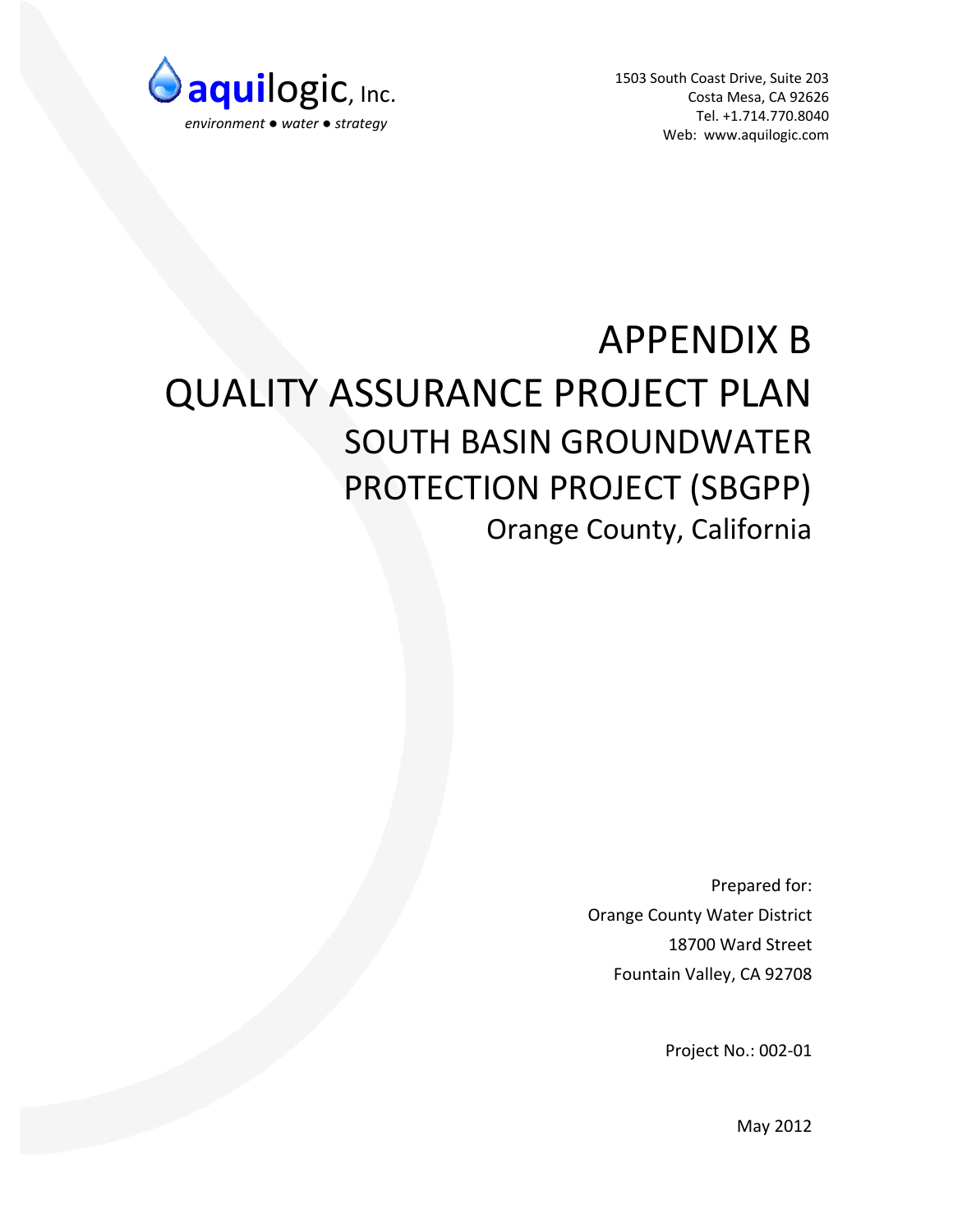

# **TABLE OF CONTENTS**

| 1.0   |  |
|-------|--|
| 1.1   |  |
| 1.2   |  |
| 2.0   |  |
| 2.1   |  |
| 2.2   |  |
| 2.3   |  |
| 2.4   |  |
| 2.5   |  |
| 2.5.1 |  |
| 2.5.2 |  |
| 2.6   |  |
| 2.7   |  |
| 2.8   |  |
| 3.0   |  |
| 3.1   |  |
| 3.2   |  |
| 3.3   |  |
| 3.4   |  |
| 3.5   |  |
| 3.6   |  |
| 4.0   |  |
| 4.1   |  |
| 4.2   |  |
| 4.3   |  |
| 4.4   |  |
| 4.5   |  |
| 4.6   |  |
| 4.7   |  |
| 4.7.1 |  |
| 4.7.2 |  |
| 4.7.3 |  |
| 4.7.4 |  |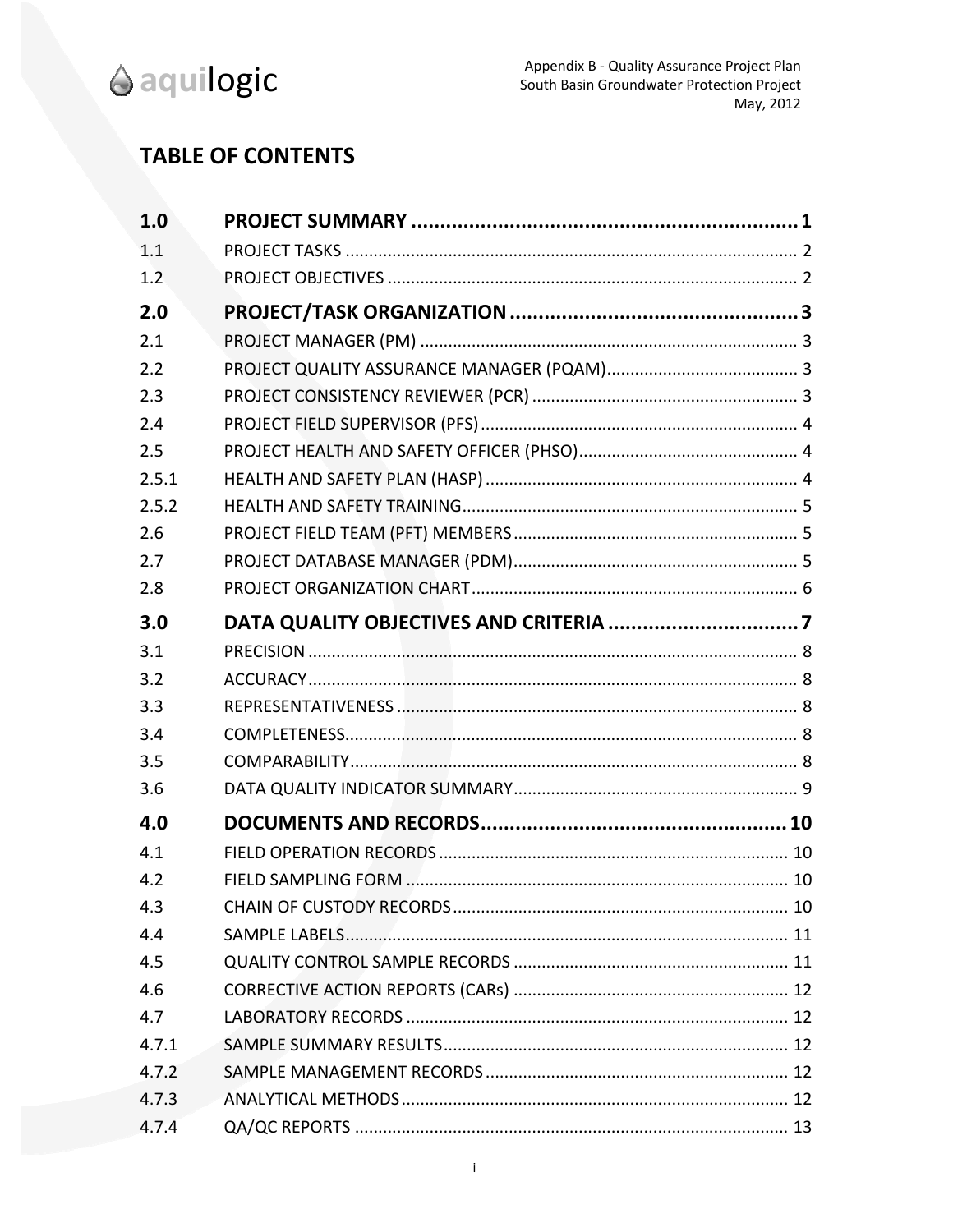

| 4.8    |                                                          |  |
|--------|----------------------------------------------------------|--|
| 5.0    |                                                          |  |
| 6.0    | SAMPLE HANDLING AND CUSTODY REQUIREMENTS  16             |  |
| 6.1    |                                                          |  |
| 6.2    |                                                          |  |
| 6.3    |                                                          |  |
| 6.4    |                                                          |  |
| 7.0    |                                                          |  |
| 7.1    |                                                          |  |
| 7.1.1  |                                                          |  |
| 7.1.2  |                                                          |  |
| 7.1.3  |                                                          |  |
| 7.1.4  |                                                          |  |
| 7.2    |                                                          |  |
| 7.2.1  |                                                          |  |
| 7.2.2  |                                                          |  |
| 7.3    |                                                          |  |
| 7.3.1  |                                                          |  |
| 7.3.2  | MATRIX SPIKE/MATRIX SPIKE DUPLICATE SAMPLES (MS/MSD)  20 |  |
| 7.4    |                                                          |  |
| 7.5    |                                                          |  |
| 8.0    | INSTRUMENT CALIBRATION AND FREQUENCY 22                  |  |
| 9.0    |                                                          |  |
| 9.1    |                                                          |  |
| 9.2    |                                                          |  |
| 9.3    |                                                          |  |
| 9.4    |                                                          |  |
| 10.0   |                                                          |  |
| 11.0   |                                                          |  |
| 12.0   |                                                          |  |
| 13.0   |                                                          |  |
| 13.1   |                                                          |  |
| 13.1.1 |                                                          |  |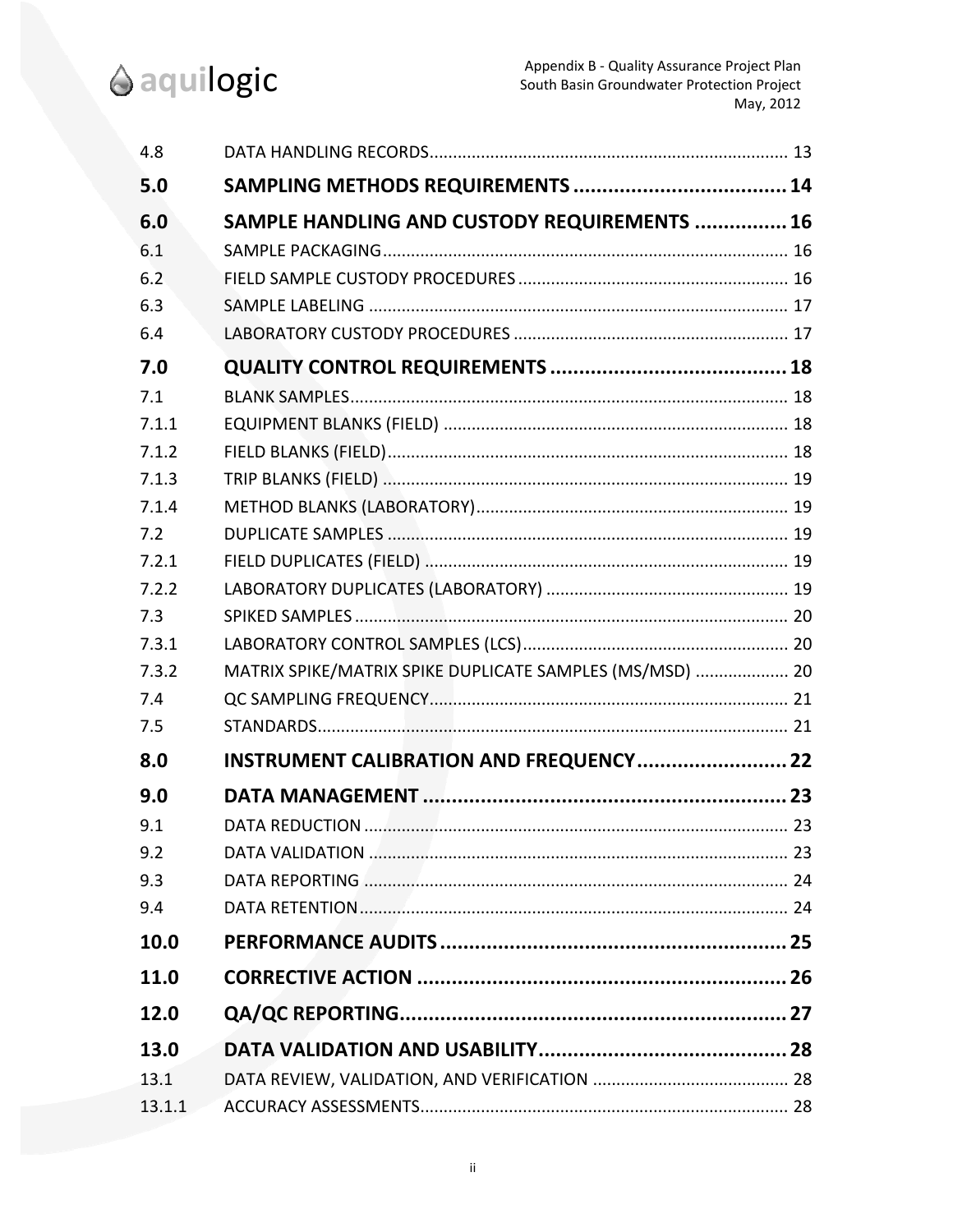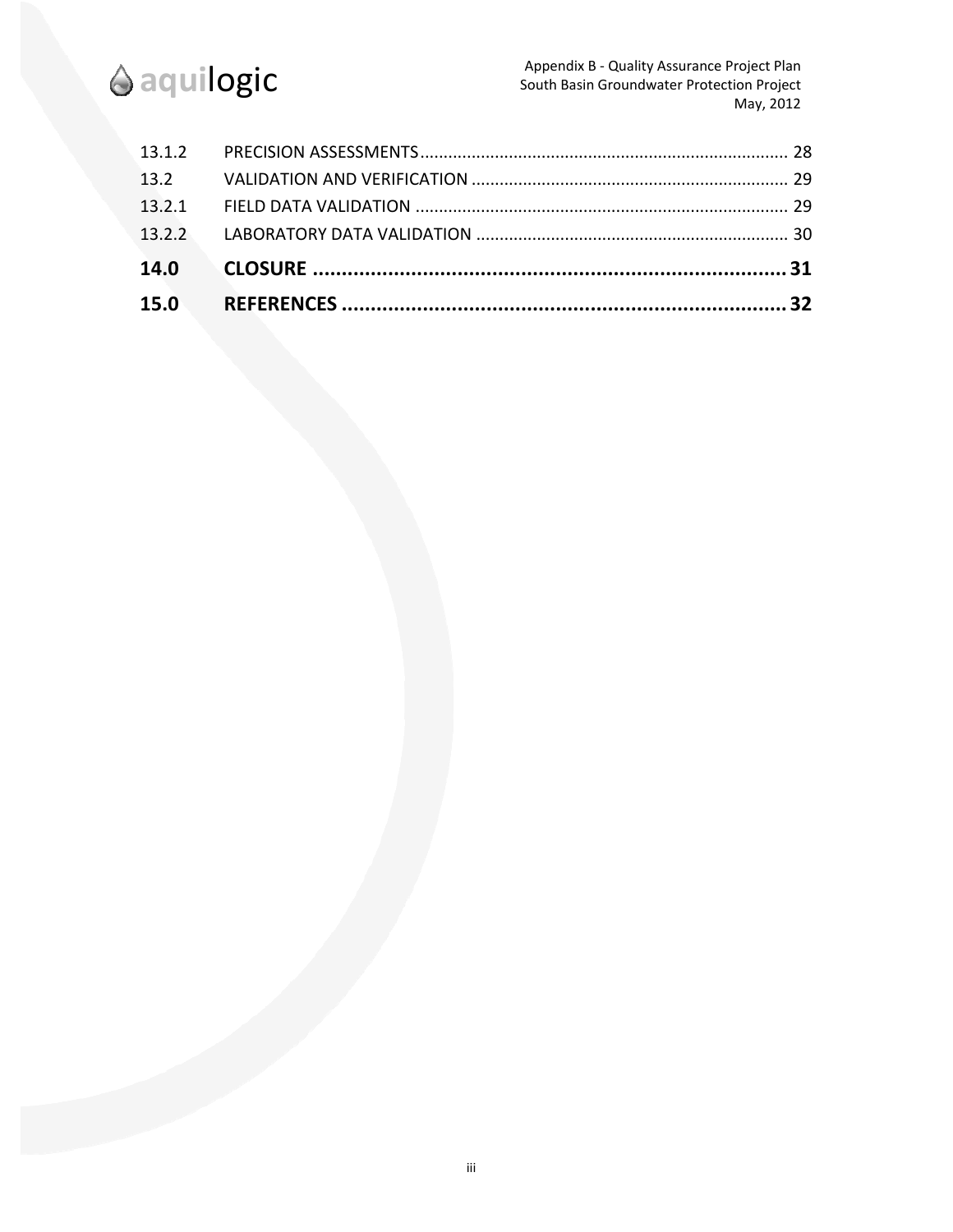# **LIST OF APPENDICES**

A Sample Forms:

Daily Field Report Well Sampling Form QA/QC Sample Record Corrective Action Reports Chain of Custody Record Data Quality Checklist and Corrective Action Form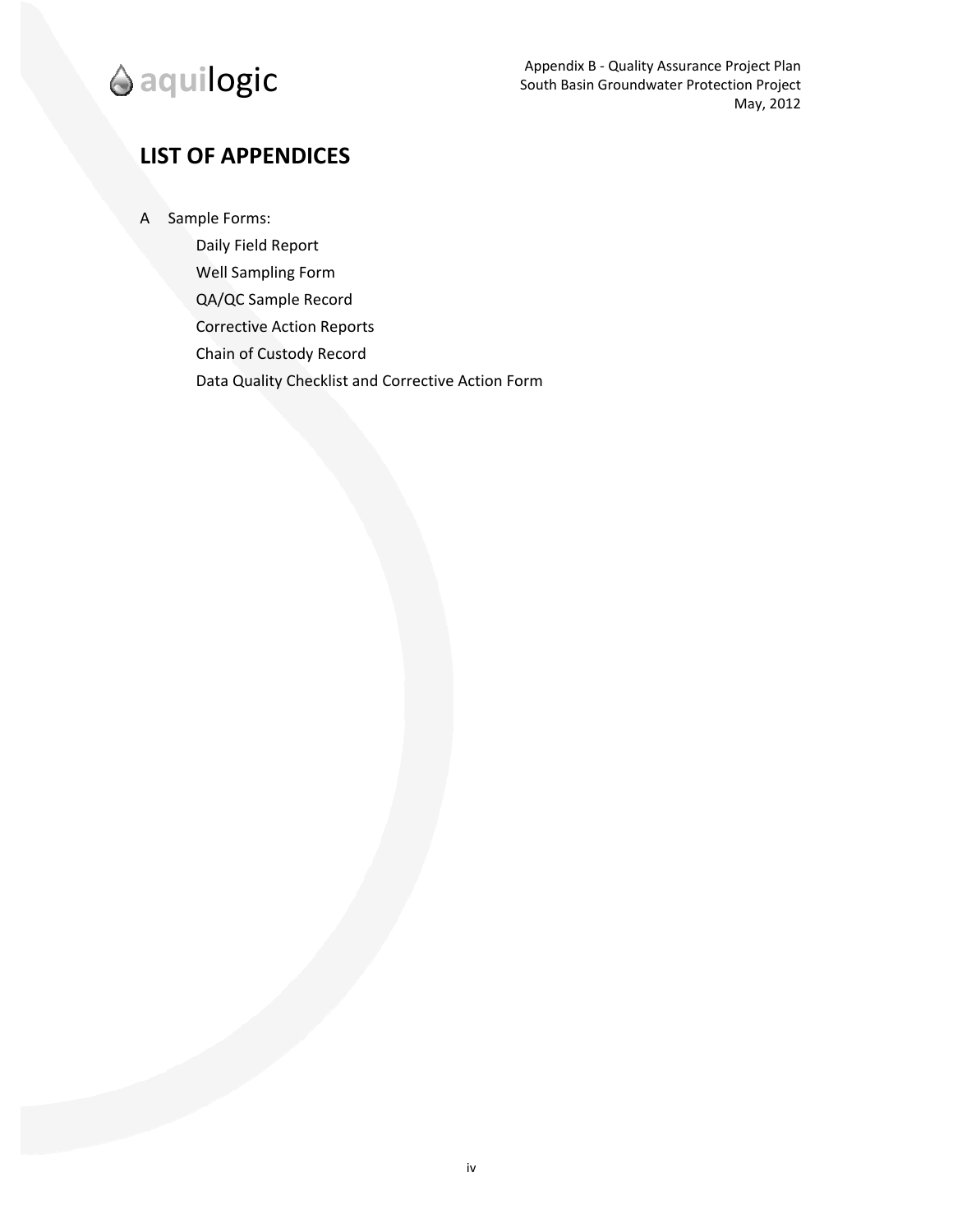# **ACRONYMS AND ABBREVIATIONS**

| bgs                       | below ground surface                                                 |
|---------------------------|----------------------------------------------------------------------|
| Cal/EPA                   | California Environmental Protection Agency                           |
| Cal-OSHA                  | California Occupational Safety and Health Administration             |
| CalTrans                  | California Department of Transportation                              |
| <b>CARs</b>               | <b>Corrective Action Reports</b>                                     |
| <b>CEQA</b>               | California Environmental Quality Act                                 |
| <b>CERCLA</b>             | Comprehensive Environmental Response, Compensation and Liability Act |
| <b>CFR</b>                | Code of Federal Regulations                                          |
| <b>CHSP</b>               | Corporate Health and Safety Plan                                     |
| CoC                       | chain-of-custody                                                     |
| COCs                      | chemicals of concern                                                 |
| Conc <sub>sample</sub>    | concentration of sample                                              |
| $ConC_{\text{duplicate}}$ | concentration of duplicate                                           |
| <b>CPT</b>                | cone penetrometer test                                               |
| Cr(VI)                    | hexavalent chromium                                                  |
| $1,1$ -DCA                | 1,1-dichloroethane                                                   |
| $1,2$ -DCA                | 1,2-dichloroethane                                                   |
| $1,1$ -DCE                | 1,1-dichlorothene                                                    |
| $Cis-1,2-DCE$             | cis-1,2-dichlorothene                                                |
| <b>DQIs</b>               | Data Quality Indicators                                              |
| <b>DQO</b>                | data quality objectives                                              |
| <b>DTSC</b>               | Cal/EPA Department of Toxic Substances Control                       |
| <b>DWR</b>                | <b>California Department of Water Resources</b>                      |
| EDD                       | electronic data deliverables                                         |
| <b>FID</b>                | flame ionization detector                                            |
| <b>FSP</b>                | <b>Field Sampling Plan</b>                                           |
| GC/MS                     | Gas chromatography-mass spectrometry                                 |
| <b>GPR</b>                | ground penetrating radar                                             |
| GWBZ                      | groundwater bearing zone                                             |
| <b>HASP</b>               | Health and Safety Plan                                               |
| <b>HAZWOPER</b>           | Hazardous Waste Operations and Emergency Response                    |
| HCI                       | hydrogen chloride                                                    |
| <b>HCS</b>                | <b>Hazard Communication Standard</b>                                 |
| HNO <sub>3</sub>          | Nitric Acid                                                          |
| <b>IDW</b>                | investigation derived wastes                                         |
| KCI                       | Potassium chloride                                                   |
| LCS                       | laboratory control sample                                            |
| <b>MCL</b>                | maximum contaminant level                                            |
| MS/MSD                    | Matrix spike/matrix spike duplicate                                  |
| <b>MSR</b>                | Matrix spike result                                                  |
| <b>MSDR</b>               | Matrix spike duplicate result                                        |
| <b>NIST</b>               | National Institute of Standards and Technology                       |
| <b>OCHCA</b>              | <b>Orange County Health Care Agency</b>                              |
| <b>OCSD</b>               | <b>Orange County Sanitation District</b>                             |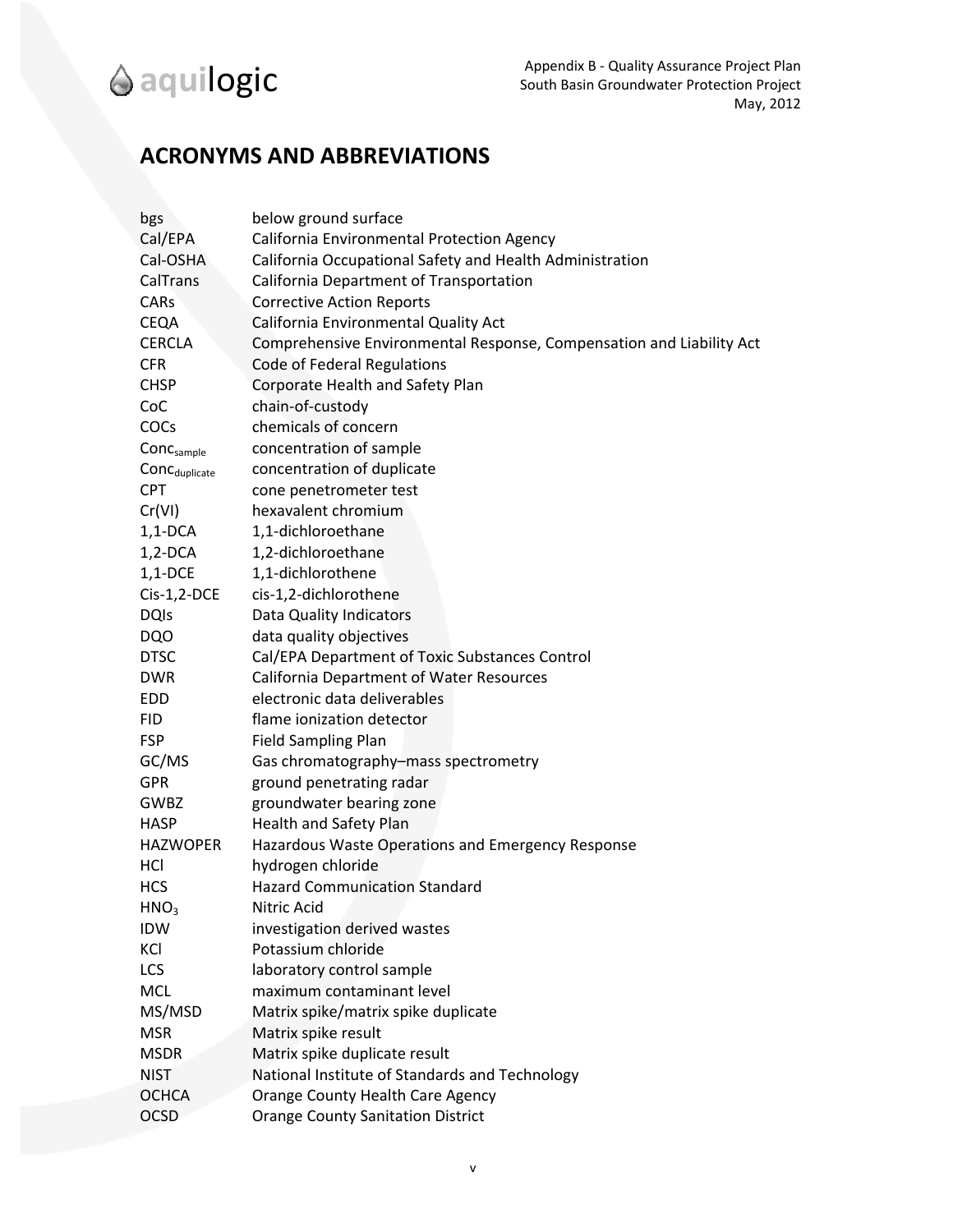

| <b>OCWD</b>  | <b>Orange County Water District</b>                 |
|--------------|-----------------------------------------------------|
| <b>OSHA</b>  | Occupational Safety and Health Administration       |
| <b>OVA</b>   | organic vapor analyzer                              |
| <b>PCE</b>   | tetrachloroethene                                   |
| <b>PCR</b>   | Project Consistency Reviewer                        |
| <b>PDM</b>   | Project Database Manager                            |
| <b>PFS</b>   | Project Field Supervisor                            |
| %            | percent                                             |
| <b>PFT</b>   | Project Field Team                                  |
| <b>PHSO</b>  | Project Health and Safety Officer                   |
| PID          | photoionization detector                            |
| PM           | Project Manager                                     |
| ppm          | parts per million                                   |
| ppmv         | parts per million by volume                         |
| <b>PQAM</b>  | Project Quality Assurance Manager                   |
| QA           | quality assurance                                   |
| QAPP         | Quality Assurance Project Plan                      |
| QC           | quality control                                     |
| <b>RPD</b>   | relative percent difference                         |
| <b>RWQCB</b> | California Regional Water Quality Control Board     |
| SА           | Spiked analyte added                                |
| SAP          | Sampling and Analysis Plan                          |
| <b>SBGPP</b> | South Basin Groundwater Protection Project          |
| <b>SIM</b>   | single ion monitoring                               |
| <b>SOPs</b>  | standard operating procedures                       |
| <b>SR</b>    | Sample result                                       |
| <b>SRM</b>   | standard reference material                         |
| <b>SSR</b>   | Spiked sample result                                |
| <b>SWRCB</b> | <b>State Water Resources Control Board</b>          |
| <b>TCA</b>   | trichloroethane                                     |
| <b>TCE</b>   | trichloroethene                                     |
| <b>TSCA</b>  | Toxic Substances Control Act                        |
| <b>USDOT</b> | United States Department of Transportation          |
| <b>USEPA</b> | United States Environmental Protection Agency       |
| <b>VOA</b>   | volatile organic analysis                           |
| <b>VOCs</b>  | volatile organic compounds                          |
| <b>WQCA</b>  | California Porter-Cologne Water Quality Control Act |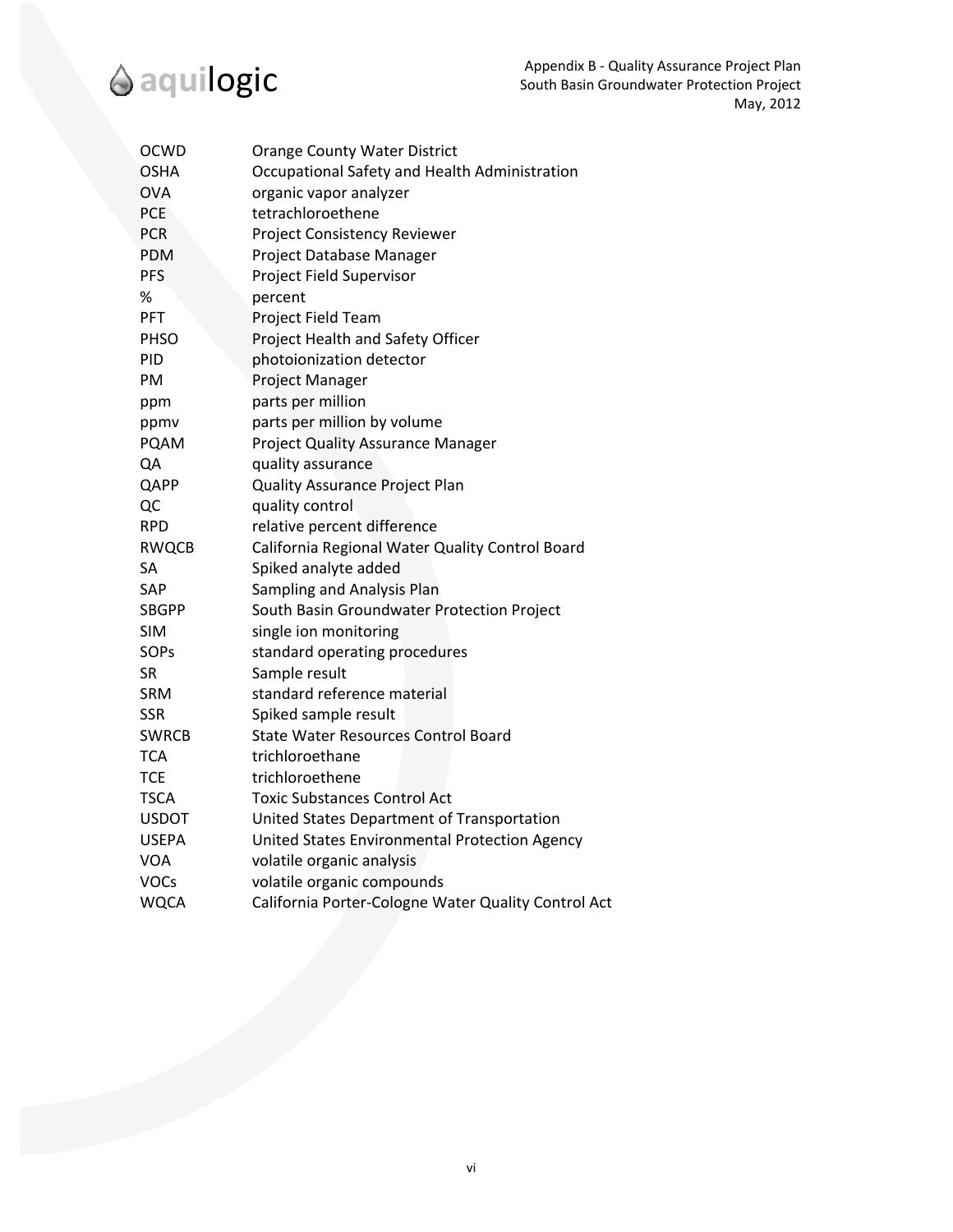# **1.0 PROJECT SUMMARY**

Since 2008, the Orange County Water District (OCWD) has conducted groundwater investigations within the area defined as the South Basin Groundwater Protection Project (SBGPP). The SBGPP is located within the South Basin area of the Orange County groundwater basin and includes an approximate four square mile area in the cities of Santa Ana, Irvine, and Tustin, California (Figure 1 of the work plan). Contaminants have been detected at concentrations exceeding maximum contaminant levels (MCLs) in the groundwater in the shallow aquifers above a depth of approximately 100 feet below ground surface (bgs). Detections of contaminants have also been reported in water supply wells that withdraw groundwater from deeper aquifer units, notably supply well IRWD‐3 which is screened in both the Principal Aquifer and Deep Aquifer systems. The principal chemicals of concern (COCs) within the SBGPP, and to be addressed as part of this assessment, include trichloroethene (TCE), tetrachloroethene (PCE, also known as perchloroethylene), 1,1‐dichloroethene (1,1‐DCE), 1,4‐ dioxane, perchlorate, and hexavalent chromium (Cr(VI)). Other constituents have also been detected above MCLs less frequently, including, but not limited to: 1,1‐dichloroethane (1,1‐ DCA), 1,2‐dichloroethane (1,2‐DCA), cis‐1,2‐dichlorothene (cis‐1,2‐DCE), and vinyl chloride.

The depth and number of aquifer zones that contain COCs in the vicinity of the drinking water supply wells within the SBGPP are unknown. The pathways for contaminants to migrate from the Shallow Aquifer System into deeper aquifers have not been fully characterized. The distribution of TCE, PCE, 1,1-DCE, 1,4-dioxane, Cr(VI), and perchlorate detections in wells indicate that COCs have been released at more than one source site within the SBGPP.

The OCWD has several regional groundwater monitoring wells within the SBGPP, and more than 500 monitoring wells have been installed as part of contaminant investigation programs at "source sites" located with the SBGPP. Of the more than 500 monitoring wells, only a few are completed within the lower sands of the Shallow Aquifer System, and none of these monitoring wells appear to be completed within the Principal Aquifer System.

This phase of investigation has been developed to complement the initial phase of investigation previously completed within the SBGPP by the OCWD. The initial phase of investigation included the construction of six permanent groundwater monitoring wells (each constructed with three discrete-depth screened intervals) and approximately 50 temporary groundwater monitoring points completed using cone penetrometer (CPT) methods. The locations of the groundwater monitoring wells and CPTs completed during this initial phase of investigation by the OCWD with the SBGPP are shown in Figures 3 through 7 of the work plan.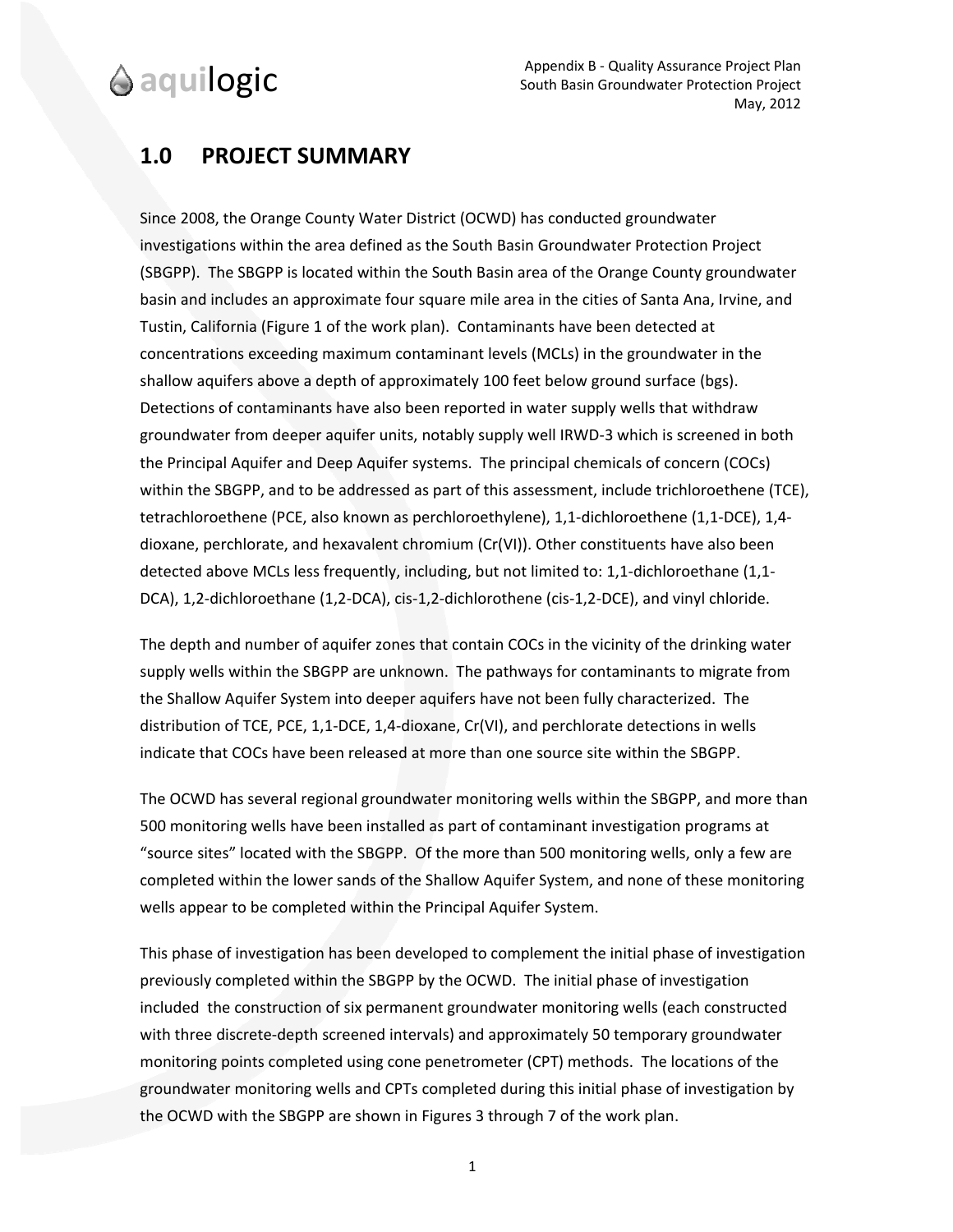

This Quality Assurance Project Plan (QAPP) has been prepared for the Phase 2 CPT investigation in the SBGPP.

### **1.1 PROJECT TASKS**

Tasks included in this assessment include the following:

- Completion of approximately 200 CPT boreholes;
- Completion of multiple hydropunch sampling locations for the collection of discrete‐depth groundwater samples adjacent to each CPT borehole; and,
- Tasks associated with the completion of the CPT and discrete groundwater sample locations, including utility clearance, traffic control, sample collection, chain of custody management, and coordinating the disposal of any investigation derived wastes (IDW).

### **1.2 PROJECT OBJECTIVES**

The objectives of this phase of investigation are as follows:

- Further characterize the hydrogeology of the Shallow Aquifer System within the SBGPP;
- Further delineate the nature, magnitude, and extent of contamination in the vicinity of the "source sites" and drinking water supply well IRWD‐3;
- Characterize possible pathways for contaminants to migrate from the Shallow Aquifer System to deeper aquifers; and,
- Support the development of an appropriate remedial response for the protection of drinking water within the SBGPP.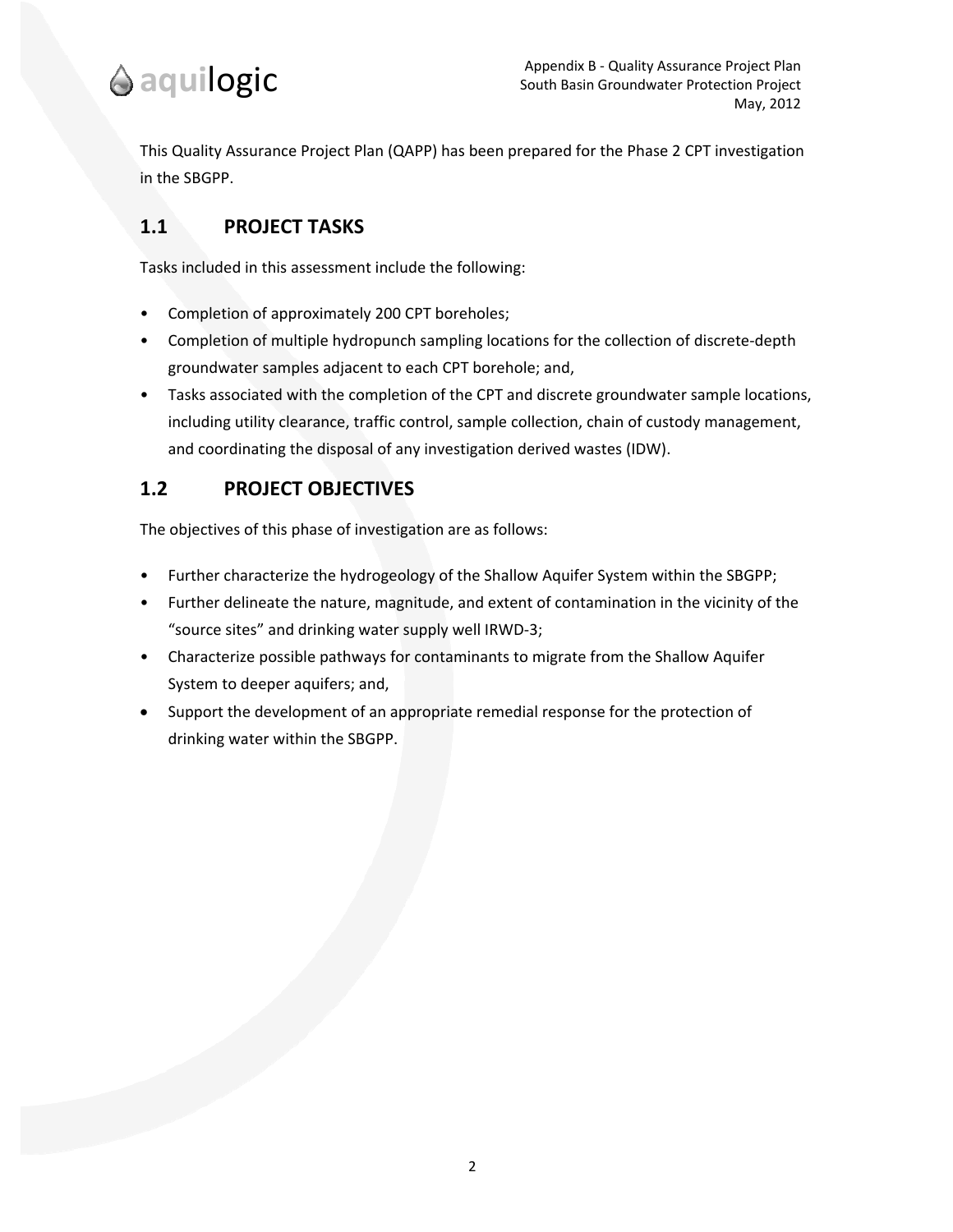# **2.0 PROJECT/TASK ORGANIZATION**

This section describes the roles and responsibilities of project team members that will be involved in the implementation of the Quality Assurance/Quality Control (QA/QC) program. Procedures and practices, as described within this QAPP, were prepared in general accordance with the United States Environmental Protection Agencies (USEPA) guidance for quality assurance project plans (USEPA, 1998a).

### **2.1 PROJECT MANAGER (PM)**

The Project Manager (PM) has overall responsibility for the implementation of QA/QC measures presented in this QAPP. The PM is responsible for the overall design and implementation of the project including development of the work plan. The PM is also responsible for assuring the specific field methods and analytical methods included in the Sampling and Analysis Plan (SAP) are appropriate to provide data for the intended use.

### **2.2 PROJECT QUALITY ASSURANCE MANAGER (PQAM)**

The Project Quality Assurance Manager (PQAM) is responsible for project QA. The PQAM will review all aspects of the work plan and SAP prior to implementation of the field program. The PQAM will ensure that adequate QA procedures are incorporated into the work plan and SAP to allow for the collection of data of acceptable quality for the intended use. The PQAM will update the QAPP, as required. The PQAM is responsible for evaluating the impact on data quality of any significant deviations from the work plan or SAP reported by the Project Field Supervisor (PFS). The result of any such evaluation will be reported in writing to the PM. The PQAM will conduct QC evaluations of the laboratory methods being used for the analytical work. If necessary, the PQAM will prepare Corrective Action Reports (CARs) (Appendix A). The PQAM will work closely with the laboratory representatives and the project team to ensure measurement performance criteria are met. Any significant laboratory deviation from the criteria will be reported to the PM. The PQAM has the authority to suspend project tasks if the project quality objectives are not being met and will notify the PM in writing upon taking such action.

### **2.3 PROJECT CONSISTENCY REVIEWER (PCR)**

The Project Consistency Reviewer (PCR) assists the PQAM with chemistry validation by verifying that associated sample data information reported by the laboratories is consistent with data collected in the field. This person also verifies that electronic data and hard copy reports provided by the laboratories are consistent.

3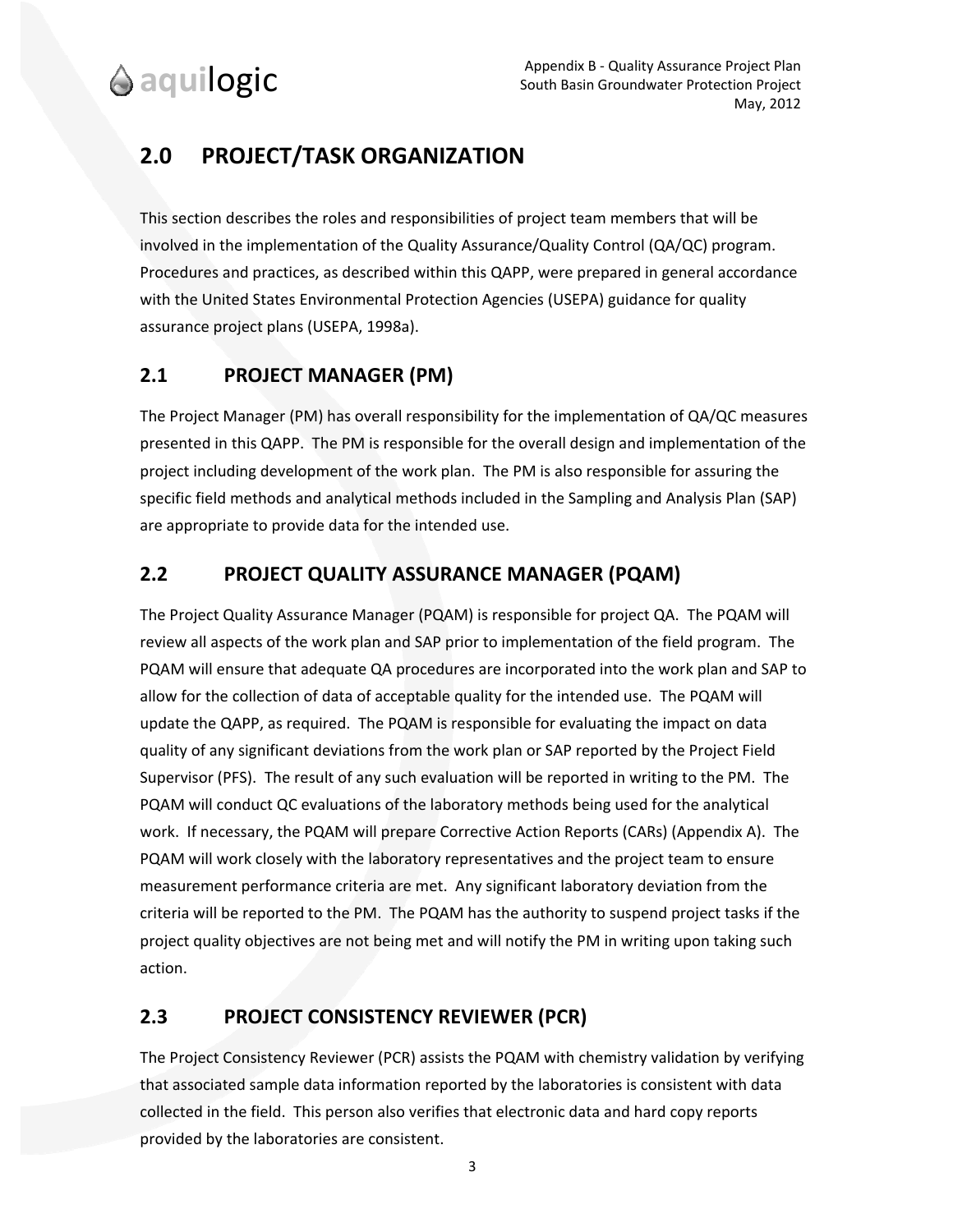### **2.4 PROJECT FIELD SUPERVISOR (PFS)**

The PFS is responsible for overseeing the implementation of the field activities in accordance with the work plan, SAP and the QAPP. The PFS's specific responsibilities will include:

- Communicating task objectives to task managers and task members;
- Distributing the work plan, including SAP and QAPP, to members of the team; and
- Answering any questions regarding the sampling program.

In addition, the PFS is also responsible for documenting and notifying, in writing, the PM and PQAM of any deviations from the work plan or SAP that occur during field sampling.

### **2.5 PROJECT HEALTH AND SAFETY OFFICER (PHSO)**

The Project Health and Safety Officer (PHSO) is responsible for preparation, implementation and updating of the project specific Health and Safety Plan (HASP). Further details regarding health and safety personnel are provided in the accompanying HASP.

#### **2.5.1 HEALTH AND SAFETY PLAN (HASP)**

A project specific HASP, based upon the **aquilogic** Corporate Health and Safety Plan (CHSP), has been prepared (Appendix A to the work plan). This HASP conforms to applicable regulatory requirements including, but not limited to, Section 29 of the Code of Federal Regulations (CFR) 1910.120 and 1926.59 as administered by the Federal Occupational Health and Safety Administration (OSHA). The following sections are included in the HASP:

- Project background and scope‐of‐work;
- Project Safety Personnel;
- Planned Site Activities;
- Health and Safety Hazard Assessment;
- Community Hazards Analysis;
- Protective Actions;
- Injury Illness Prevention Program;
- Site Control and Decontamination Program;
- Emergency Response Plan;

Field work will be performed in accordance with the HASP. **Aquilogic** will conduct its operations in such a way as to avoid risk or bodily harm to persons or damage to property.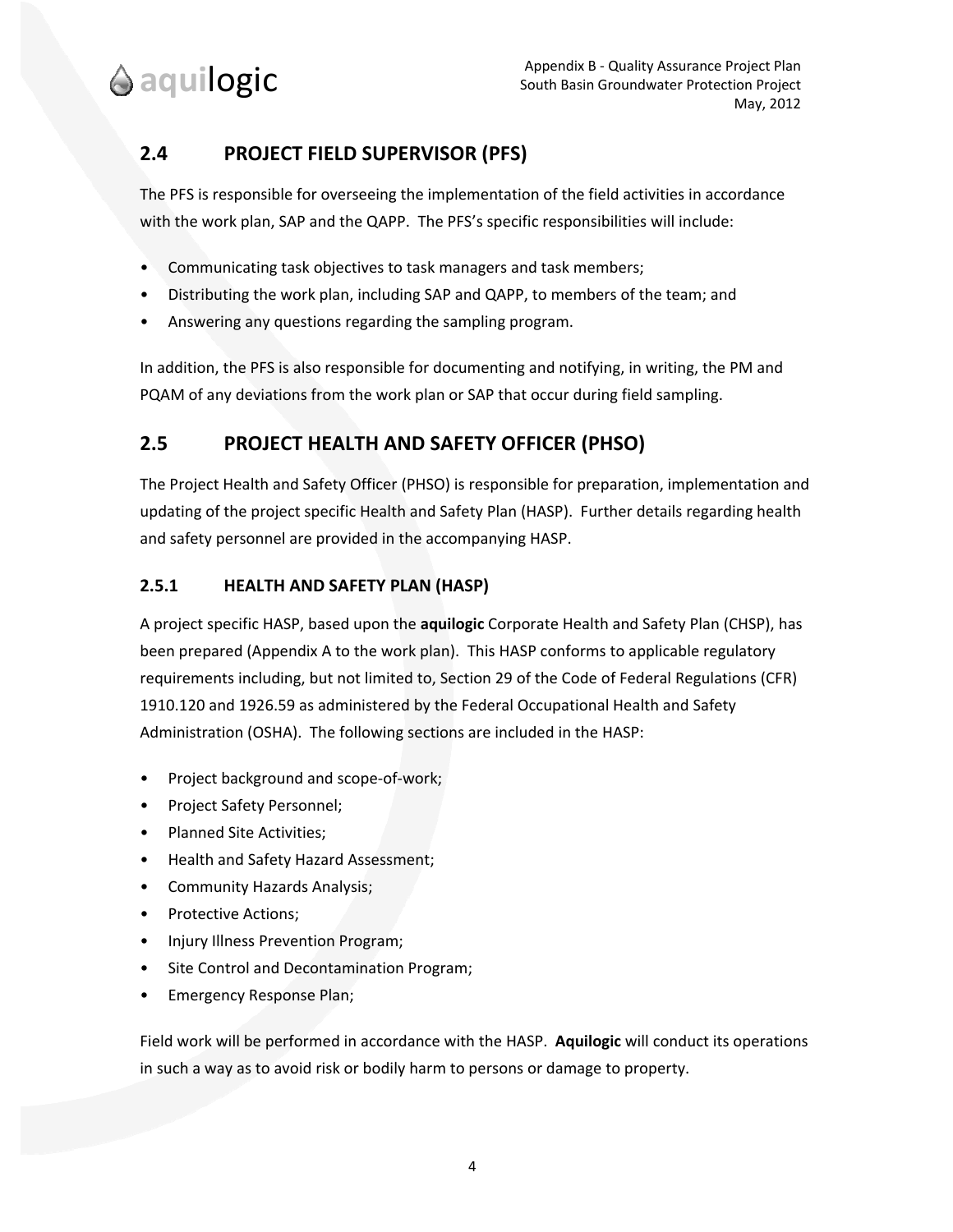

**Aquilogic** will designate a PHSO. The PHSO, or their designated representative, will be present at the site during field activities. Both persons will be familiar with hazardous waste laws and regulations in California and with OSHA requirements.

#### **2.5.2 HEALTH AND SAFETY TRAINING**

**Aquilogic** and subcontractor personnel working at a site will have received OSHA 40‐hour health and safety training in accordance with the requirements of the USEPA, State of California, the OSHA requirements for Hazardous Waste Operations and Emergency Response (HAZWOPER) as found in 29 CFR 1910.120, and Hazard Communication Standard (HCS) as found in 29 CFR 1910.120. In addition, field personnel will have received the required 8‐hour refresher training courses to remain current. The PHSO is responsible for maintaining copies of the certificates for the 40‐hour and 8‐hour HAZWOPER courses for field personnel working at a given facility.

### **2.6 PROJECT FIELD TEAM (PFT) MEMBERS**

The Project Field Team (PFT) members are responsible for reviewing and understanding the work plan, SAP, QAPP, HASP, any amendments to these documents, and particularly the field sampling procedures described in the work plan and SAP. PFT members are responsible for directing any questions about the field procedures to the PFS.

### **2.7 PROJECT DATABASE MANAGER (PDM)**

The Project Database Manager (PDM) is responsible for tracking data collected for the project, including: Daily Field Reports, Well Sampling Forms, Quality Control Sample Records, Chain‐of‐ Custody (CoC) record, and analytical results received from laboratories. Sample forms are included in Appendix A. In addition, the PDM verifies documentation of action performed on the data. The data are sent to the database only after the PDM approves the transfer.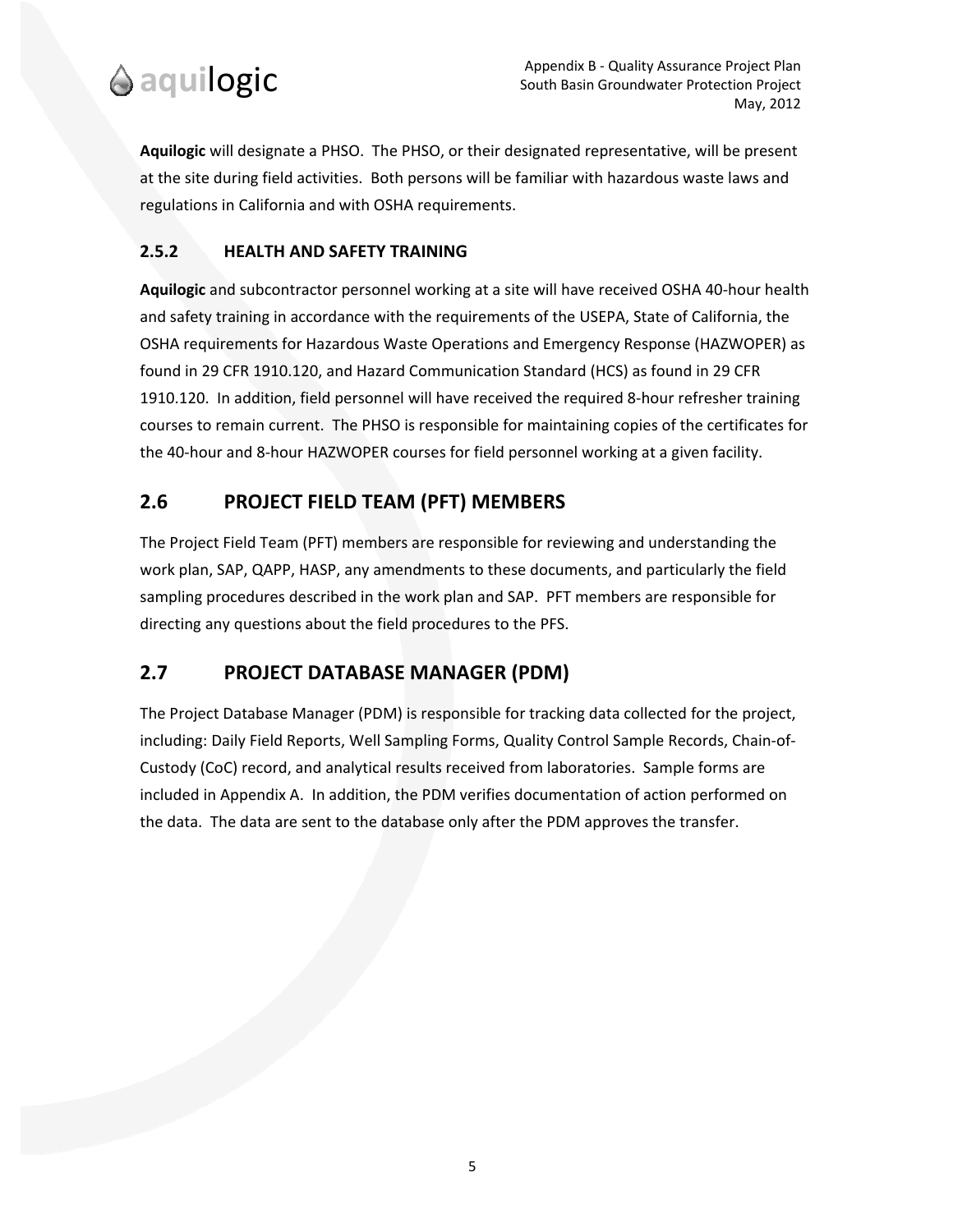

Appendix B ‐ Quality Assurance Project Plan South Basin Groundwater Protection Project May, 2012

### **2.8 PROJECT ORGANIZATION CHART**

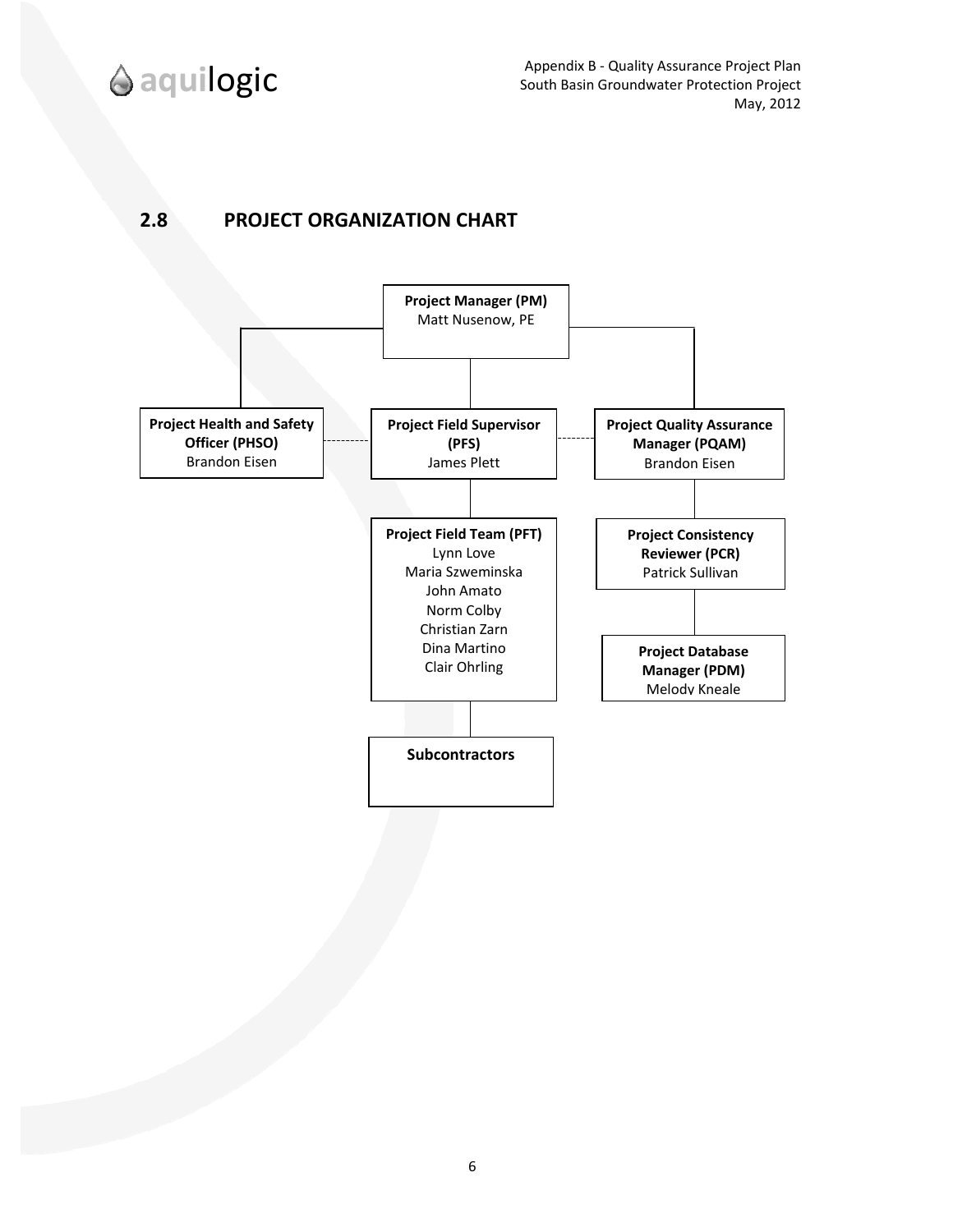# **3.0 DATA QUALITY OBJECTIVES AND CRITERIA**

Project data quality objectives (DQOs) have been designed with the primary purpose of successfully meeting the objectives of the project outlined in Section 1.2. The overlying DQO is to collect data that will assist in resolving, with a minimum degree of uncertainty, whether COCs are currently present in groundwater. Within this guiding DQO, the following are specific DQO's that relate to specific data:

- Groundwater measurements;
- Groundwater sampling, including collection of appropriate QA/QC samples;
- Groundwater and QA/QC sample analysis;
- Data compilation and reduction; and
- Data analysis.

Adhering to the guidelines of the DQOs insures that the chemical concentrations reported in groundwater samples are representative of conditions within the appropriate groundwater bearing zone (GWBZ). This in turn requires that QA/QC and SAP procedures for both field and laboratory work are adhered to in a satisfactory manner and that QA objectives are met. The QA objectives are to collect representative samples and measurements that can be analyzed in an accurate and precise manner providing results in a standard, comparable format.

Groundwater samples will be analyzed using the appropriate USEPA methods as outlined in the SAP. This document describes the protocols in place to ensure the quality of the data. The goals for assessing precision and accuracy in laboratory measurements are consistent with those put forth in the USEPA Test Methods For Evaluating Solid Waste (1986) and USEPA Methods for Chemical Analysis of Water and Wastes (1979). If USEPA methods other than those contained in USEPA (1986) and USEPA (1979) are used, laboratory goals for precision and accuracy will be consistent with those put forth by USEPA (1986).

Representative field and laboratory data will be obtained through the use of consistent methods for field installations and testing, and sample collection, preservation, transportation, and analysis. These methods are provided in the accompanying SAP for this investigation.

Performance and acceptance criteria are often expressed in terms of Data Quality Indicators (DQIs). The principal indicators of data quality are precision, accuracy, representativeness, comparability, completeness, and sensitivity.

7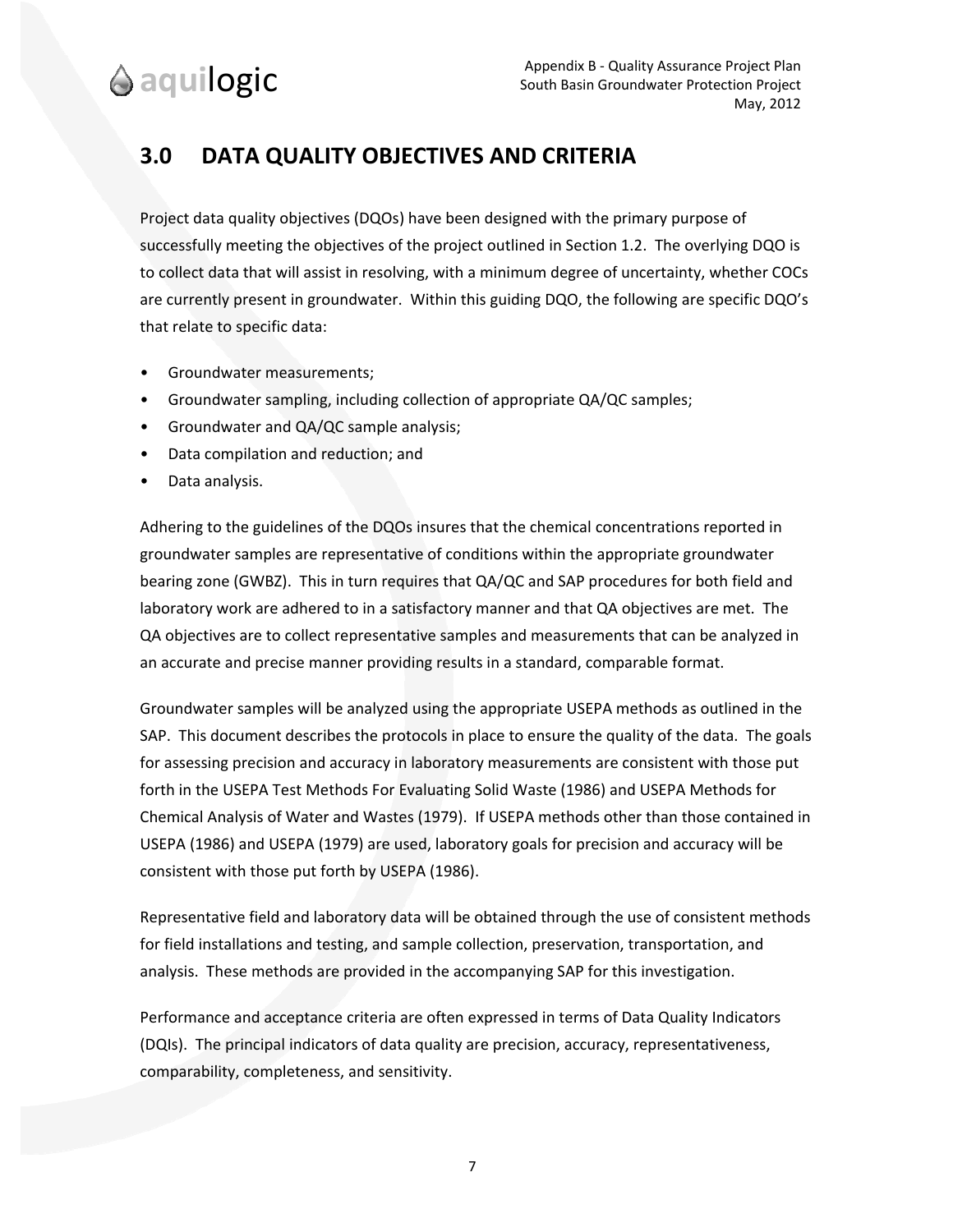

### **3.1 PRECISION**

Precision is defined as the degree of agreement between repeated measurements of the same property under identical or substantially similar conditions; calculated either as the range or as the standard deviation. Precision is usually expressed as relative percent difference (RPD).

## **3.2 ACCURACY**

Accuracy is defined as the degree of overall agreement of a measurement to a known value; and includes a combination of random error (precision) and systematic error (bias) components of both sampling and analytical operations. Accuracy is usually expressed as percent recovery or as a percent bias.

### **3.3 REPRESENTATIVENESS**

Representativeness is defined as an expression of the degree to which the data accurately and precisely represents a characteristic of a population, parameter variations at a sampling point, a process condition, or an environmental condition. Representativeness is a qualitative parameter that is most controlled by the proper design of the sampling program. The sampling protocol provided in the work plan or SAP should be designed to collect a statistically valid number and distribution of samples. The PFT members are responsible for collecting samples representative of the media being sampled following field procedures described in the work plan or SAP. Representativeness can be assessed by the use of field duplicate samples. Duplicate samples are collected so that they are equally representative of a given point in time and space. Therefore, they measure both precision and representativeness.

### **3.4 COMPLETENESS**

Completeness is defined as a measure of the amount of valid data obtained from a system as compared with the amount that was expected to be obtained. Completeness for techniques performed in the laboratory will be defined as 90%, but may be modified in amendments to this QAPP.

## **3.5 COMPARABILITY**

Comparability is defined as an expression of the confidence with which one data set can be compared to another. Sample data collected during this investigation should be comparable with other data for similar samples, sample conditions, and to data collected during previous investigations.

8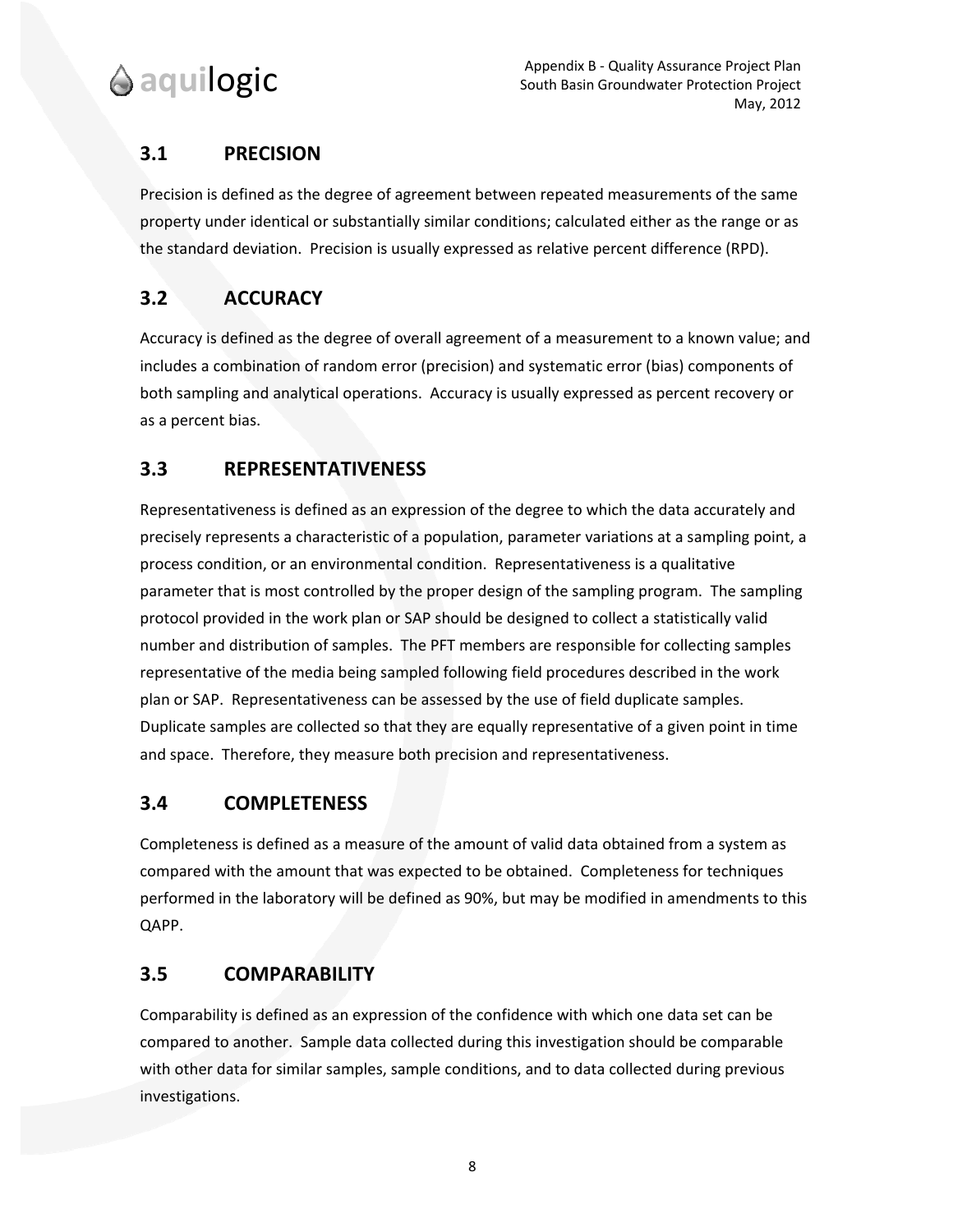

Comparability of data throughout the project will be attained by recording field and laboratory data in consistent units, as well as following the protocols outlined in the Work Plan and SAP for collecting and analyzing samples. Parameters commonly measured for this type of project and their associated units are listed below:

| Parameter            | <b>Units</b>                                                                                         |
|----------------------|------------------------------------------------------------------------------------------------------|
| Length               | Inches (in), feet (ft), miles, millimeters (mm), centimeters (cm),<br>meters (m) and kilometers (km) |
| Volume               | Length <sup>3</sup> or gallons (g), milliliters (ml) and liters (L)                                  |
| Area                 | Length <sup>2</sup> or acre hectare and square meters                                                |
| Time                 | Seconds (s), minutes (min), hours (hr), days (d), years (yr)                                         |
| Weight               | Micrograms (μg), milligrams (mg), grams (gm), kilograms (kg),<br>pounds (lbs), tons (t)              |
| Depth                | feet (ft) and meters (m) below ground surface (bgs)                                                  |
| рH                   | pH units                                                                                             |
| Temperature          | degrees Fahrenheit ( $\degree$ F) and Celsius ( $\degree$ C)                                         |
| Specific Conductance | micro-Siemens per centimeter @ 25 °C (μS/cm)                                                         |
| Concentration, Water | micrograms per liter (µg/L)                                                                          |
| Concentration, Soil  | milligrams per kilogram (mg/kg)                                                                      |

### **3.6 DATA QUALITY INDICATOR SUMMARY**

| <b>Indicator</b>   | <b>Means of Assessment</b>  | <b>Acceptance Criteria</b>                                        |
|--------------------|-----------------------------|-------------------------------------------------------------------|
| Precision          | <b>RPD</b>                  | Field Duplicates: +/- 30% to 50%                                  |
| Accuracy           | <b>Percent Recovery</b>     | Matrix Spike Duplicates: +/- 50%<br>Lab Spike Duplicates: +/- 50% |
| Representativeness | <b>Statistical Ranking</b>  | To be determined                                                  |
| Completeness       | Percent of Complete Samples | $>90\%$                                                           |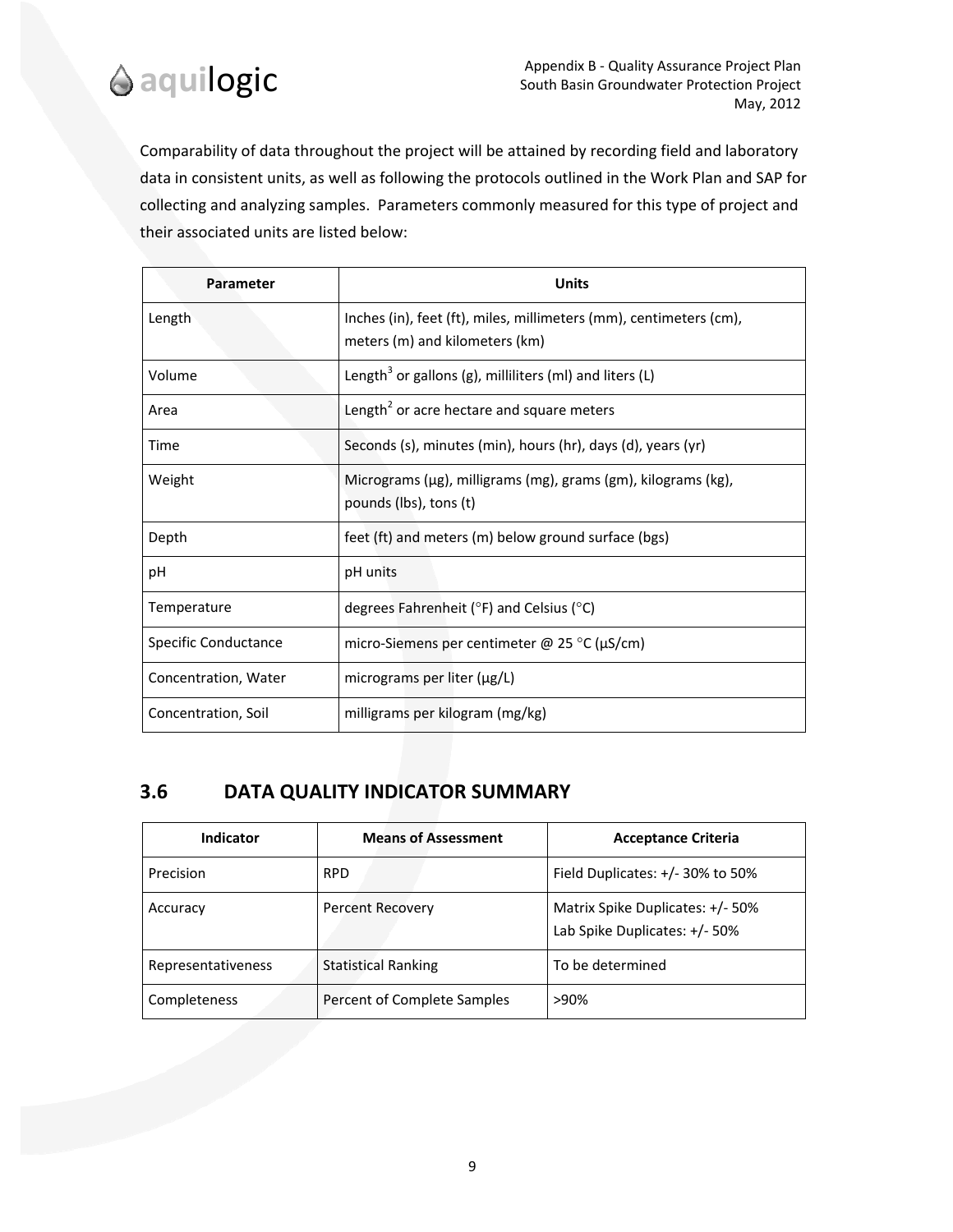# **4.0 DOCUMENTS AND RECORDS**

### **4.1 FIELD OPERATION RECORDS**

Field operation records will document the overall field operations and any unusual conditions which may occur during this investigation. Each field team member will complete a daily field activity report (Appendix A), which summarizes the activities completed during the day. Information presented in the daily field logs will include, at a minimum, the following:

- Date;
- Identify responsibilities/duties;
- Time of arrival;
- General weather conditions;
- Any significant problems or unusual situations encountered while sampling; and
- Time of departure from site.

#### **4.2 FIELD SAMPLING FORM**

Depending of the activity performed, field personnel will complete task specific forms, a boring log (for soil sampling) or well sampling form (for groundwater sampling), which summarizes the location and details the activities performed for that task. Information which will be noted for each sample includes the following:

- Sample identification number;
- Date;
- Time of collection;
- Type of sample (e.g., waste characterization, soil boring, or monitoring well);
- Sample location; and
- Any unusual problems or observations while collecting samples.

#### **4.3 CHAIN OF CUSTODY RECORDS**

Upon collection of environmental samples, field personnel will be responsible for completing a CoC (usually supplied by Laboratory) for which includes the following information:

- Matrix;
- Sample identification number;
- Date;
- Project name and number;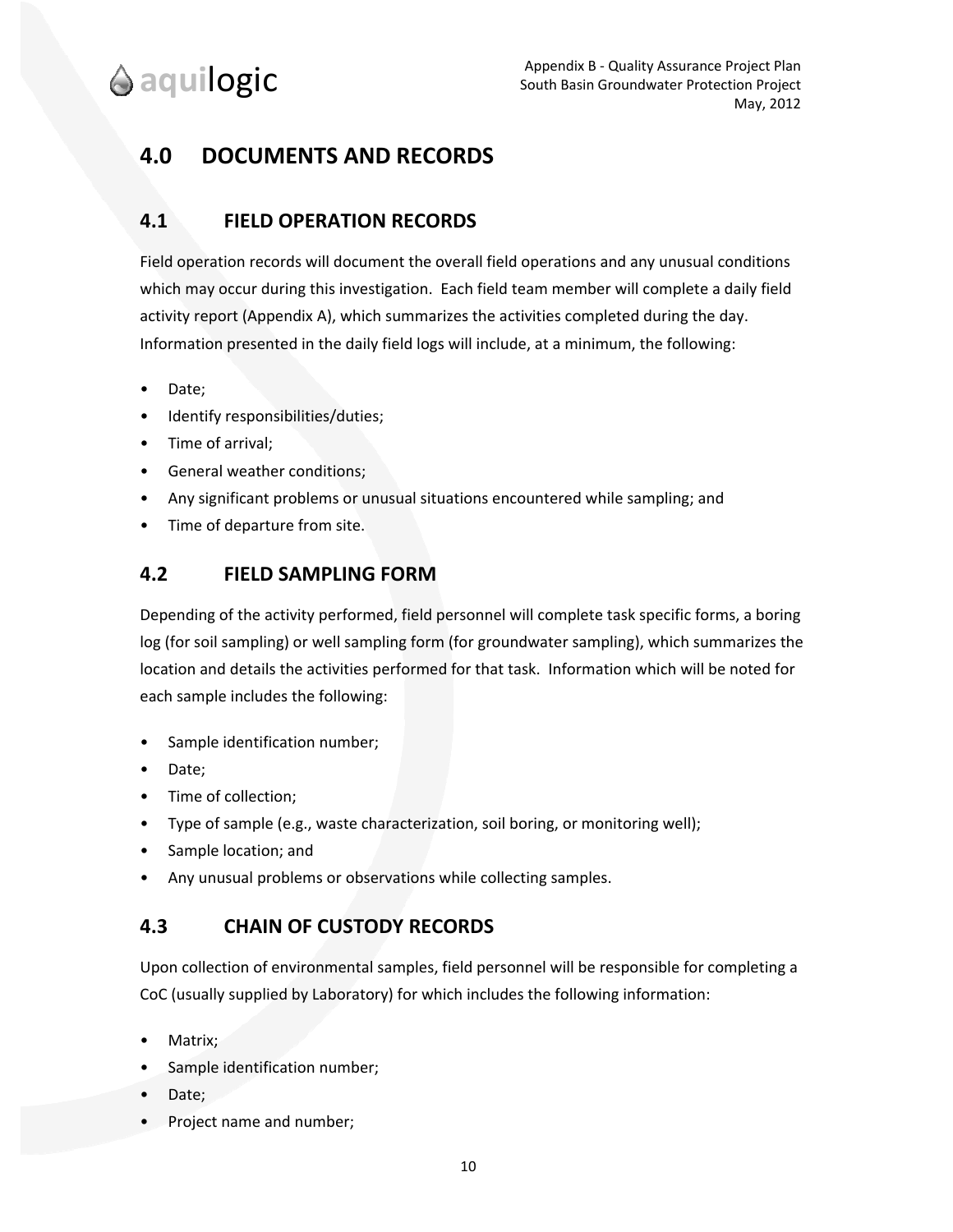- Sampler's initials;
- Time of collection (military time);
- Type of sample (grab or composite);
- Number of samples;
- Volume of containers;
- Analysis request;
- Preservation methods; and
- Remarks.

#### **4.4 SAMPLE LABELS**

Each sample sent to the laboratory will have a sample label (usually supplied by Laboratory) securely attached to the sample container (usually supplied by Laboratory). The sample labels will include the following information:

- Project number;
- A sample identification number;
- Date collected;
- Sampler's initials; and
- Remarks.

#### **4.5 QUALITY CONTROL SAMPLE RECORDS**

Field personnel will be responsible for completing a QC sample record (Appendix A) in the daily field log or in the well sampling form that includes the following information:

- Matrix;
- Sample identification number;
- Date;
- Project name and number;
- Sampler's initials;
- Type of QC sample (field, trip, equipment rinsate, or duplicate sample);
- Time of collection (military time);
- Number of samples;
- Volume of containers;
- Analysis request; and
- Preservation methods.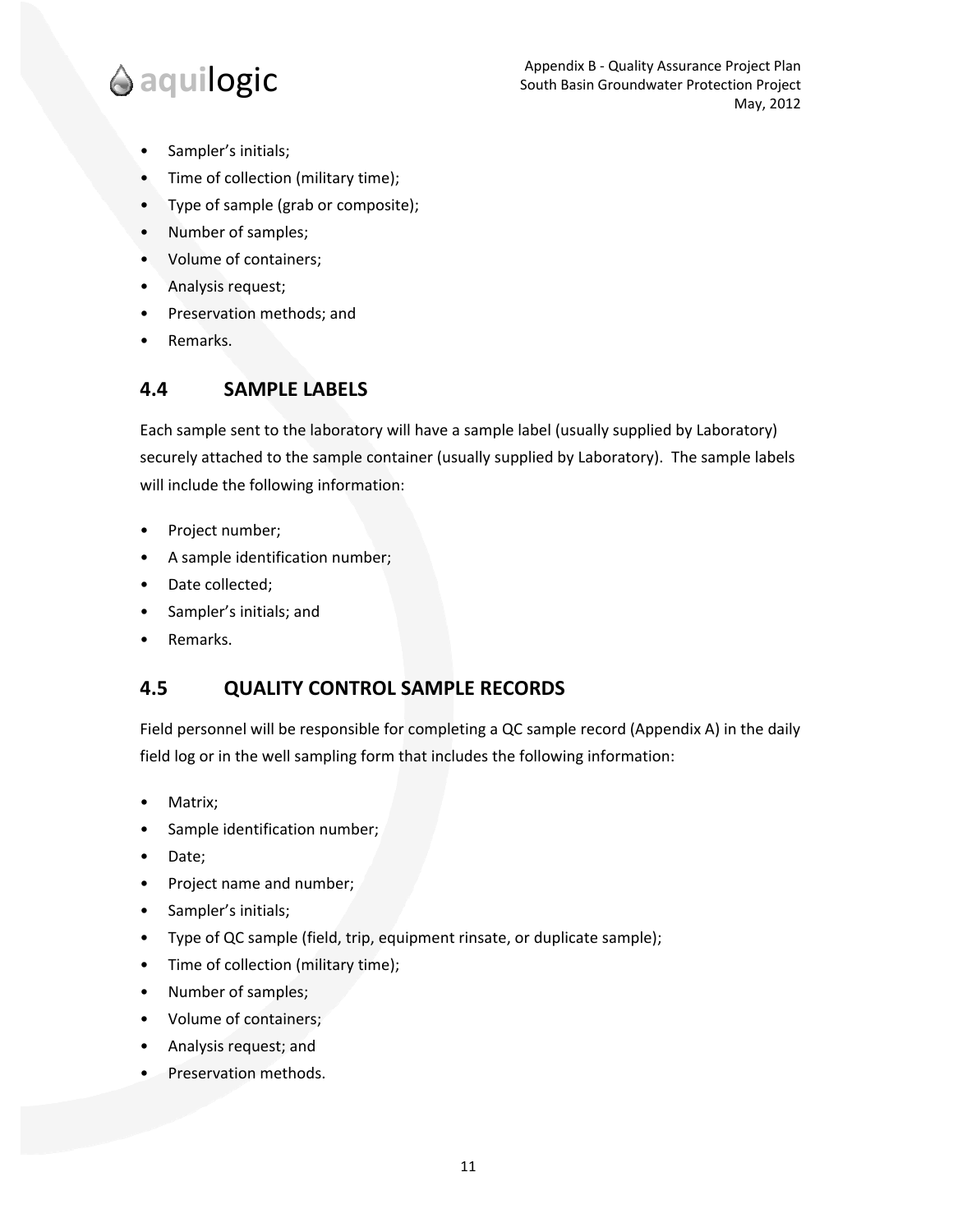## **4.6 CORRECTIVE ACTION REPORTS (CARs)**

The PQAM will be responsible for reviewing all of the forms described above and generating a CAR (Appendix A) for any irregularities. The CAR will include the following:

- A definition of the problem;
- Assignment of responsibility for investigating the problem;
- Definition of the cause of the problem;
- An outline of the appropriate corrective action to be taken;
- Assignment and acceptance of responsibility for implementing the corrective action;
- Establishment of measures to assess the effectiveness of the corrective action; and
- Verification of the effectiveness of the implanted corrective action.

### **4.7 LABORATORY RECORDS**

Information to be included in the data report packages provided by the analytical laboratory will include sample summary results, sample management records, analytical methods, and QA/QC reports. A description of each item within the analytical laboratory report is summarized in the following sections. A Data Quality Checklist and CAR (Appendix A) may be used to record that the laboratory performed the requested analyses to the appropriate specifications.

#### **4.7.1 SAMPLE SUMMARY RESULTS**

The sample summary results will include verification that the sample met the holding times prescribed in the analytical methods; the overall number of samples; sample location; any deviation from the standard operating procedures (SOPs): and time of day, and date. Corrective action procedures to replace samples violating the protocol also will be noted.

#### **4.7.2 SAMPLE MANAGEMENT RECORDS**

This will include records of sample receipt, handling and storage, and scheduling of analyses.

#### **4.7.3 ANALYTICAL METHODS**

If analyses are performed as prescribed in the SOPs, this document will not be provided. Otherwise, the report will provide a description of how the analyses were performed in the laboratory including: sample preparation and analysis, instrument standardization, detection and reporting limits, and analysis‐specific QC criteria.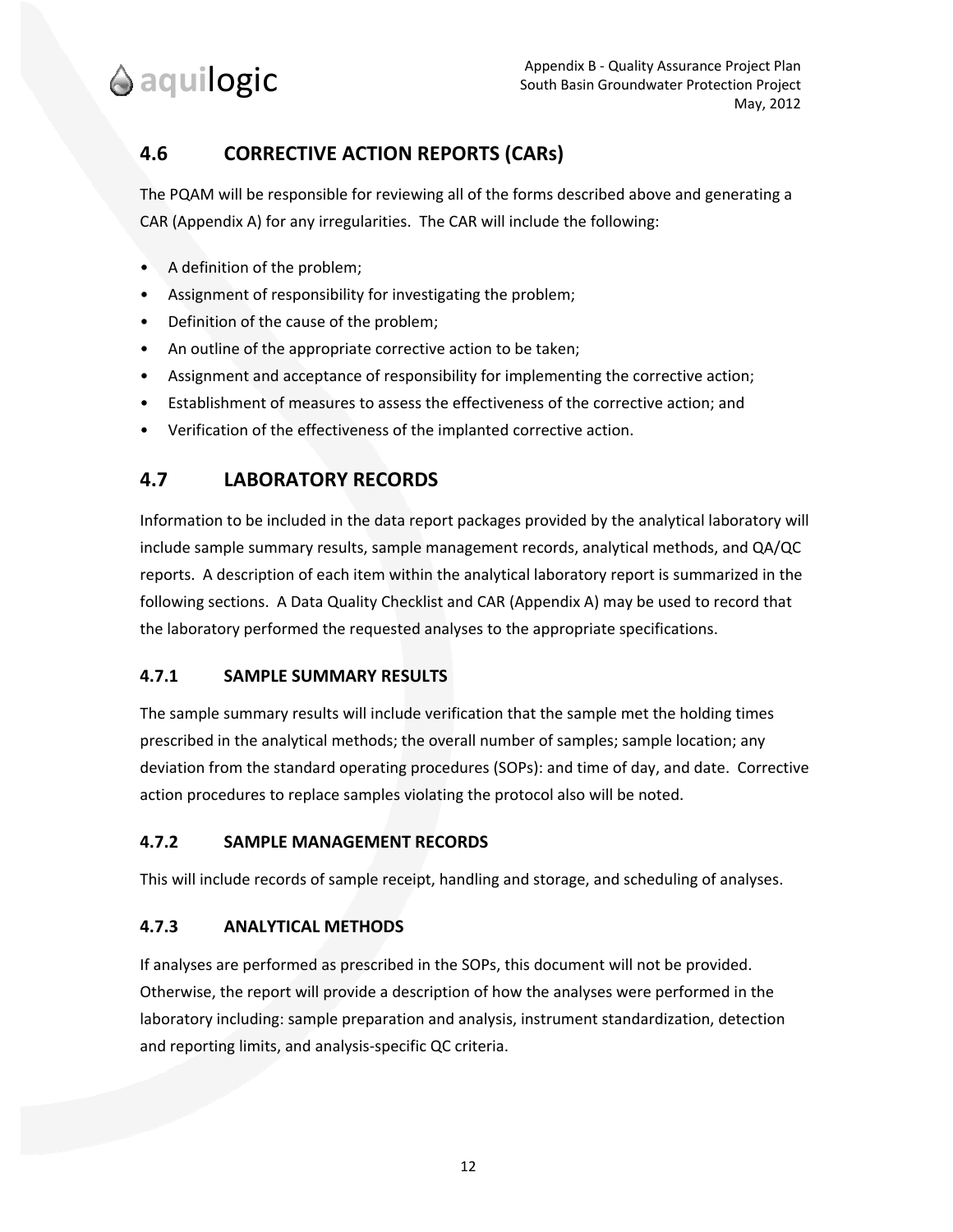

#### **4.7.4 QA/QC REPORTS**

Laboratory QA/QC reports will include instrument calibration; routine monitoring of analytical performance; calibration verification; and checks for blanks, spikes, calibration check samples, replicates, and splits.

Copies of all results and records will remain within **aquilogic**'s project files for a minimum period of three (3) years.

### **4.8 DATA HANDLING RECORDS**

The PDM will be responsible for reviewing all of the data handling records and verifying the accuracy of data transcription and calculations.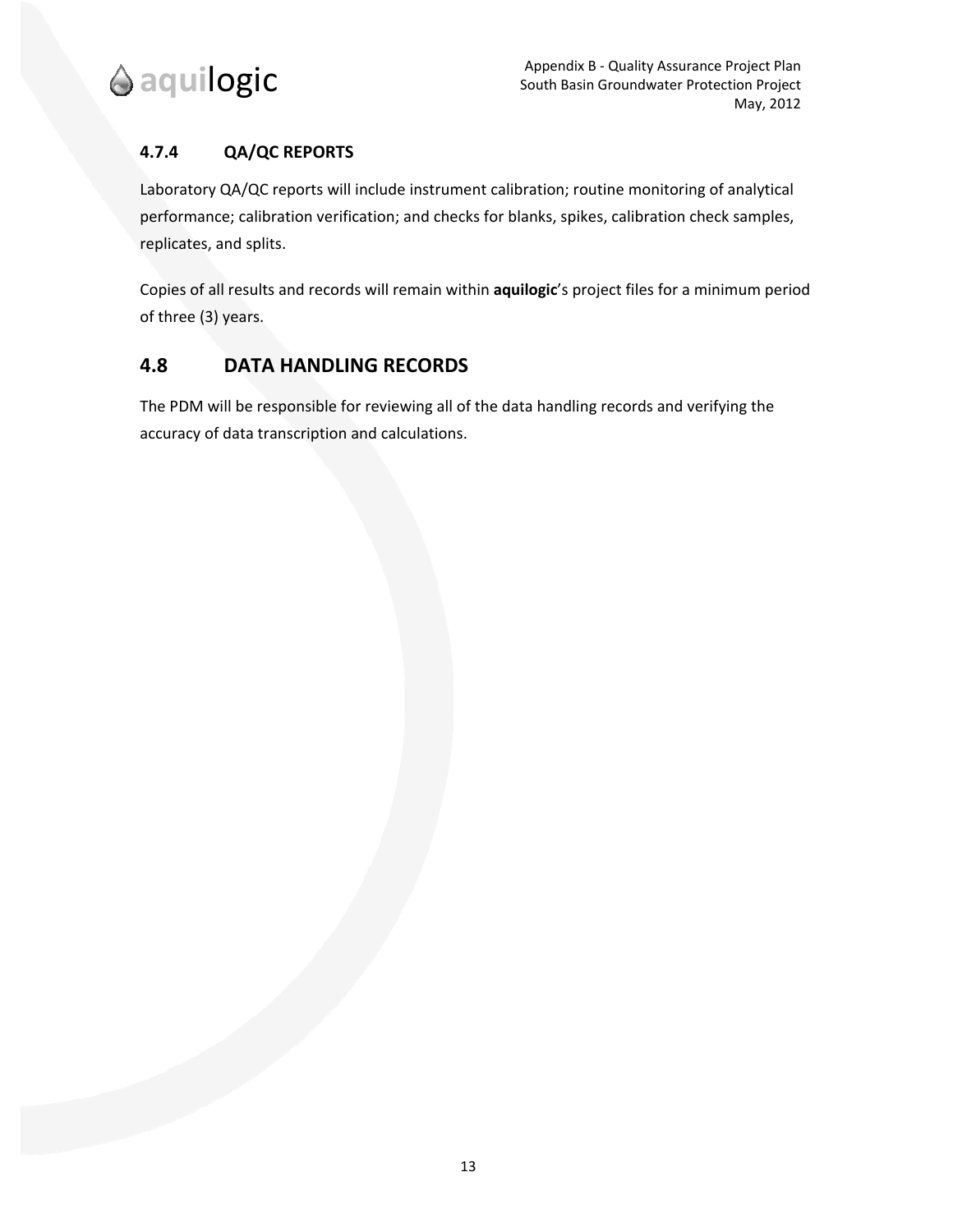# **5.0 SAMPLING METHODS REQUIREMENTS**

Laboratory calibration and analytical procedures will be conducted using the guidelines presented in USEPA publication Test Methods for Evaluating Solid Waste (1986).

The analytical methods to meet the objectives of this assessment include, but may not be limited to, the following:

| Parameter                             | <b>Test</b>      | Sample            | Preservation                   | <b>Holding</b> | <b>Filling</b>      |
|---------------------------------------|------------------|-------------------|--------------------------------|----------------|---------------------|
|                                       | <b>Method</b>    | <b>Containers</b> |                                | <b>Time</b>    | <b>Instructions</b> |
| Volatile Organic                      | U.S. EPA         | Three 40-ml       | $4^{\circ}C$ ,                 | 14 days        | Sample              |
| Compounds (VOCs)                      | 524.2            | glass VOA         | hydrogen                       |                | must be full        |
|                                       |                  | vials             | chloride                       |                | and free of         |
|                                       |                  |                   | (HCL)                          |                | headspace           |
| <b>VOCs</b>                           | GC/MS (EPA       | Three 40-ml       | 4 °C, HCL                      | 14 days        | Sample              |
|                                       | 8260B)           | glass VOA         |                                |                | must be full        |
|                                       |                  | vials             |                                |                | and free of         |
|                                       | EPA 8260B-       | Three 40-ml       | 4 °C, HCL                      | 14 days        | headspace           |
| 1,4-Dioxane by Gas<br>chromatography- | <b>SIM</b>       | glass VOA         |                                |                |                     |
| mass spectrometry                     |                  | vials             |                                |                |                     |
| (GC/MS) - single ion                  |                  |                   |                                |                |                     |
| monitoring (SIM) in                   |                  |                   |                                |                |                     |
| Water                                 |                  |                   |                                |                |                     |
| Semi-VOCs by                          | <b>EPA 8270C</b> | Two 1L            | 4 °C, Cool                     | 7 days         |                     |
| GC/MS 1,4 Dioxane                     | <b>MOD</b>       | Amber             |                                |                |                     |
| Metals in Water                       | EPA 6010B        | 500 mL Poly       | 4 °C, Nitric                   | 180 days       |                     |
|                                       |                  |                   | Acid ( $HNO3$ )                |                |                     |
| Dissolved Metals in                   | EPA 6010B-       | 1 Liter Poly      | Filtration +                   | 180 days       |                     |
| Water                                 | <b>Diss</b>      |                   | HNO <sub>3</sub>               |                |                     |
| Dissolved Inorganics                  | EPA 218.6        | 500 mL Poly       | 4 °C, Cool                     | 1 day          |                     |
| in Water<br>Chromium VI-218.6         |                  |                   |                                |                |                     |
| Dissolved Inorganics                  | EPA 7199         | 500 mL Poly       | $\overline{4}^{\circ}$ C, Cool | 1 day          |                     |
| in Water                              |                  |                   |                                |                |                     |
| Chromium VI-7199                      |                  |                   |                                |                |                     |
| Inorganics in Water                   | Chromium         | 500 mL Poly       | 4 °C, Cool                     | 1 day          |                     |
| Chromium VI-7196A                     | VI-7196A         |                   |                                |                |                     |
|                                       | <b>EPA 7196A</b> |                   |                                |                |                     |
| Inorganics in Water                   | EPA 314.0        | 500 mL Poly       | None                           | 28 days        |                     |
| Perchlorate 314.0                     |                  |                   |                                |                |                     |
| Inorganics in Water                   | EPA 332.0        | 125 mL Poly       | Sterile                        | 28 days        |                     |
| Perchlorate 332.0                     |                  | (sterile)         | filtration + $\frac{1}{3}$     |                |                     |
|                                       |                  |                   | headspace, 4                   |                |                     |
|                                       |                  |                   | $^{\circ}$ C                   |                |                     |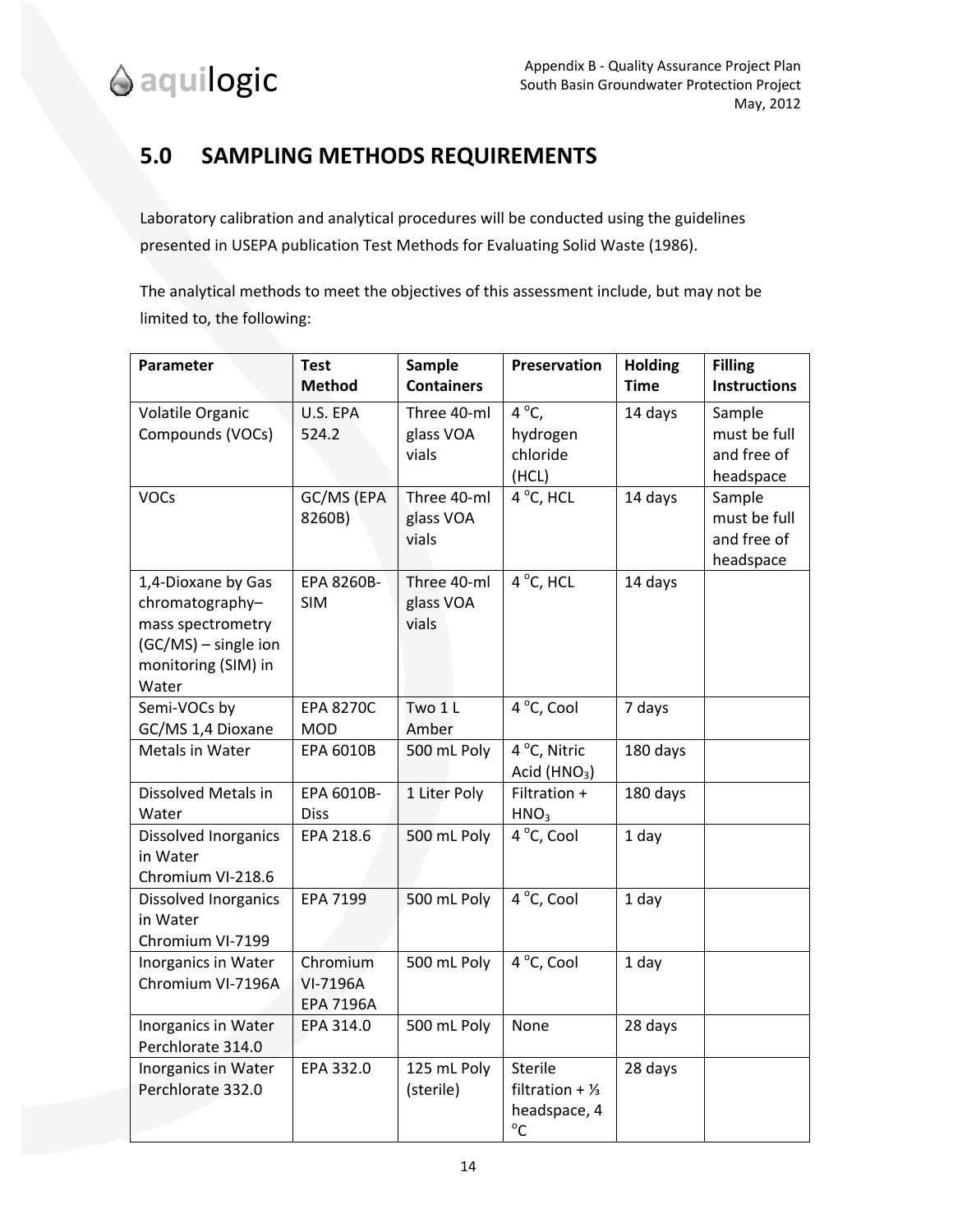

Appendix B ‐ Quality Assurance Project Plan South Basin Groundwater Protection Project May, 2012

Sampling containers for use in collection of water samples will be provided by the analytical laboratory. Sample containers will be as noted above and in the SAP. Water samples will be preserved by storing samples in a chilled cooler prior to analysis. All samples will be analyzed within the appropriate holding times.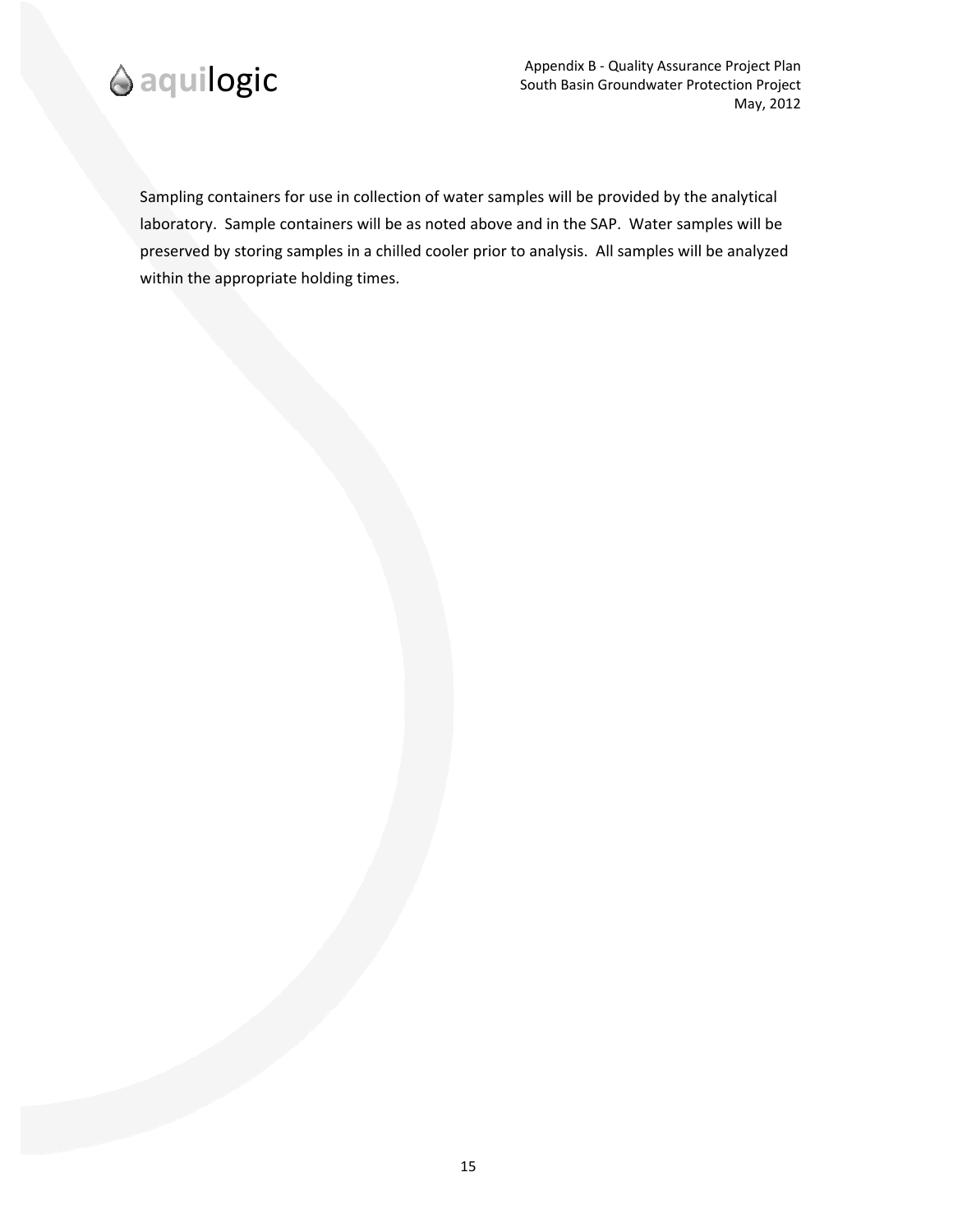# **6.0 SAMPLE HANDLING AND CUSTODY REQUIREMENTS**

Custody procedures are used to document the identification of each field sample from the time of sample collection through its final disposition. Field CoC forms document the collection of the sample (e.g., date and time of collection, field location, sample labeling, analyses required) and track it from the field through transfer to the laboratory. Laboratory internal custody procedures document the tracking of samples throughout the preparation, analysis, storage or disposal of samples and sample extracts.

### **6.1 SAMPLE PACKAGING**

Groundwater samples collected during this investigation will be sealed, labeled, and packed on ice in a portable cooler immediately after collection. A trip blank will accompany each cooler containing the samples to be tested for VOCs. Sample containers will be packed in resealable plastic bags in order to minimize contact between ice and container, thereby reducing the likelihood of cross contamination. Inert, soft packaging (e.g., bubble wrap) will be used to minimize the likelihood of impact damage during transit. Once packed, a custody seal will be placed across the lid of the sample cooler. The cooler will be delivered to the laboratory within appropriate holding times whereupon the integrity of the custody seal will be checked.

### **6.2 FIELD SAMPLE CUSTODY PROCEDURES**

The PFS is responsible for the implementation and maintenance of sample custody procedures in the field. The CoC will be initiated by the sampling personnel as a result of the completion and attachment of sample labels to the sample containers and by the transcription of supporting information into the field notebooks or field forms (i.e., daily field log). CoC documentation will be completed after the samples have been collected. The PFS will control the samples in a manner that minimizes the likelihood of sample tampering and degradation, contamination, or loss due to chemical or physical actions (e.g., photodegradation, breakage, volatilization). Physical control over collected samples may be maintained by one or more of the following:

- Storing samples and sample containers within the PFS's or designate's immediate possession;
- Storing the samples and sample containers in a locked and restricted room; and
- Sealing and storing the samples and sample containers in a way that guarantees the evidence of entry is obvious once the containers are opened (e.g., custody seals).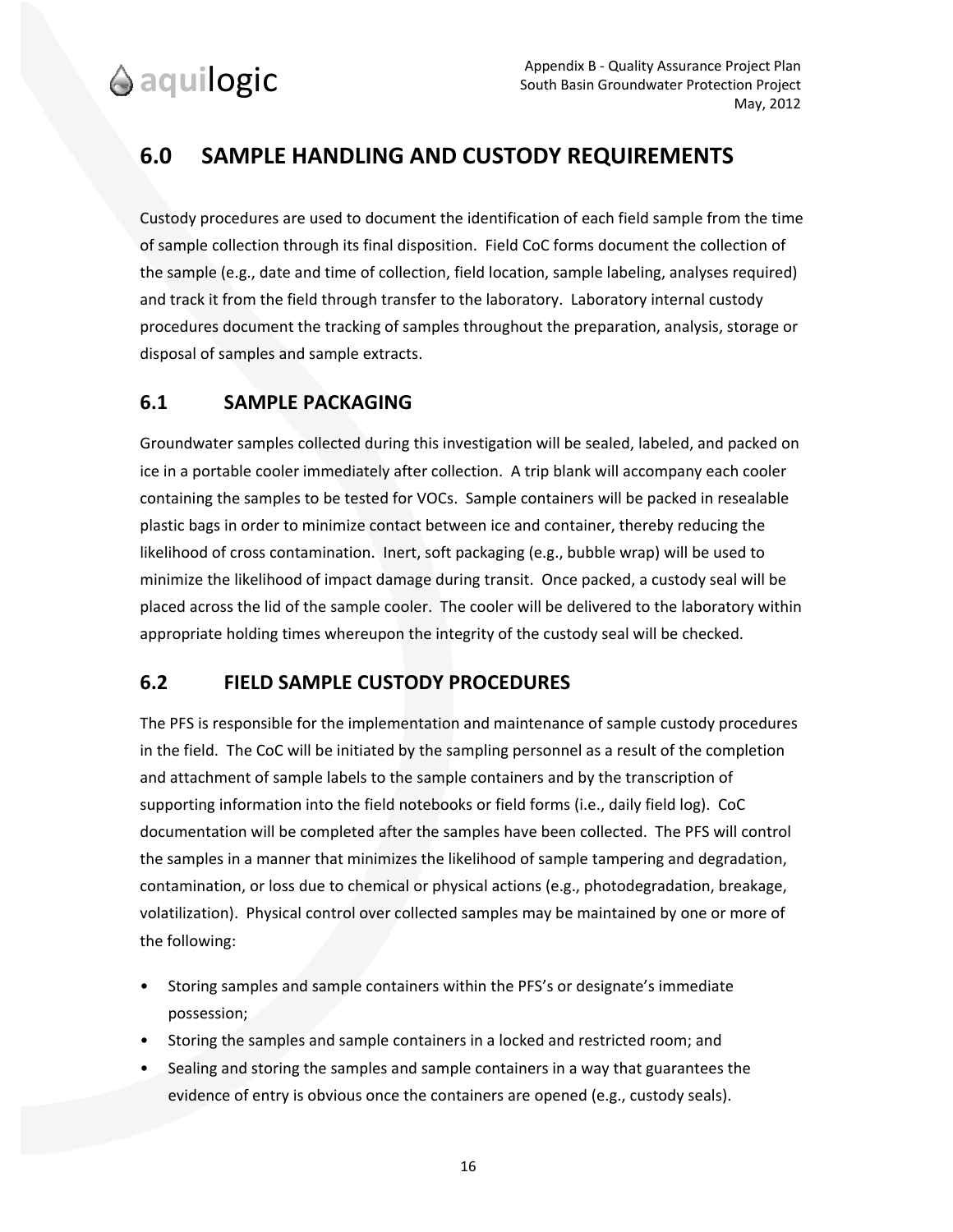

Transfer of sample custody from the PFS, or designate, to the laboratory will be accomplished using the field CoC. One CoC must accompany each container in which the samples are packed. Each form will be completed with information describing samples contained in the packing container, including: sample code, sampling date and time, preservation methodology, analyses requested and shipping company/airbill number. Once the accuracy of the information on the form has been confirmed, the form will be signed by the PFS or designee and the original will be placed in a plastic bag inside the packing container. A copy of the CoC will be retained by the field team and placed in the project file.

### **6.3 SAMPLE LABELING**

Sample labels are necessary to ensure proper sample identification. The labels should also be sufficiently durable to remain fixed to the sample container and legible even when wet. The following information will be specified on each label:

- Project name and number;
- Sample identification number (which include sample matrix, date, and a location related identifier);
- Date and time of collection;
- Preservatives used (if applicable);
- Laboratory analyses requested (if known); and
- Initials of collector.

### **6.4 LABORATORY CUSTODY PROCEDURES**

The sample custodian at the designated laboratory will sign the field CoC and will indicate on each form the date of arrival, the number of samples received, and condition of samples upon receipt. The samples will be entered into the laboratory's sample custody system, which will continue tracking the sample until a data package is generated and delivered to the PDM.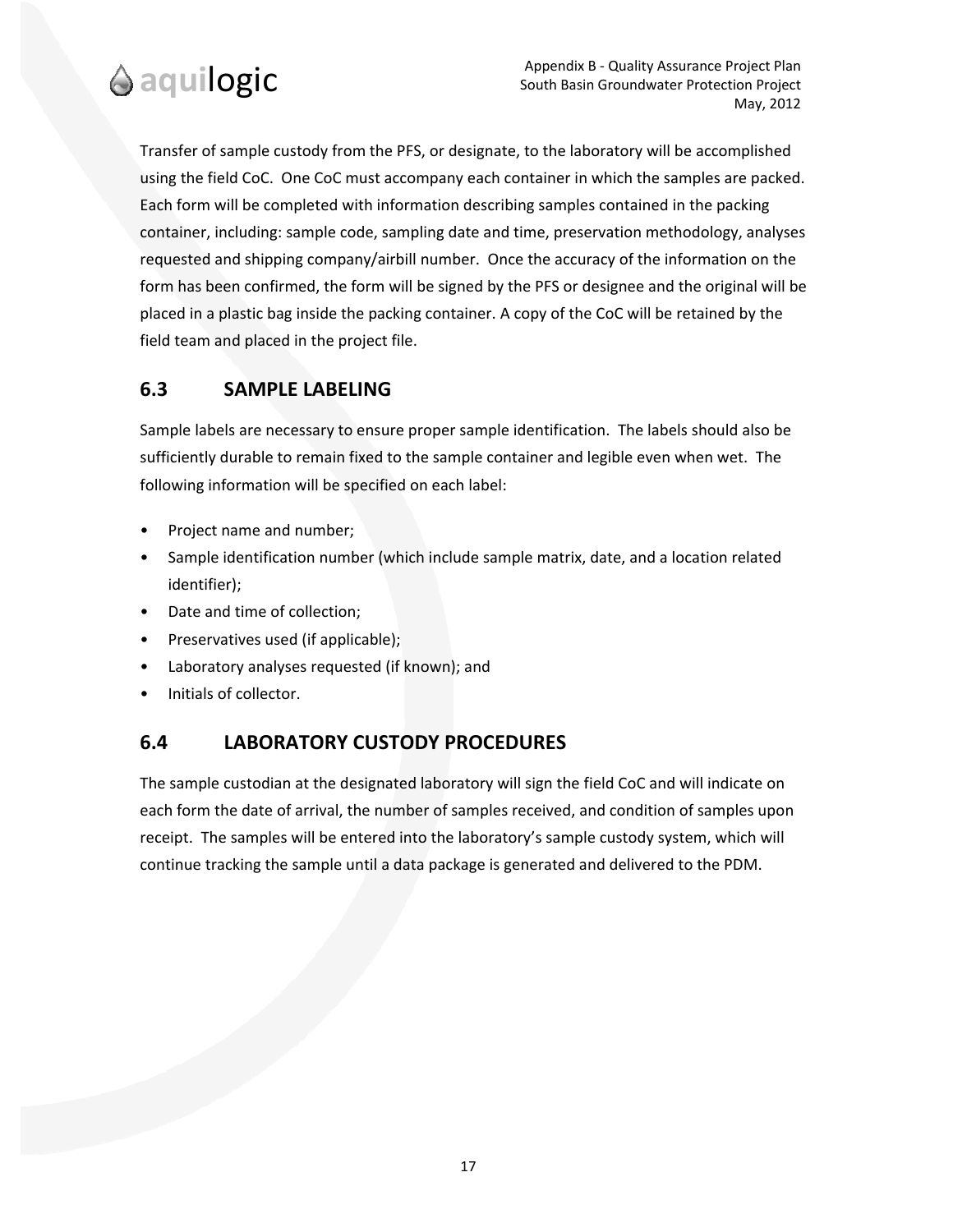# **7.0 QUALITY CONTROL REQUIREMENTS**

Quality control samples related to both field and laboratory operations are used as measures to assess accuracy, precision, and representativeness. The internal QC samples to be used during this project include blank samples, duplicate samples, and spiked samples. Each type of QC sample is described below.

### **7.1 BLANK SAMPLES**

The results from the analysis of blank samples are used to assess possible levels of CoCs introduced into the samples during container manufacture, container handling in the field, during shipment, or in the laboratory.

### **7.1.1 EQUIPMENT BLANKS (FIELD)**

Equipment blanks are prepared by exposing sampling materials (e.g., bottles, collection devices) to the sampling environment without allowing them to actively mix with the matrix of interest. Equipment blanks will be collected after standard decontamination of the field equipment by fully rinsing the equipment which would normally contact the sample with deionized or distilled water. Equipment used in the homogenization of field duplicates (e.g., stainless steel bowl, trowel) should also be rinsed with deionized or distilled water. Equipment blanks will be submitted for analyses similar to samples collected during the investigation. Results obtained from analysis of equipment blanks are used to assess the potential contamination from sampling equipment used to collect and transfer samples and ambient site conditions. Potential sources of contamination also include: laboratory reagents, sample container and laboratory glassware cleaning procedures, or contact with analytical glassware/hardware during laboratory sample preparation and analysis. Equipment blanks will be collected at a minimum rate of one for every 20 primary samples.

#### **7.1.2 FIELD BLANKS (FIELD)**

Field blanks are aliquots of the water used to collect the equipment blanks but are not exposed to the equipment. If the equipment blank shows contamination, the results of the field blank analysis are used to isolate the cause of the contamination. This is critical for organics analysis, because some sources of "clean" water actually contain trace levels of contamination. Ideally, a field blank should be collected each time the equipment blank is collected. At a minimum, a field blank will be taken when the first equipment blank is collected or when a new source of water is used. Field blanks will be collected at a minimum rate of one per 20 samples.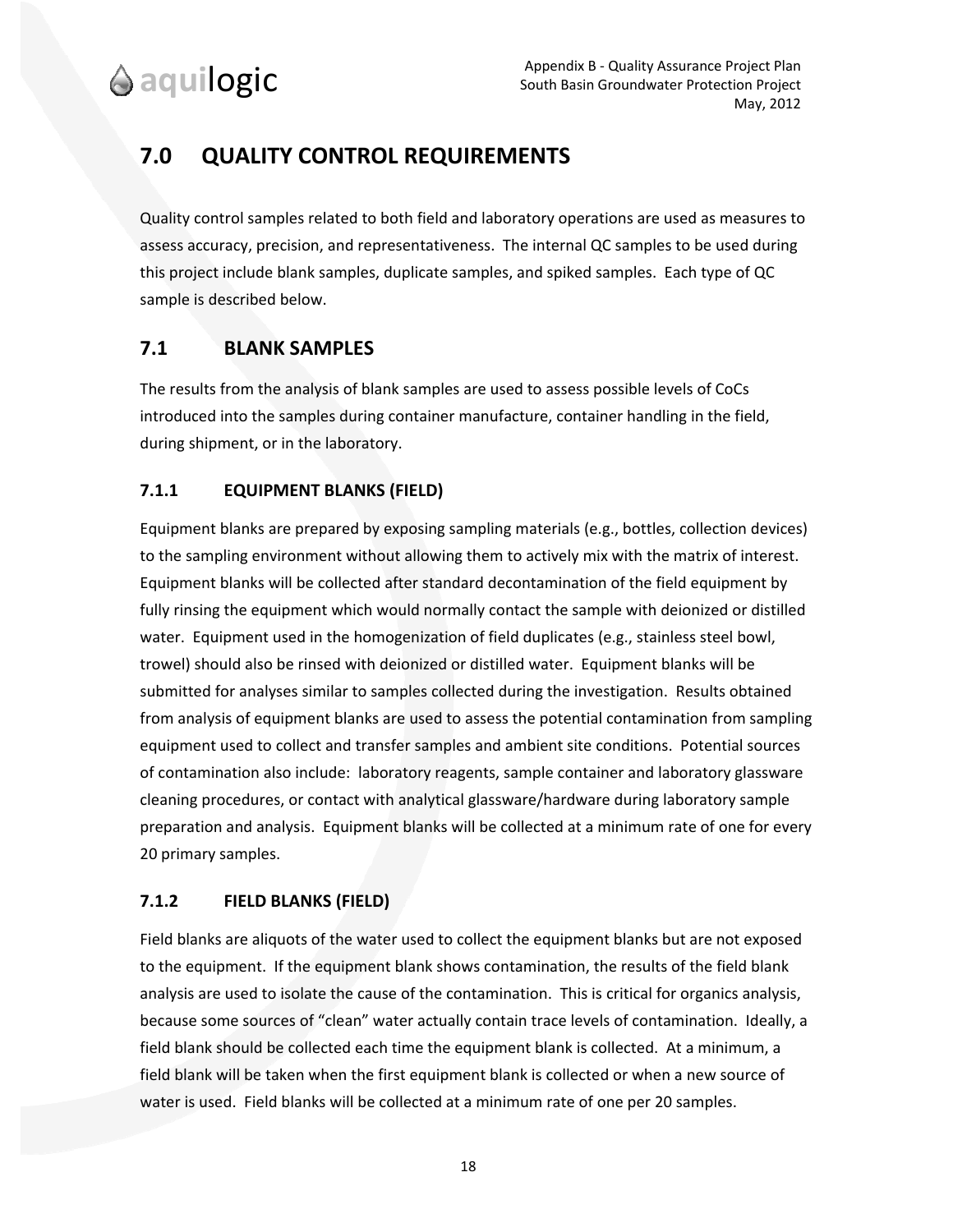

#### **7.1.3 TRIP BLANKS (FIELD)**

The trip blank accompanies unused sample bottles to the field and is then returned to the laboratory. Trip blanks are handled, transported, and analyzed in the same manner as the field samples, except that trip blank sample bottles are not opened in the field. The results obtained from analysis of trip blanks are used to assess potential sources of contamination in the laboratory and during transport. Potential sources of contamination include: laboratory reagents, sample container and laboratory glassware cleaning procedures, cross contamination during shipment, ambient air, or contact with analytical glassware/hardware during laboratory sample preparation and analysis.

#### **7.1.4 METHOD BLANKS (LABORATORY)**

Method blanks are prepared in the laboratory on each day that samples are extracted or one per 20 field samples, if more than 20 samples are extracted in one day. Method blanks are indicative of contamination that is solely laboratory related.

#### **7.2 DUPLICATE SAMPLES**

Duplicate samples are defined as separate samples taken from the same location at the same point in time. The analytical results obtained from these samples are used to assess and document the precision of sampling and analysis. Several types of duplicate samples are described below.

#### **7.2.1 FIELD DUPLICATES (FIELD)**

Field duplicate samples will be collected at a minimum frequency of one per 10 samples per matrix. Field duplicates are handled, transported, and analyzed in the same manner as the other samples collected on the same day. The results obtained from analyzing field duplicates are used to assess and document the reproducibility of overall sampling, handling, and analytical procedures. Duplicate samples taken in the field represent the heterogeneity of field conditions. Therefore, it is expected that precision estimates obtained from the analysis of field duplicate samples will have substantial associated variability, more so than replicate samples prepared in the laboratory.

#### **7.2.2 LABORATORY DUPLICATES (LABORATORY)**

Laboratory duplicate samples are defined as two sample aliquots taken from the same sample container and analyzed independently. Samples will be prepared and analyzed for each type of organic analysis at a minimum frequency of one per 20 samples. The analysis of samples will show laboratory precision for the spiked analytes and other unspiked positive results.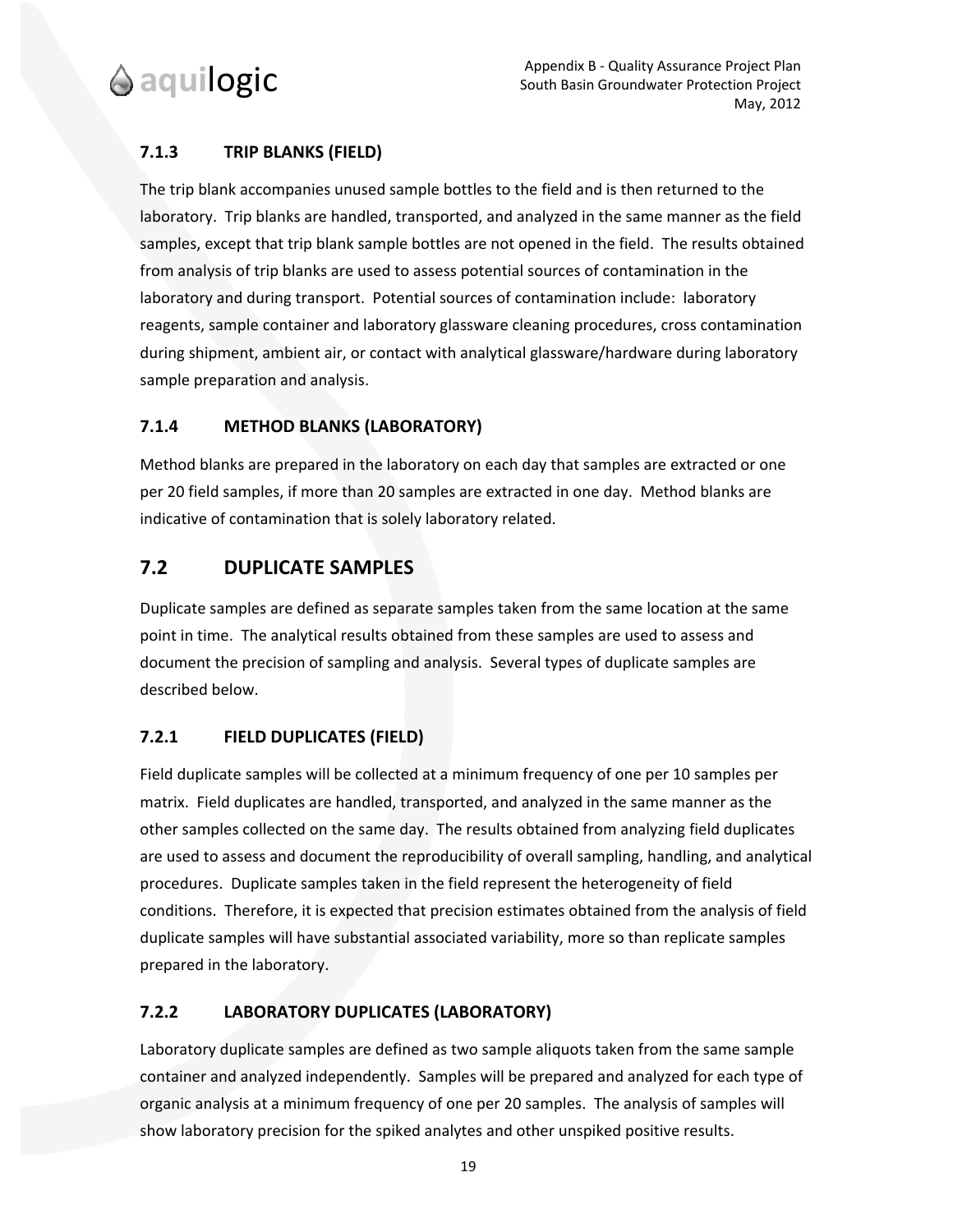### **7.3 SPIKED SAMPLES**

Spiked samples are prepared in the laboratory to define the accuracy of the analytical procedure. Laboratory control samples are prepared to demonstrate that the method is in control; whereas, matrix spike samples show the effect of the individual sample matrix on analyte recovery. In addition, surrogate analytes are spiked into all field samples to demonstrate analytical accuracy on a sample‐specific basis.

#### **7.3.1 LABORATORY CONTROL SAMPLES (LCS)**

A laboratory control sample (LCS) and a duplicate LCS are prepared by spiking two aliquots of a blank matrix with the target analytes for each method. Alternatively, a certified standard reference material (SRM) is extracted and analyzed as a control sample. A LCS and a duplicate LCS are prepared on every day of sample preparation or for every batch of 20 field samples prepared (whichever is more frequent). The percent recovery and the percent difference are calculated by dividing the concentration found by the concentration spiked and multiplying by 100. QC criteria are specified in each method.

#### **7.3.2 MATRIX SPIKE/MATRIX SPIKE DUPLICATE SAMPLES (MS/MSD)**

Matrix spike/matrix spike duplicate (MS/MSD) samples are prepared in the laboratory by spiking two aliquots of a field sample with target analytes (or a subset of target analytes). The frequency of MS/MSD sample preparation is one per 20 (5%). Percent recovery is calculated in the same manner described above for laboratory control samples. MS/MSD samples provide information on the accuracy of the method for the specific sample matrix. They also provide precision data for both the spike analytes and unspiked positive results.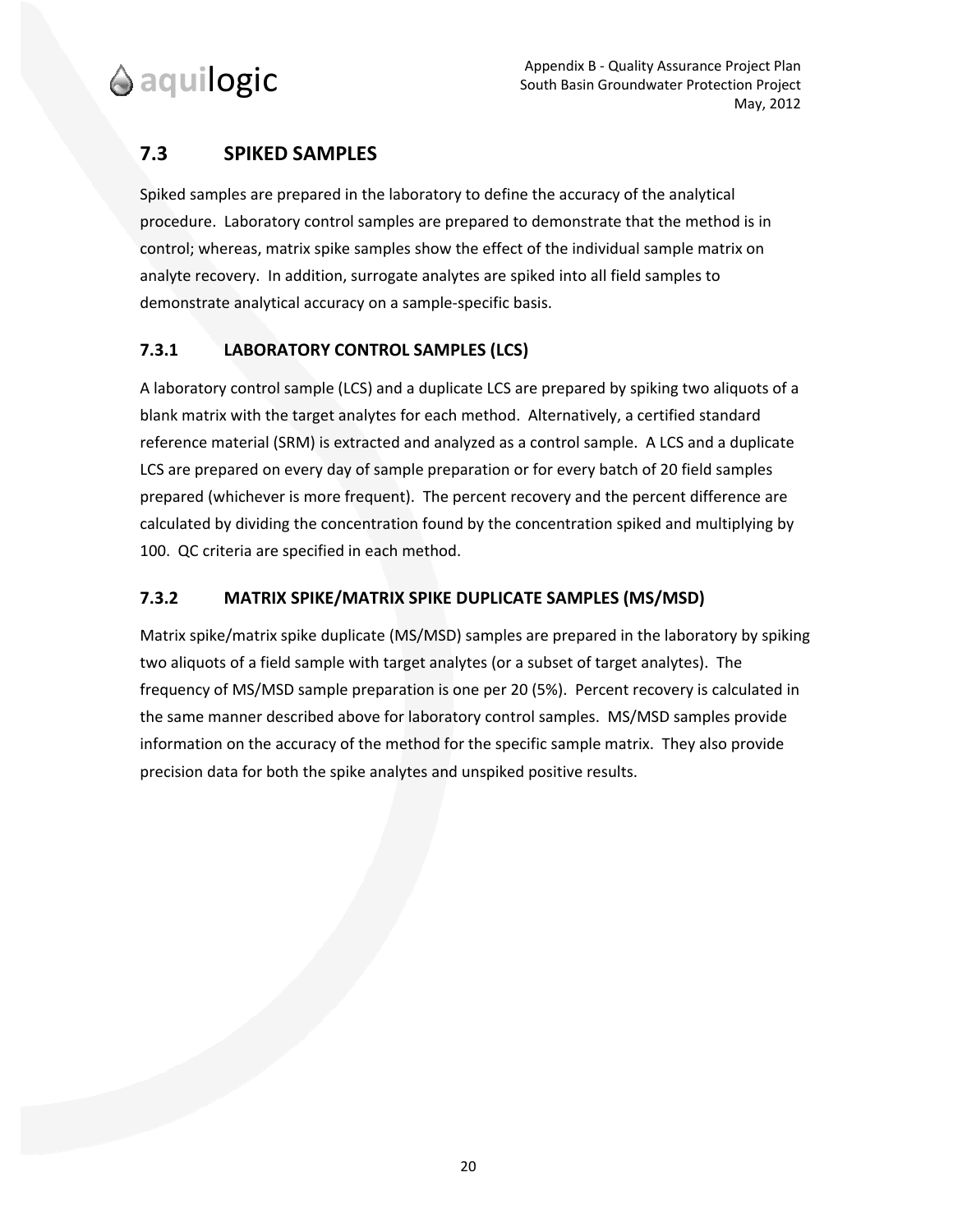## **7.4 QC SAMPLING FREQUENCY**

Rate of QC samples collection is summarized below:

|                        | <b>QC Samples</b>         | <b>Frequency</b>                                                                             |  |  |
|------------------------|---------------------------|----------------------------------------------------------------------------------------------|--|--|
| Field QC               | Field Blank               | 1 in 20 samples                                                                              |  |  |
|                        | <b>Field Duplicate</b>    | 1 in 10 samples                                                                              |  |  |
| <b>Equipment Blank</b> |                           | 1 in 20 samples (groundwater only)                                                           |  |  |
|                        | <b>Trip Blank</b>         | 1 per cooler transporting samples to be tested for fuel<br>hydrocarbons and oxygenates, VOCs |  |  |
| Laboratory QC          | <b>Method Blank</b>       | 1 in 20 samples                                                                              |  |  |
|                        | Laboratory Duplicate      | 1 in 20 samples                                                                              |  |  |
|                        | <b>LCS/LCS Duplicates</b> | 1 in 20 samples                                                                              |  |  |
|                        | MS/MSD                    | 1 in 20 samples                                                                              |  |  |

### **7.5 STANDARDS**

Field instrument standards will be calibrated using the appropriate standards for the instrument. The standards used may include the following:

- pH-buffers traceable to National Institute of Standards and Technology (NIST);
- Conductivity ‐ Potassium chloride (KCl) solutions; and
- Temperature ‐ NIST certified thermometer.

Primary reference materials and purchased standards must be certified and/or have a certificate of analysis. The laboratories will follow the procedure specifications for preparation of solutions and document their preparation. This information must be available to the PQAM, should the need arise.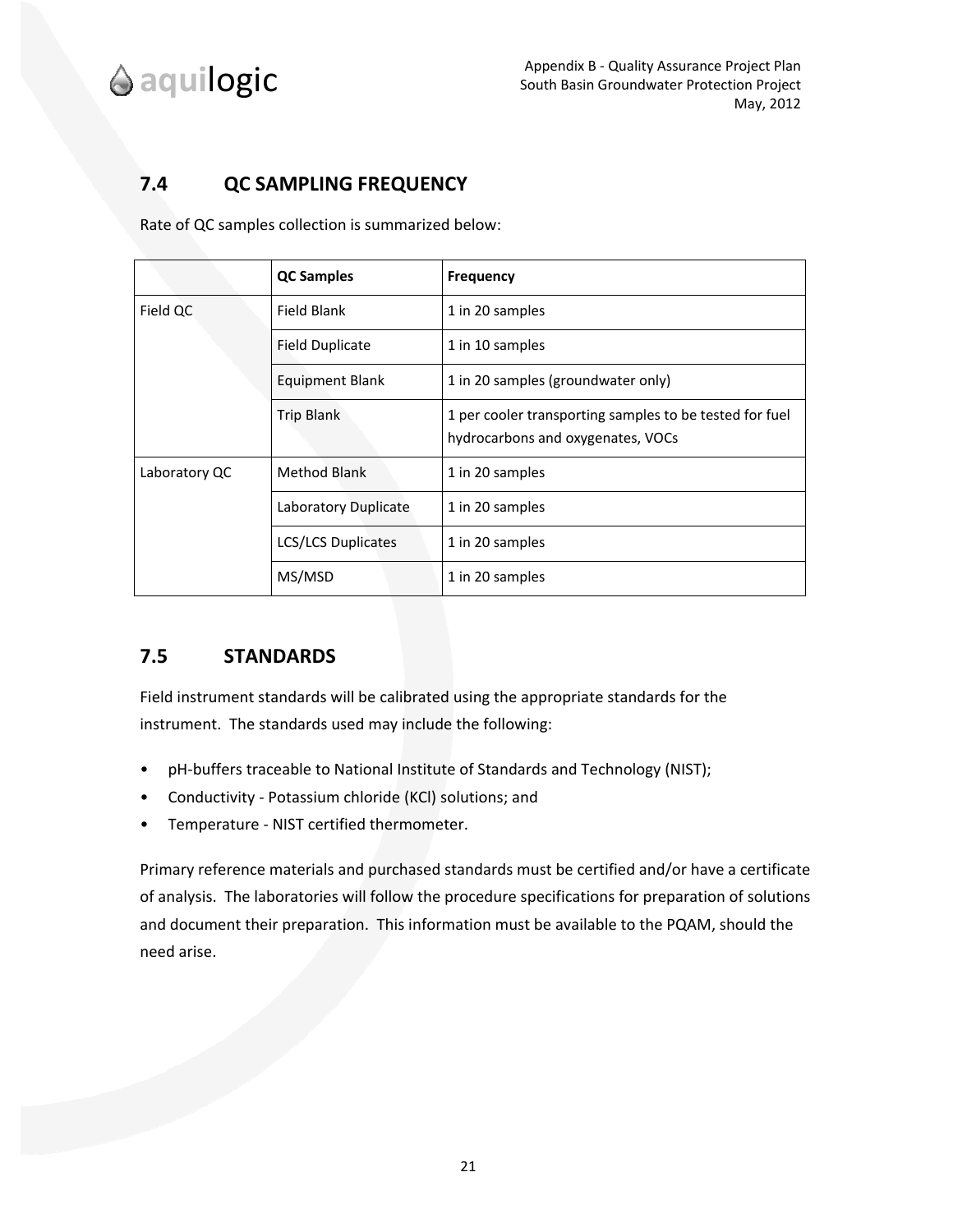# **8.0 INSTRUMENT CALIBRATION AND FREQUENCY**

To assure that data are representative of the actual field conditions, field equipment will be routinely calibrated. Instrument calibration will be performed in accordance with requirements provided by the manufacturer. For each calibration, the time and date of the procedure, equipment identification number, calibration procedure used and type of standards used will be recorded on field forms (daily field log) and/or notebooks attached to the equipment.

A photo‐ionization detector (PID) will be used for the VOC headspace analysis and ambient air monitoring. The PID will be calibrated at the beginning of each day using standard gases and following the manufacturer's instructions. The standard gas is generally 100 parts per million (ppm) isobutylene for the PID.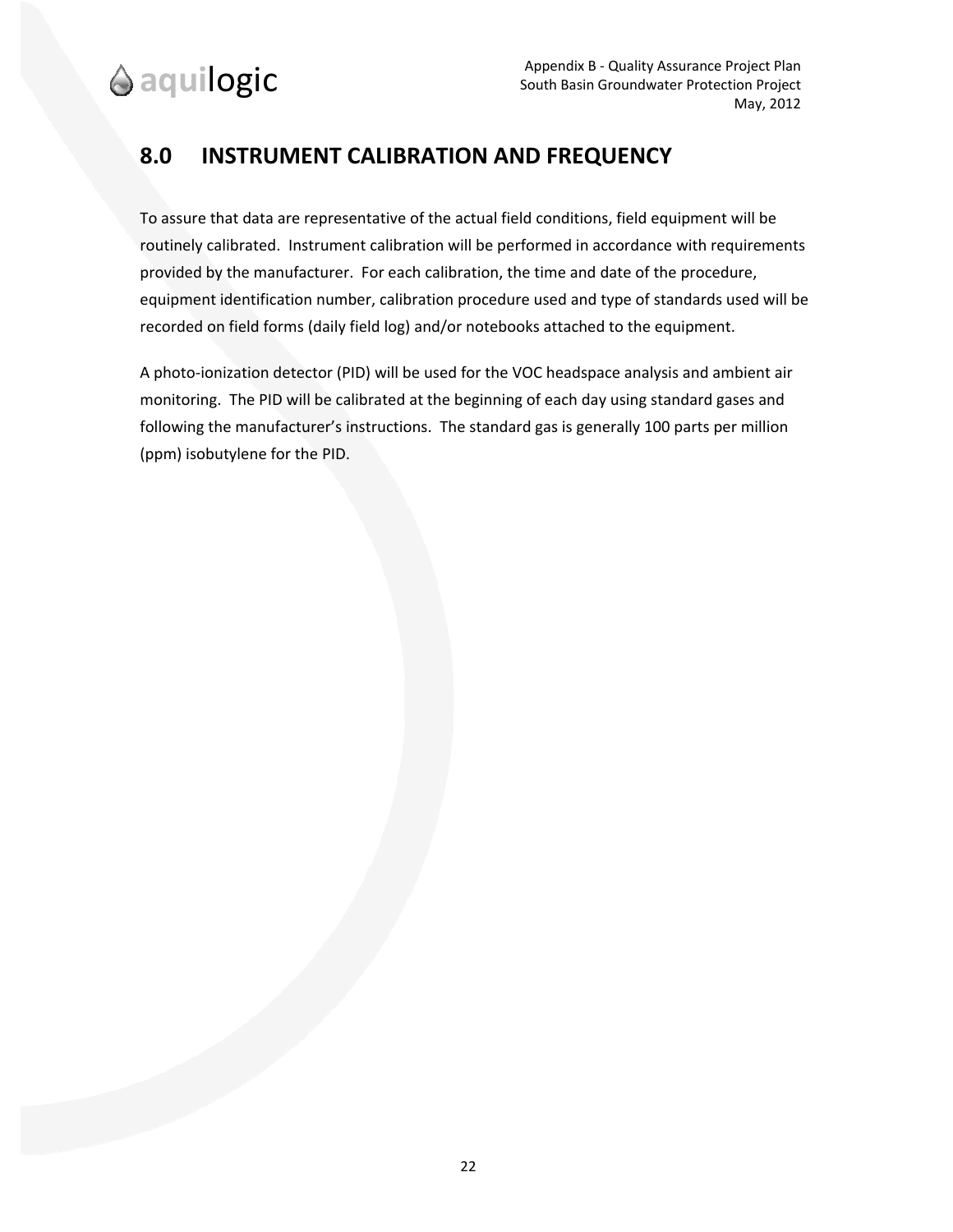# **9.0 DATA MANAGEMENT**

### **9.1 DATA REDUCTION**

The calculation of final results from raw data varies according to parameter and calibration approach. Laboratory data are generated following equations specified in each analytical method. In general, the ratio of instrument response for each analyte of interest to analyte concentration is defined for one or more calibration standards. If the calibration is linear, the average of the ratios is used as an average response factor to calculate sample response. If calibration is not linear, a calibration curve is made by plotting the concentration at a minimum of three concentration levels versus the instrument response, and sample concentration is calculated using a linear regression equation. Raw data are manipulated to account for the original sample size, dilutions, and wet or dry weight (for soil samples only) to produce a comparable concentration. These data and associated quality control data (e.g., blanks, spikes, duplicates) are provided by the laboratory in a data package. Also included in the data package will be copies of pertinent notebook pages, sample preparation information, raw data and signed CoCs.

## **9.2 DATA VALIDATION**

Each data package will be reviewed to confirm that data quality objectives have been met. It is not anticipated that raw data will be assessed in the review of the data packages. The areas listed below will be reviewed (where applicable) to verify the usability of the data:

- Holding Time;
- Blank Data;
- Data Package Completeness;
- Laboratory Control Samples;
- Field Duplicates;
- Surrogate Recoveries; and
- MS/MSD Data.

For accuracy, the surrogate recoveries will be examined, where applicable, and the MS/MSD spike recoveries will also be checked against the specified QC criteria as described in Section 3 for their respective methods. In addition to the aforementioned recovery information, a check for contaminants will be performed for the following QC samples:

- Field Blanks;
- Equipment Blanks;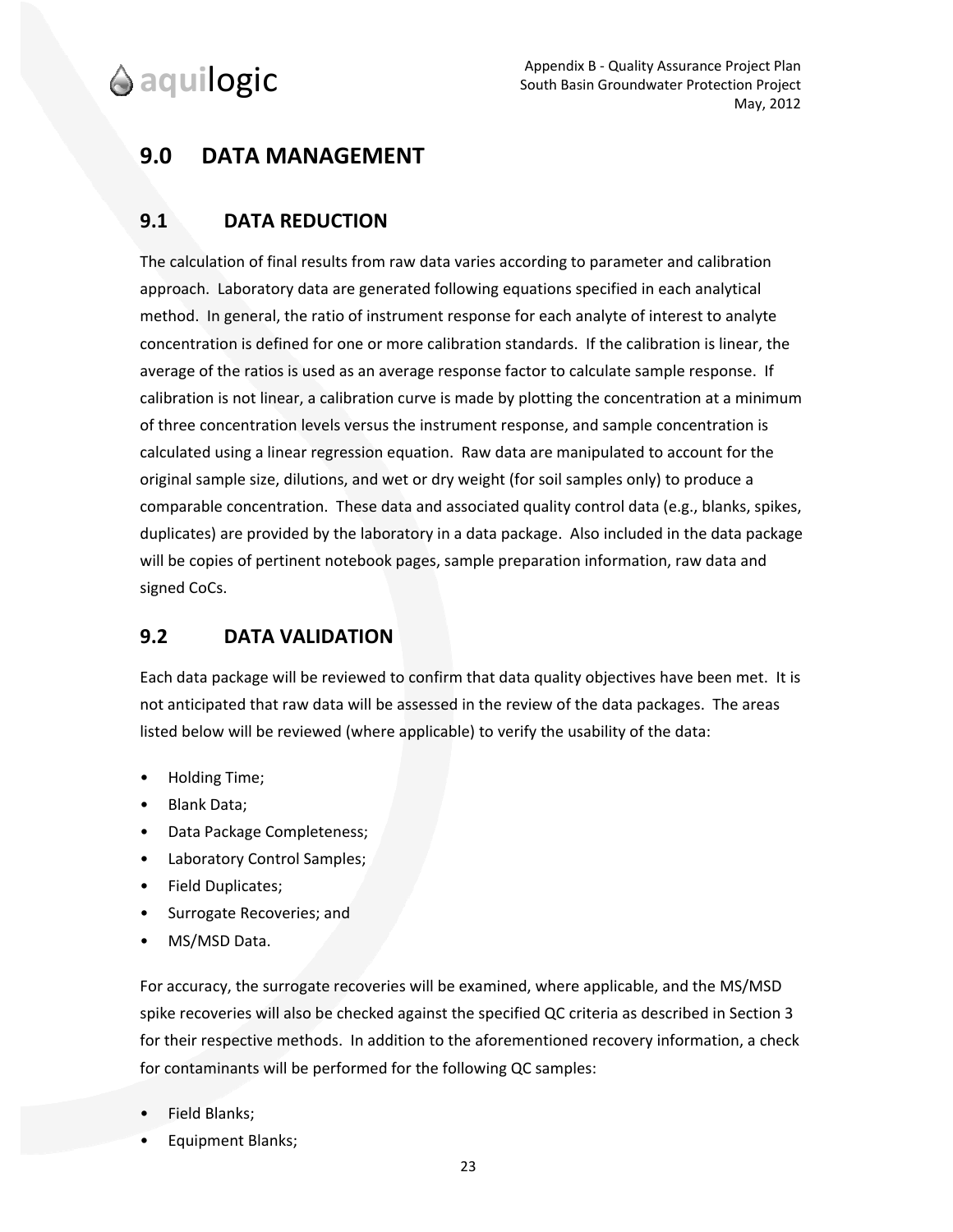- Trip Blanks; and
- Method Blanks.

For precision, an analysis of the following QC samples will be performed:

- MS/MSD;
- Field Duplicates; and
- Laboratory Duplicates.

### **9.3 DATA REPORTING**

Chemical data will be generated by the laboratories and submitted to **aquilogic** in electronic data deliverables (EDD) format and as hard copy data packages. As necessary, data will be qualified as a result of data validation. QA procedures will be implemented to ensure that electronic formatted data are matching those in the hard copy printouts. The PDM or PFS will check the data printouts against the original laboratory sheets.

### **9.4 DATA RETENTION**

A daily field record will be kept for each day of fieldwork, and the original will be placed in the project files. All site specific information collected electronically by computerized or automated measurement devices will be kept on file at **aquilogic**. Copies of results and records will remain within **aquilogic**'s project files for a minimum period of three years. **Aquilogic** will provide our client with a 90‐day notice thereafter prior to destroying project records.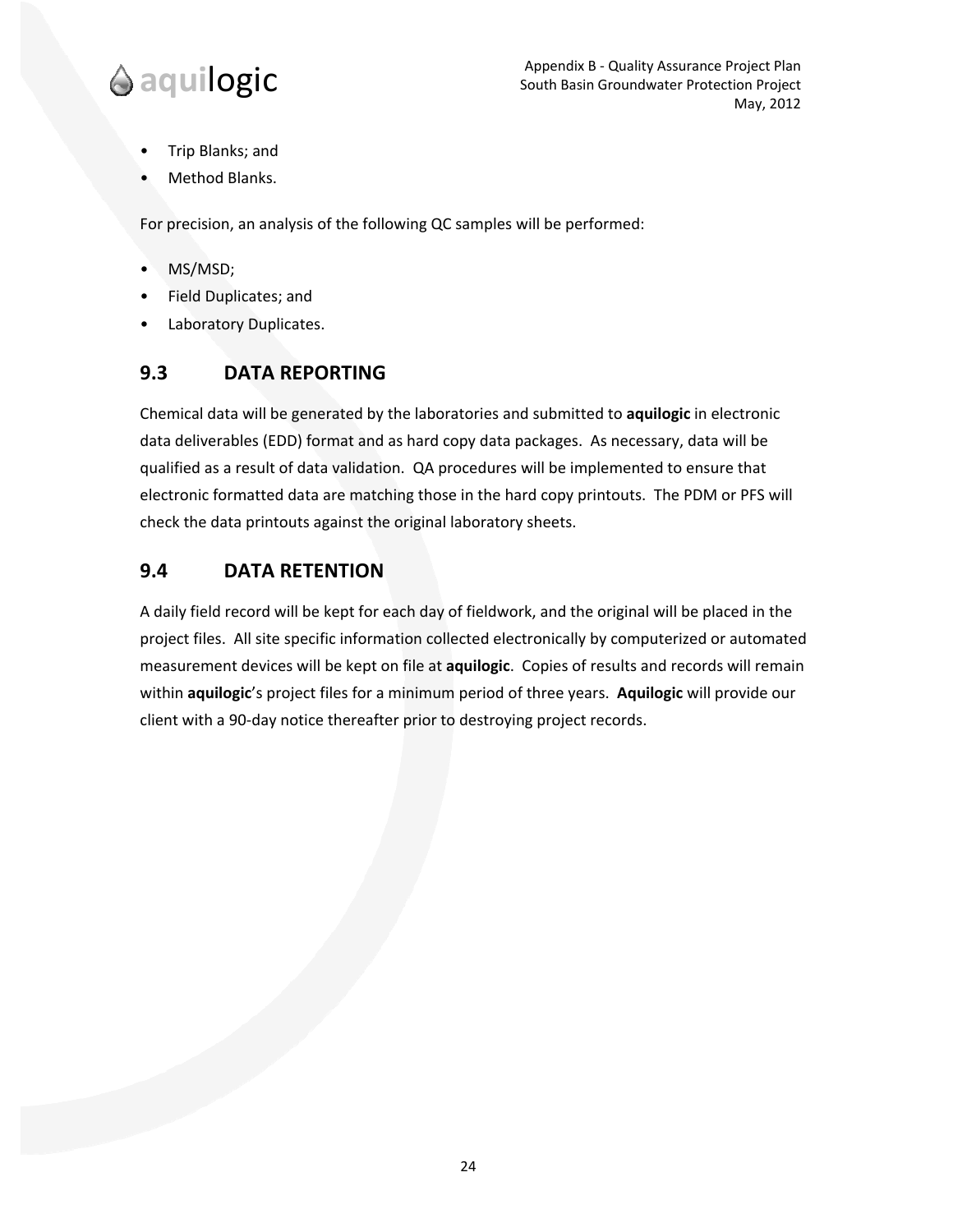# **10.0 PERFORMANCE AUDITS**

Informal performance audits of the field operations will be conducted by the PM, PFS, or PQAM to assess the field sampling performance by reviewing the field logbooks and CoC forms on a periodic basis. Laboratory performance will be monitored by the PDM as part of the data quality review process. Frequent communication by PDM and the subcontracted laboratory will be maintained throughout the program. It is not anticipated that a physical audit of the laboratory will be conducted.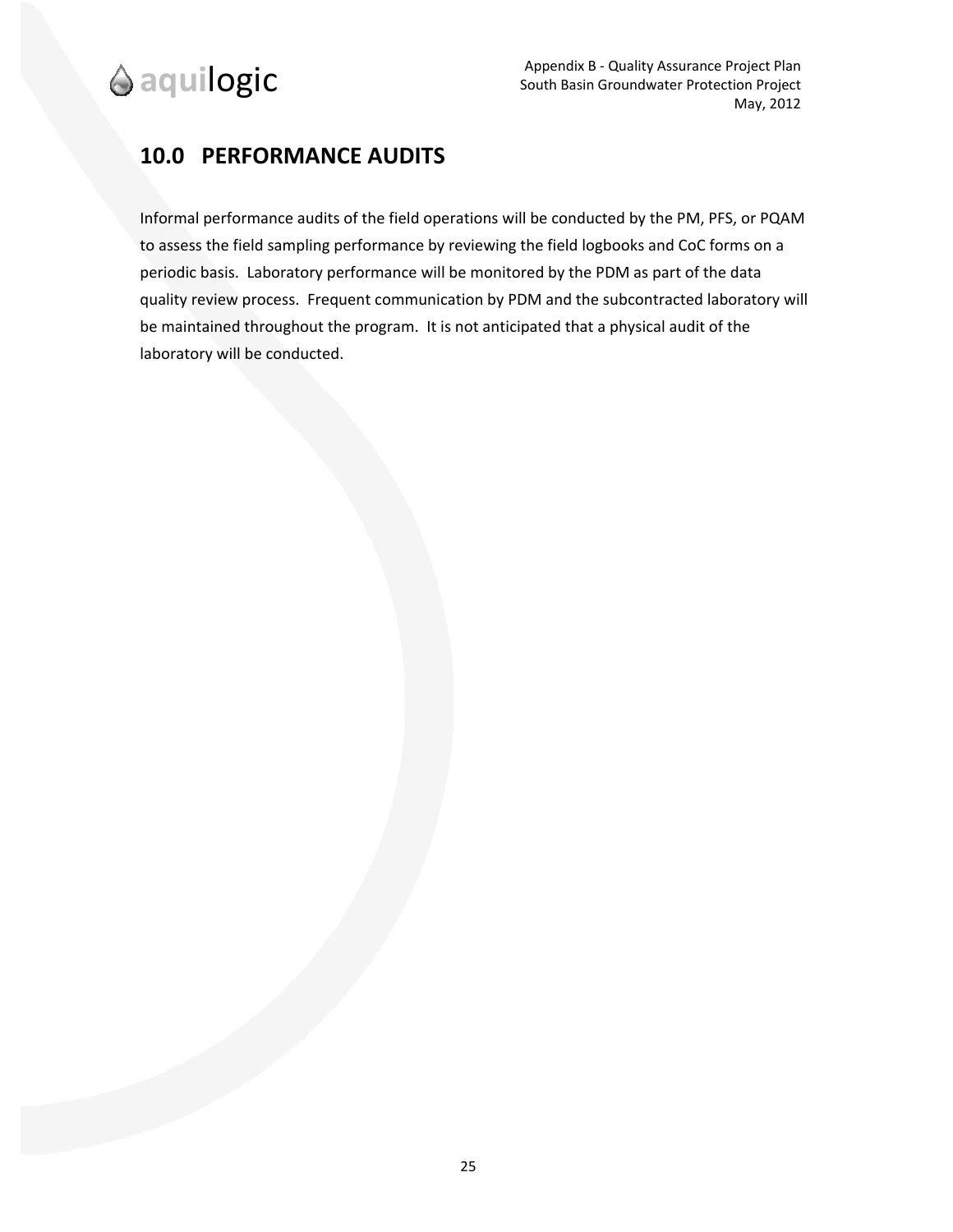# **11.0 CORRECTIVE ACTION**

A system for reporting, evaluating, and resolving nonconformance with established quality standards is a significant component of any QA plan. Need for corrective action is triggered by an identified or potential deficiency in an activity, data set, or document that may adversely affect program objectives. Corrective actions, either short-term or long-term, are instituted to eliminate the cause of nonconformance. Where corrective actions are needed, the following closed loop corrective action system is used:

- The problem is defined;
- Responsibility for investigating the problem is assigned;
- The cause of the problem is defined;
- The appropriate corrective action is outlined;
- Responsibility for implementing the corrective action is assigned and accepted;
- Measures to assess the effectiveness of the corrective action are established;
- The corrective action is implemented; and
- The effectiveness of the corrective action is verified.

Corrective action needs are defined on a continual basis through vigilance on the part of the entire project team, and on a periodic basis through **aquilogic**'s and the projects system of QA audits and reviews. Equipment and instrument malfunctions can frequently be repaired immediately on site. Corrective actions such as these should be recorded in the field notebook or daily field log and further documentation is not necessary. If the problem cannot be remedied in this manner, the project team member is expected to identify the concern and notify the PM and PQAM in writing and initiate the preparation of a CAR. The PM or PQAM then initiates the involvement of responsible staff to resolve the issue. A sample CAR is included in Appendix A.

The time required for appropriate corrective action may be as short as an on-the-spot remedy, or as long as several weeks. In the latter case, **aquilogic**'s PM consults with the client to evaluate whether sampling and/or analysis should continue or be put on hold pending accomplishment of the corrective action.

The PQAM reviews CARs, evaluates corrective actions, and completes and files each CAR into the projects QA files. The PM and PQAM are responsible for reviewing the results of major corrective actions to evaluate and document the effectiveness of the actions in the corrective action forms and follow-up memoranda. These memoranda are maintained in the filing system established for all of the projects QA records.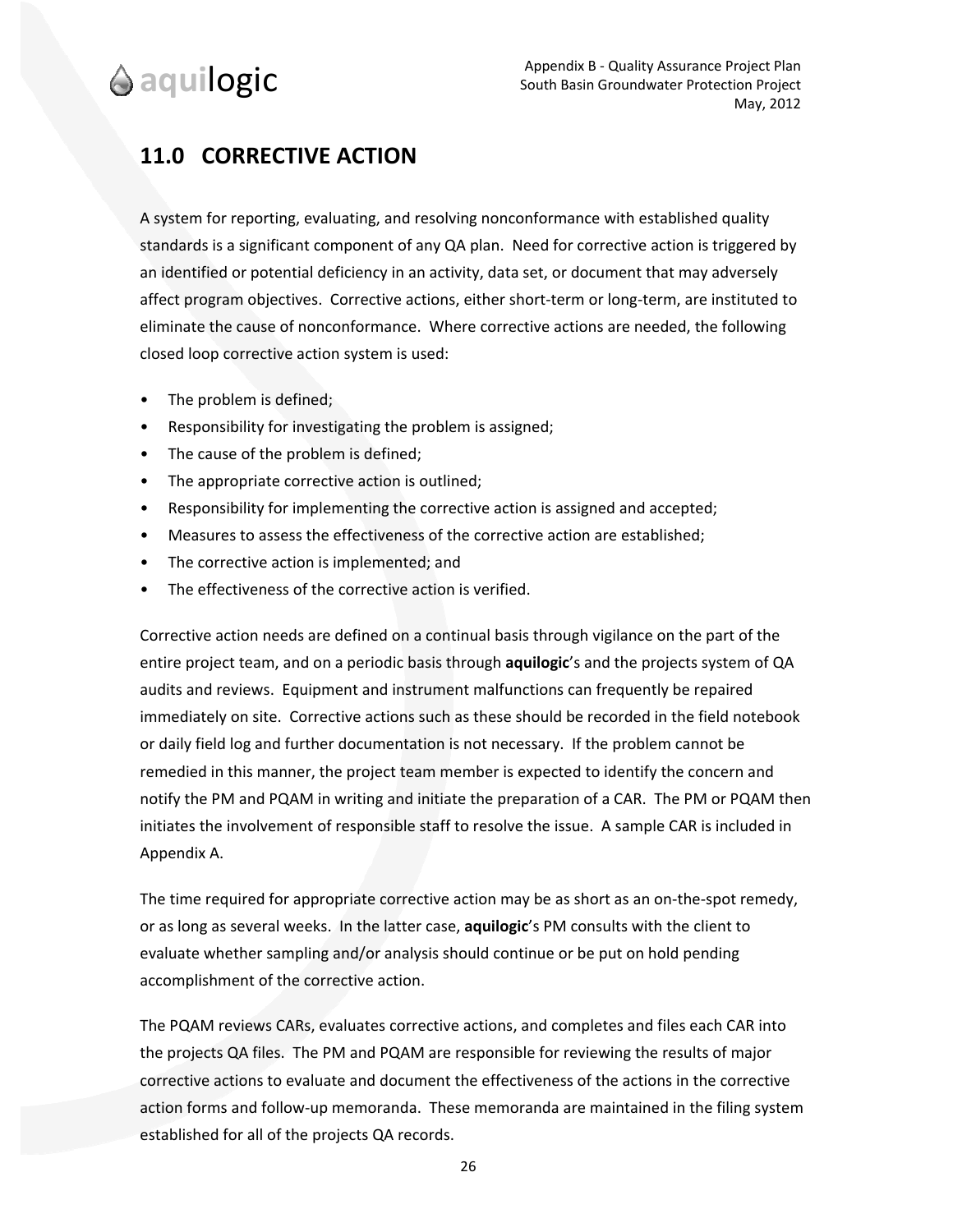# **12.0 QA/QC REPORTING**

The PQAM or PFS is responsible for providing the PM with QA/QC reports. These reports will be generated after reviewing the data from the laboratory or as prescribed by the PM. They will contain a periodic assessment of data accuracy, precision, and completeness, and any contamination problems in blank samples. If there are any significant QA problems, they will be documented in the QA/QC reports along with recommended solutions. A summary of the status of analytical data will also be given.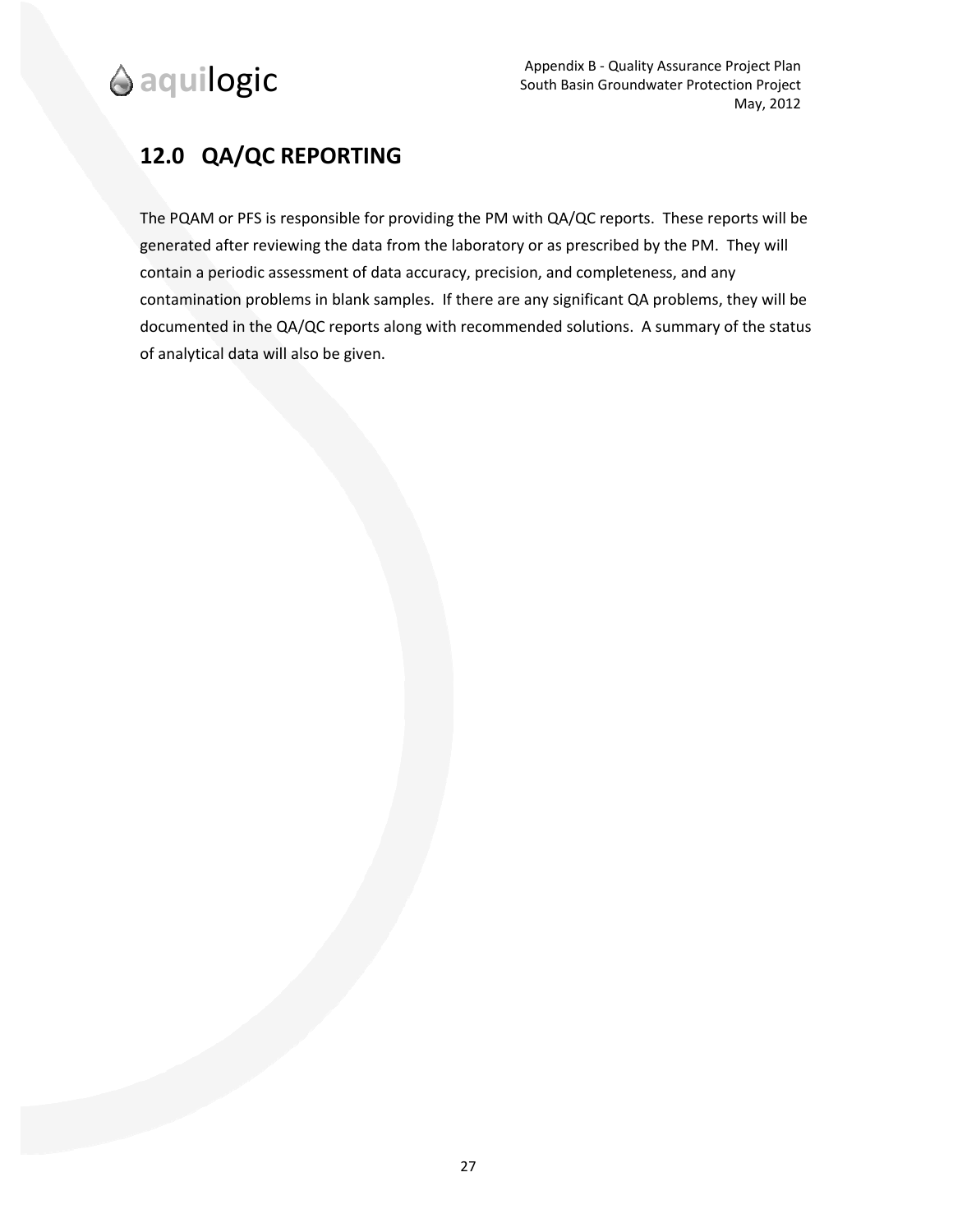# **13.0 DATA VALIDATION AND USABILITY**

### **13.1 DATA REVIEW, VALIDATION, AND VERIFICATION**

The accuracy, precision, and completeness of the environmental data collected as part of this project will be routinely assessed for each measurement parameter. The following section describes the procedures to make data accuracy, precision, and completeness assessments, and the methods used to obtain the information for the precision and accuracy calculations. Performance and acceptance criteria of accuracy, precision, and completeness are listed in Section 3.

#### **13.1.1 ACCURACY ASSESSMENTS**

Accuracy, or bias, of the data will be assessed through the use of the MS/MSDs, laboratory control samples, and spike surrogate recoveries as defined in Section 7.

MS/MSD spike percent recoveries are calculated as follows:

Matrix Spike % Recovery = 
$$
\frac{SSR-SR}{SA} \times 100
$$

Where:

SSR = Spiked sample result;

SR = Sample result; and

SA = Spiked analyte added.

Spike surrogate recoveries and performance evaluation sample recoveries are calculated using the following equation:

% Recovery = 
$$
\frac{\text{Concentration (or amount) found}}{\text{Concentration (or amount) splked}} \times 100
$$

The percent bias is calculated by subtracting 100 percent from the percent recovery.

#### **13.1.2 PRECISION ASSESSMENTS**

Data precision estimates can be defined via field duplicate and laboratory duplicate samples as described in Section 7. Field duplicate samples provide a precision estimate for the overall measurement system, which includes the following elements: sample acquisition, homogeneity,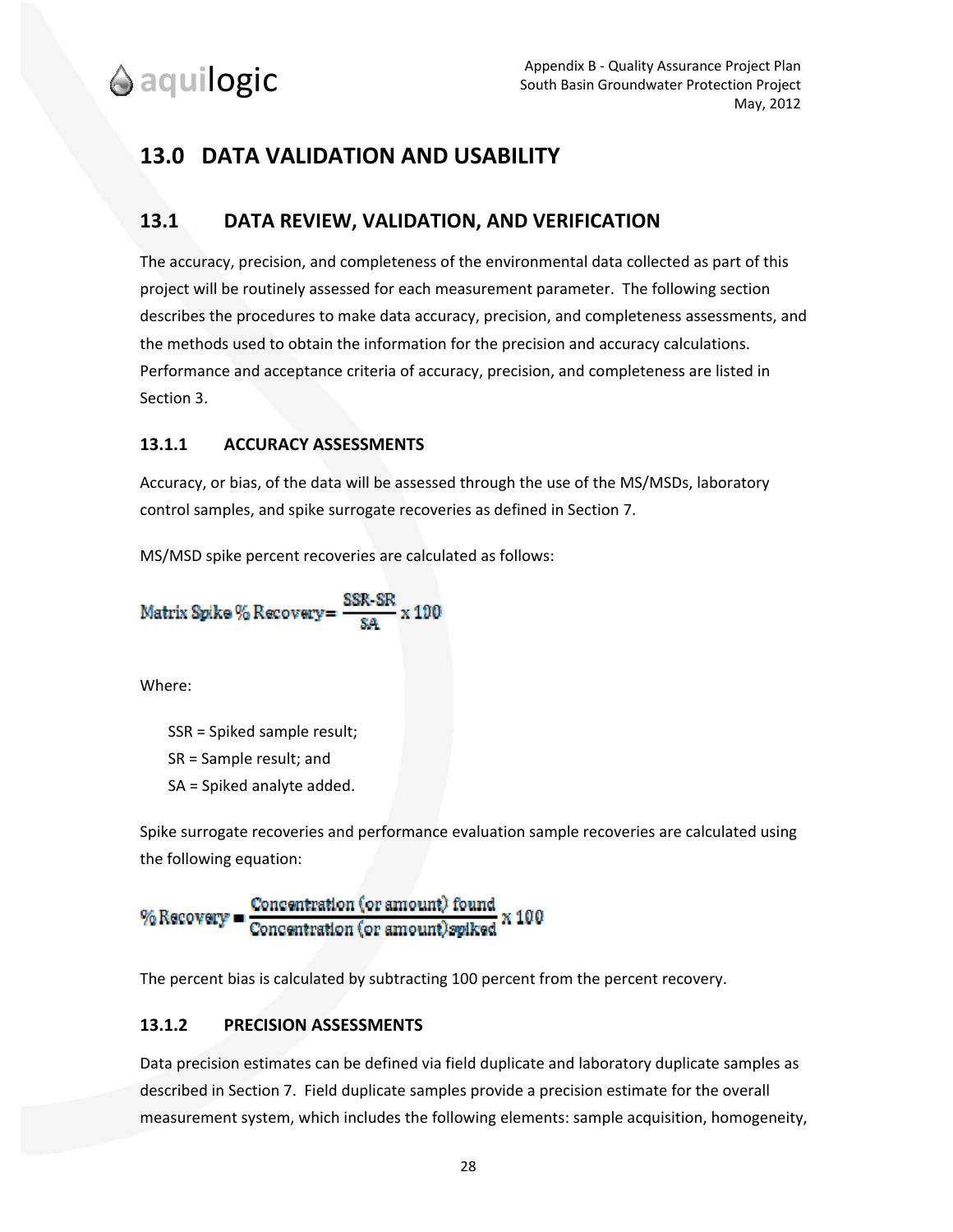

handling, shipping, storage, preparation, and analysis. Laboratory duplicates provide a means to assess the analytical precision based only on sample preparation and analysis.

Precision is usually expressed as RPD. For MS/MSDs, RPD is calculated as follows:

 $\frac{\text{Pack-MLEN}}{(0.5)(\text{MSR}+\text{MSDR})}$  x 100 RPD=

Where:

 MSR = Matrix spike result; MSDR = Matrix spike duplicate result.

Similarly, laboratory duplicate and field duplicate RPDs can be calculated by substituting the sample concentration and its corresponding duplicate concentration for MS and MSD, respectively, into the previous equation:

$$
RPD = \frac{(Conc_{sample} + Conc_{depth})}{(0.5)(Conc_{sample} + Conc_{depth})} \times 100
$$

Where:

Concsample = concentration of sample;  $Conc_{\text{dualicate}} = concentration of duplicate.$ 

#### **13.2 VALIDATION AND VERIFICATION**

#### **13.2.1 FIELD DATA VALIDATION**

Field data calculation, transfers, and interpretations will be performed by the field personnel and reviewed for accuracy by the PQAM and PM. All logs and documents will be checked for the following:

- General completeness;
- Readability;
- Usage of appropriate procedures;
- Appropriate instrument calibration and maintenance;
- Reasonableness of data collected;
- Correct sample location; and
- Correct calculations and interpretations.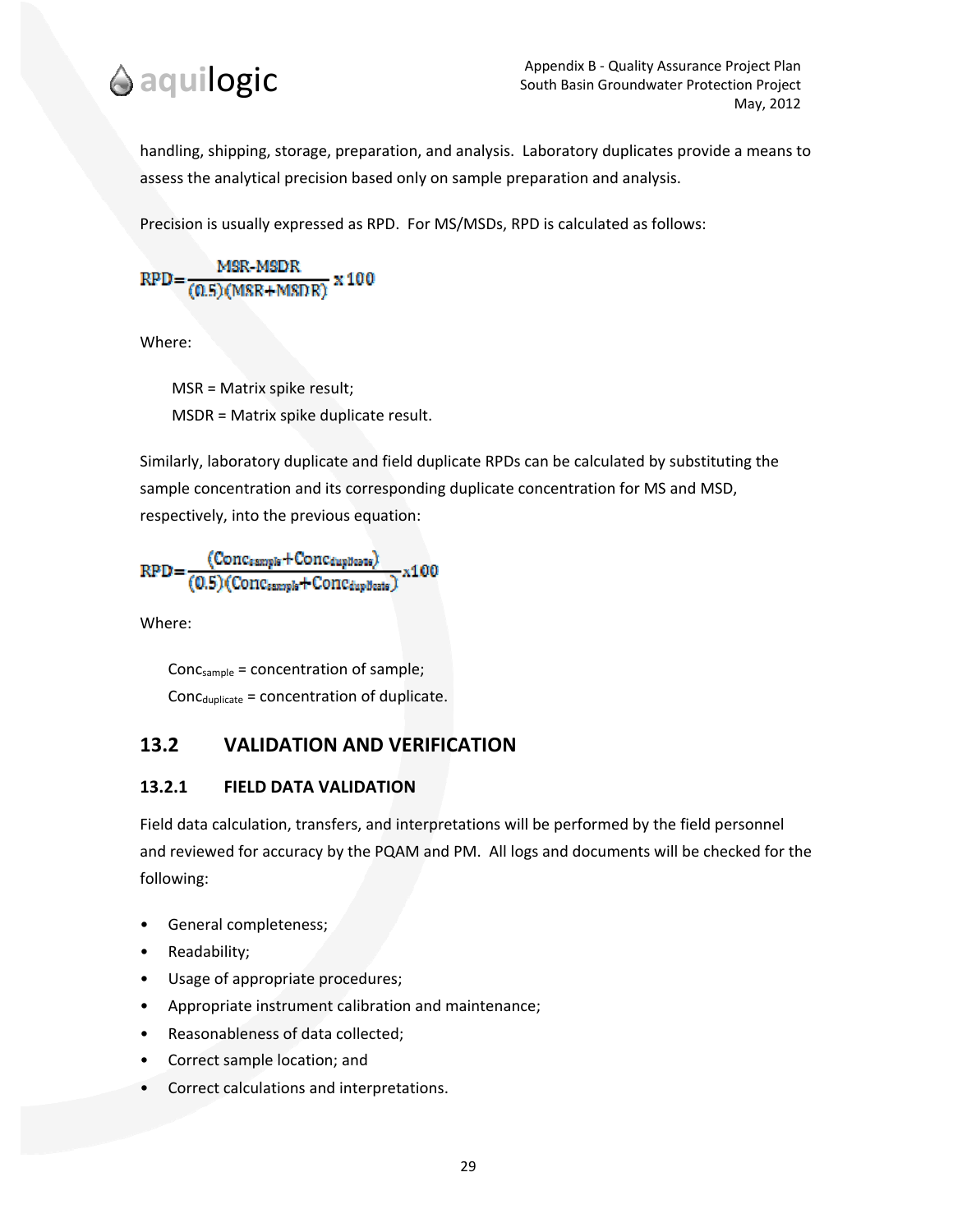

#### **13.2.2 LABORATORY DATA VALIDATION**

Quality control reports from laboratories that document measurement system performance, including data from blank samples, spiked samples, laboratory control samples, or any other internal QC measures will be evaluated. Data validation procedures will be consistent with those described in USEPA's Guidance for Data Quality Assessment (1998b).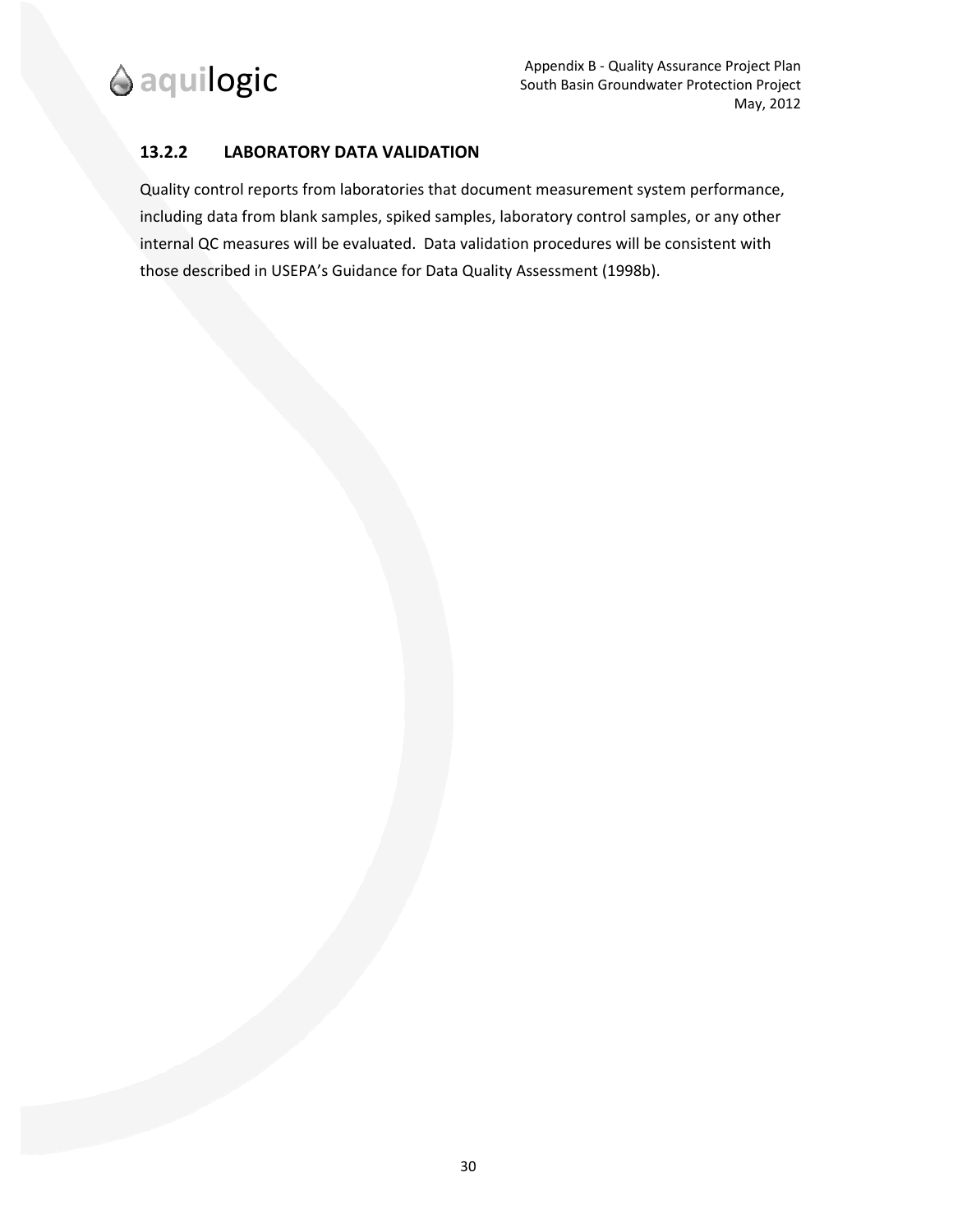

# **14.0 CLOSURE**

This QAPP has been prepared for the exclusive use of the OCWD as it pertains to the investigation of contamination within the SBGPP. Our services have been performed using that degree of care and skill ordinarily exercised under similar circumstances by reputable, qualified environmental consultants practicing in this or similar locations. No other warranty, either expressed or implied, is made as to the professional advice included in this document.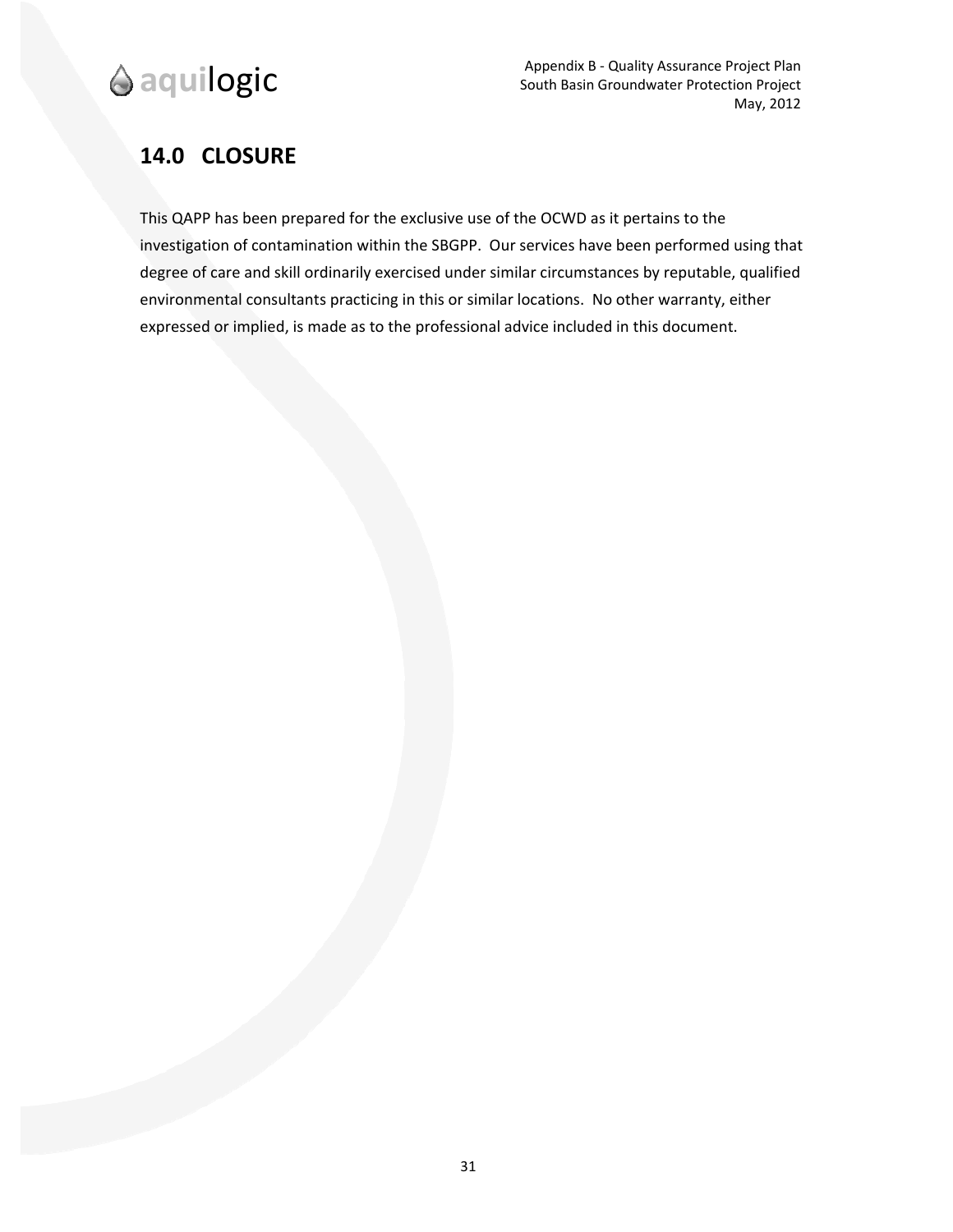

# **15.0 REFERENCES**

- United States Environmental Protection Agency (U.S. EPA). (1979). "Methods for Chemical Analysis of Water and Wastes. U.S. Environmental Protection Agency, Environmental Monitoring Systems Laboratory, Cincinnati (EMSL‐CI). EPA‐600/4‐79‐020." April. Updated March 1983 and March 1993.
- United States Environmental Protection Agency (U.S. EPA). (1986). "Test Methods for Evaluating Solid Waste, Volume 1A: Laboratory Manual, Physical/Chemical Methods (SW‐846)." November, 1986.
- United States Environmental Protection Agency (U.S. EPA). (1998a.) "Guidance For Quality Assurance Project Plans: EPA QA/G‐5." February.
- United States Environmental Protection Agency (U.S. EPA). (1998b.) "Guidance for Data Quality Assessment: Practical Methods for Data Analysis (QA/G‐9), EPA/600/R‐96/084, Office of Research and Development."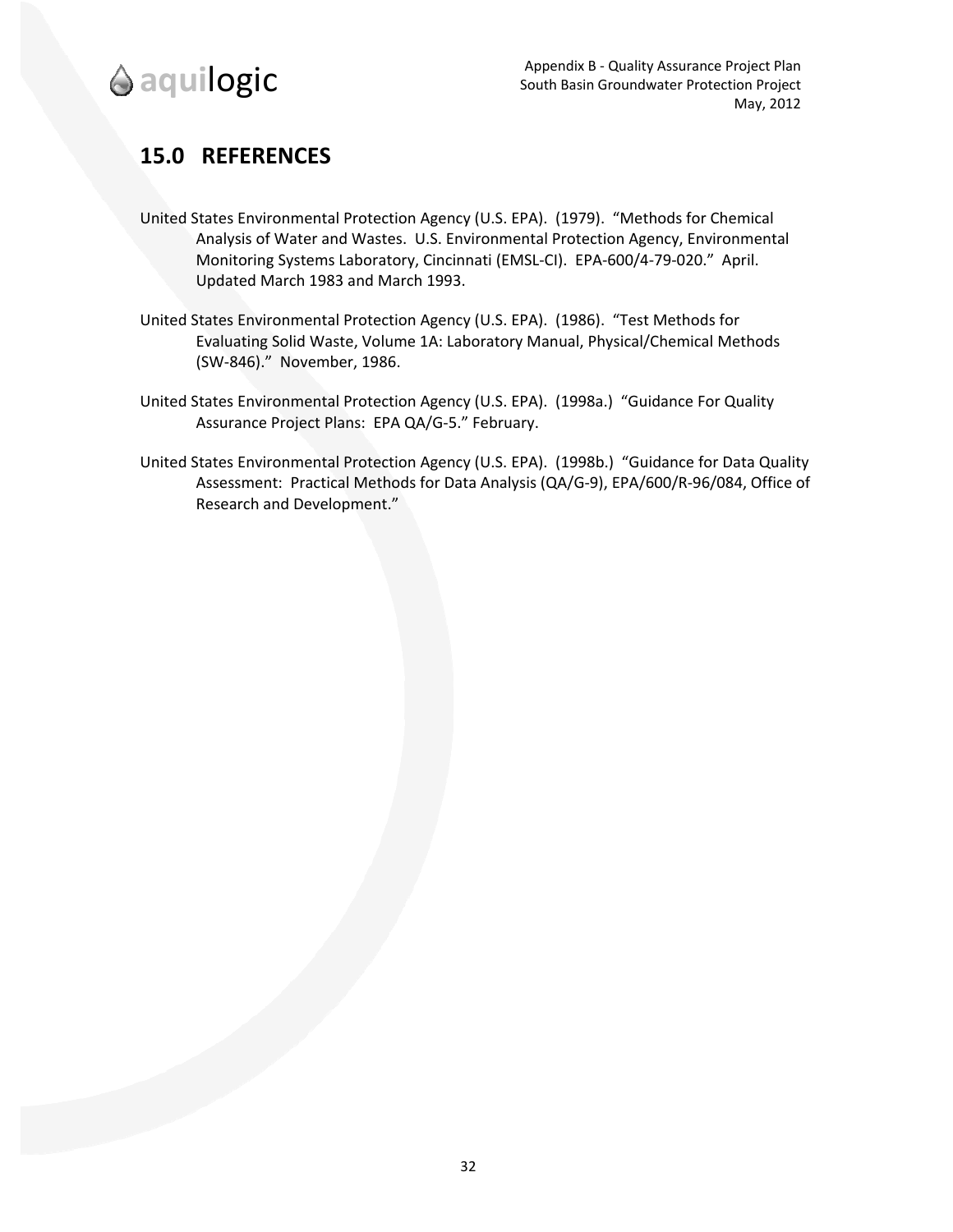

**and Internative Appendix B - Quality Assurance Project Plan**<br>South Basin Groundwater Protection Project May, 2012

# APPENDICES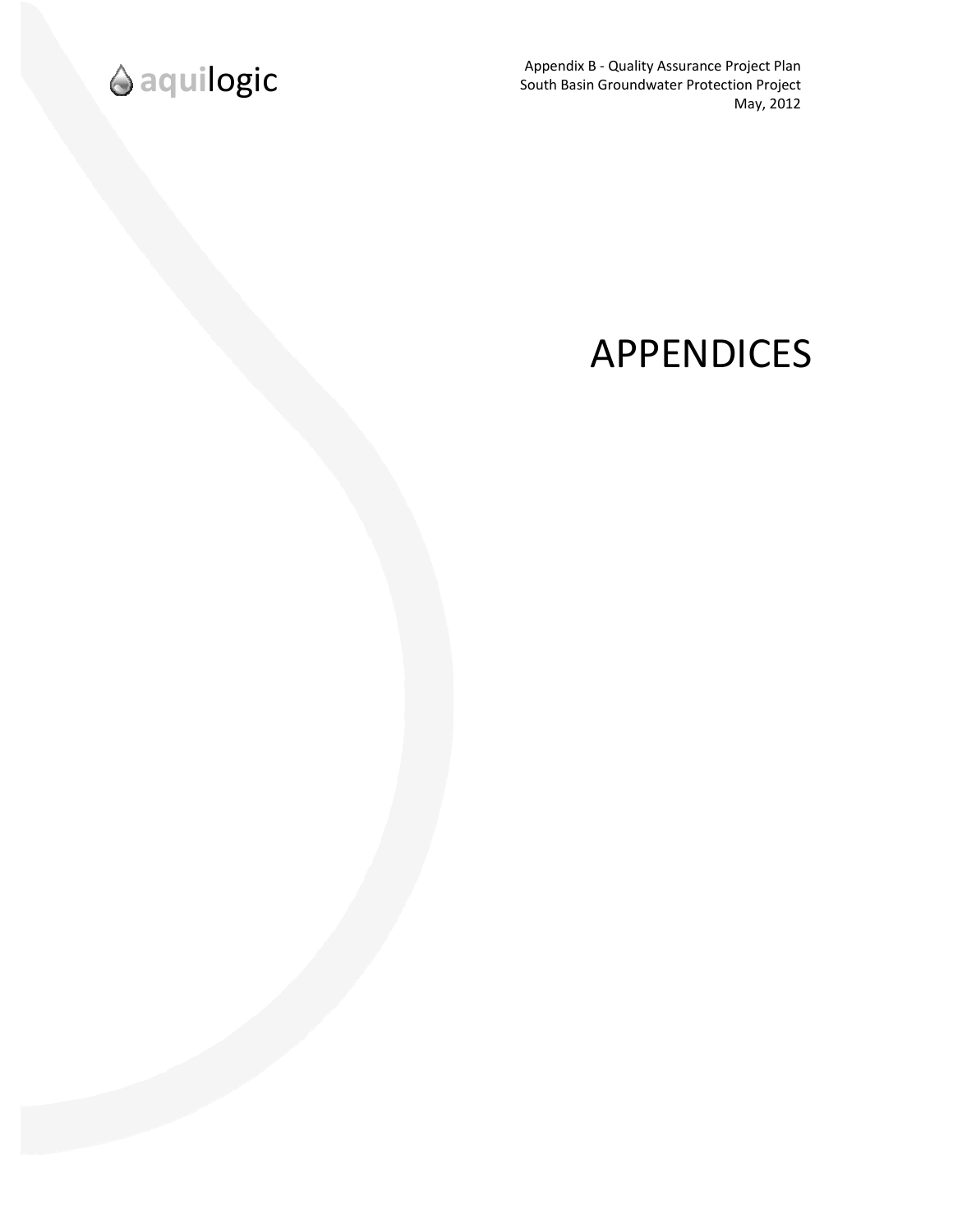

# **aqui**logic, Inc. **DAILY FIELD REPORT**

 *environment ‐ water ‐ strategy*

1503 SOUTH COAST DRIVE, SUITE 203 PROJECT NAME:

www.aquilogic.com **RECORDED BY:** 

AQUILOGIC PERSONNEL ON-SITE: CONTRACTOR(S) ON-SITE:

COSTA MESA, CA 92626, USA PROJECT NO.: PROJECT NO.: TASK NO.: TASK NO.: TASK NO.: TEL.: (714) 770‐8040 DATE: PAGE OF

GENERAL WORK DESCRIPTION:

| <b>TIME</b>   | <b>ACTIVITY - WORK PROGRESS</b> |              |                      |  |  |
|---------------|---------------------------------|--------------|----------------------|--|--|
|               |                                 |              |                      |  |  |
|               |                                 |              |                      |  |  |
|               |                                 |              |                      |  |  |
|               |                                 |              |                      |  |  |
|               |                                 |              |                      |  |  |
|               |                                 |              |                      |  |  |
|               |                                 |              |                      |  |  |
|               |                                 |              |                      |  |  |
|               |                                 |              |                      |  |  |
|               |                                 |              |                      |  |  |
|               |                                 |              |                      |  |  |
|               |                                 |              |                      |  |  |
|               |                                 |              |                      |  |  |
|               |                                 |              |                      |  |  |
|               |                                 |              |                      |  |  |
|               |                                 |              |                      |  |  |
|               |                                 |              | Signed:              |  |  |
|               |                                 |              |                      |  |  |
|               |                                 |              |                      |  |  |
| Arrive Site:  |                                 | Travel Time: | Reviewed By:         |  |  |
| Depart Site:  |                                 | Prep. Time:  | <b>Review Notes:</b> |  |  |
| TIME ON SITE: |                                 | Misc. Time:  | Date:                |  |  |
|               | ANY NECESSARY FOLLOW UP:        |              |                      |  |  |
|               |                                 |              |                      |  |  |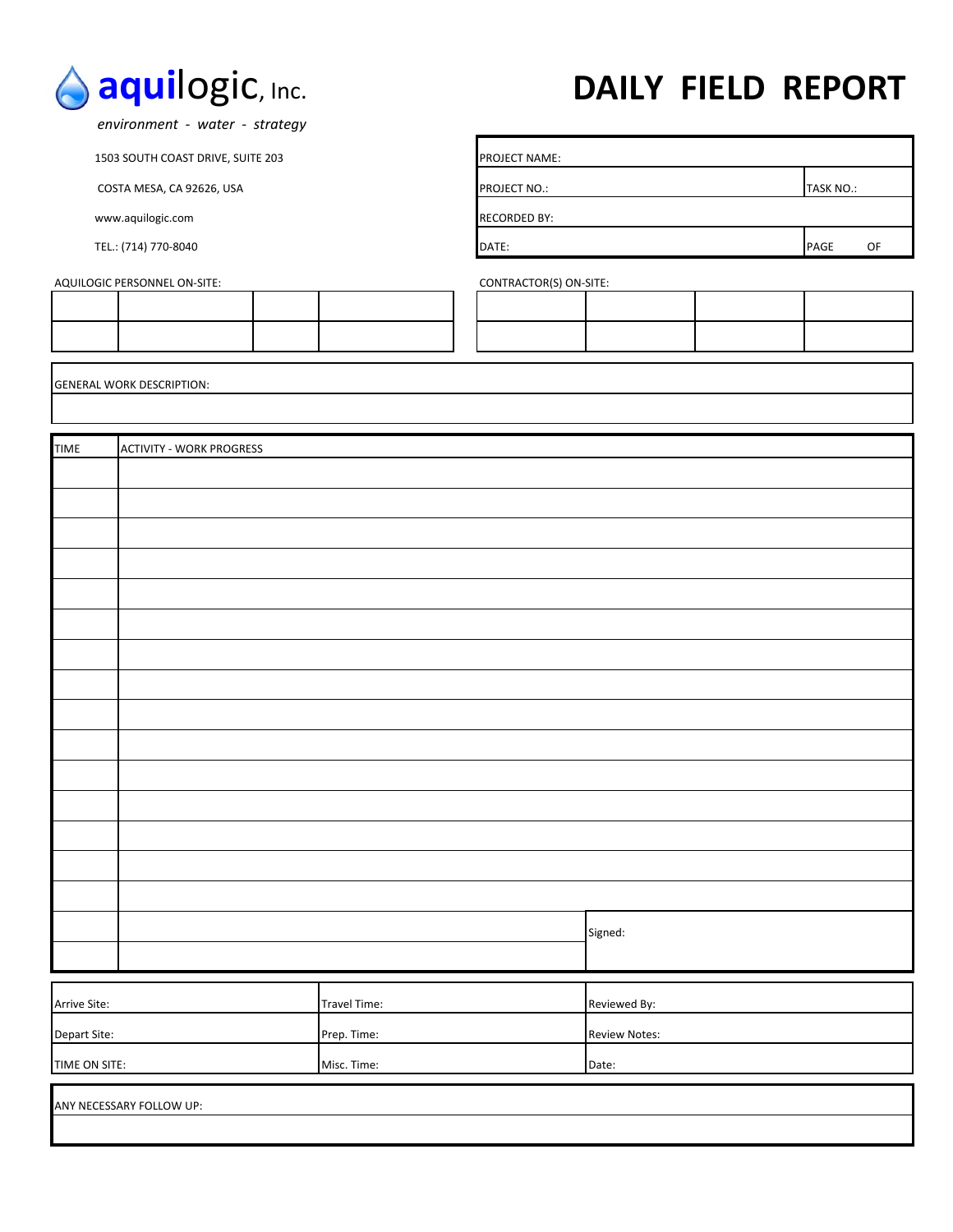| PROJECT NO.: |                                 | TASK NO.: | <b>RECORDED BY:</b> |         | DATE: | PAGE | $\mathsf{OF}% \left( \mathcal{M}\right)$ |
|--------------|---------------------------------|-----------|---------------------|---------|-------|------|------------------------------------------|
| <b>TIME</b>  | <b>ACTIVITY - WORK PROGRESS</b> |           |                     |         |       |      |                                          |
|              |                                 |           |                     |         |       |      |                                          |
|              |                                 |           |                     |         |       |      |                                          |
|              |                                 |           |                     |         |       |      |                                          |
|              |                                 |           |                     |         |       |      |                                          |
|              |                                 |           |                     |         |       |      |                                          |
|              |                                 |           |                     |         |       |      |                                          |
|              |                                 |           |                     |         |       |      |                                          |
|              |                                 |           |                     |         |       |      |                                          |
|              |                                 |           |                     |         |       |      |                                          |
|              |                                 |           |                     |         |       |      |                                          |
|              |                                 |           |                     |         |       |      |                                          |
|              |                                 |           |                     |         |       |      |                                          |
|              |                                 |           |                     |         |       |      |                                          |
|              |                                 |           |                     |         |       |      |                                          |
|              |                                 |           |                     |         |       |      |                                          |
|              |                                 |           |                     |         |       |      |                                          |
|              |                                 |           |                     |         |       |      |                                          |
|              |                                 |           |                     |         |       |      |                                          |
|              |                                 |           |                     |         |       |      |                                          |
|              |                                 |           |                     |         |       |      |                                          |
|              |                                 |           |                     |         |       |      |                                          |
|              |                                 |           |                     |         |       |      |                                          |
|              |                                 |           |                     |         |       |      |                                          |
|              |                                 |           |                     |         |       |      |                                          |
|              |                                 |           |                     |         |       |      |                                          |
|              |                                 |           |                     |         |       |      |                                          |
|              |                                 |           |                     |         |       |      |                                          |
|              |                                 |           |                     |         |       |      |                                          |
|              |                                 |           |                     |         |       |      |                                          |
|              |                                 |           |                     |         |       |      |                                          |
|              |                                 |           |                     |         |       |      |                                          |
|              |                                 |           |                     |         |       |      |                                          |
|              |                                 |           |                     | Signed: |       |      |                                          |
|              |                                 |           |                     |         |       |      |                                          |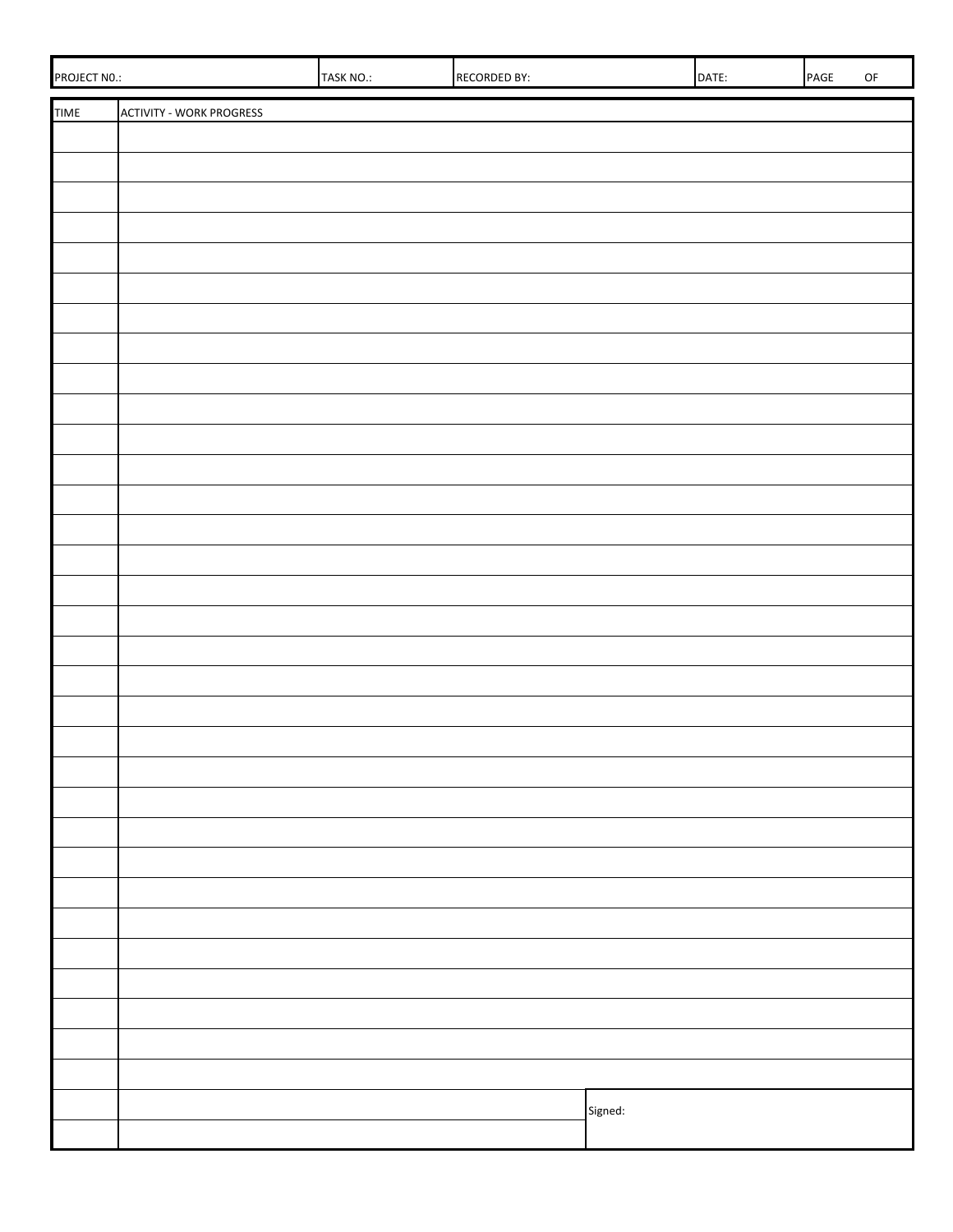

# **aqui**logic, Inc. **WELL SAMPLING FORM**

|                                                         |                      | environment - water - strategy    |                 |                          |           |                              |                                    |      |     |                         |           |    |  |  |  |  |  |
|---------------------------------------------------------|----------------------|-----------------------------------|-----------------|--------------------------|-----------|------------------------------|------------------------------------|------|-----|-------------------------|-----------|----|--|--|--|--|--|
|                                                         |                      | 1503 SOUTH COAST DRIVE, SUITE 203 |                 |                          |           | PROJECT NAME:                |                                    |      |     |                         |           |    |  |  |  |  |  |
|                                                         |                      | COSTA MESA, CA 92626, USA         |                 |                          |           | PROJECT NO.:                 |                                    |      |     |                         | TASK NO.: |    |  |  |  |  |  |
|                                                         | www.aquilogic.com    |                                   |                 |                          |           | <b>RECORDED BY:</b>          |                                    |      |     |                         |           |    |  |  |  |  |  |
|                                                         | TEL.: (714) 770-8040 |                                   |                 |                          |           | DATE:                        |                                    |      |     |                         | PAGE      | OF |  |  |  |  |  |
| <b>WELL CONSTRUCTION DETAILS</b>                        |                      |                                   |                 | <b>Well No.:</b>         |           |                              |                                    |      |     | <b>LOCATION SKETCH:</b> |           |    |  |  |  |  |  |
|                                                         |                      |                                   |                 |                          |           |                              |                                    |      |     |                         |           |    |  |  |  |  |  |
| Constructed:                                            | DATES                | Casing Type:<br>Diameter:         |                 | Screen Type:<br>Diamter: |           |                              |                                    |      |     |                         |           |    |  |  |  |  |  |
|                                                         |                      |                                   |                 |                          |           |                              |                                    |      |     |                         |           |    |  |  |  |  |  |
| Developed:<br>Last Sampled:                             |                      | Length:<br>T.D.:                  |                 | Length:<br>Slot Size:    |           |                              |                                    |      |     |                         |           |    |  |  |  |  |  |
|                                                         |                      |                                   |                 |                          |           |                              |                                    |      |     |                         |           |    |  |  |  |  |  |
| <b>WELL CONDITION</b>                                   |                      |                                   |                 | <b>Water Depth:</b>      |           |                              |                                    |      |     |                         |           |    |  |  |  |  |  |
| G.S. Elev.:                                             |                      | Water Depth:                      |                 | F.P. Thickness:          |           |                              |                                    |      |     |                         |           |    |  |  |  |  |  |
| T.C. Elev.:                                             |                      | Water Column:                     |                 | Water Odor:              |           |                              |                                    |      |     |                         |           |    |  |  |  |  |  |
| W.L. Elev:                                              |                      | Casing Volume:                    |                 | Turbidity:               |           |                              |                                    |      |     |                         |           |    |  |  |  |  |  |
| Note: 2" = 0.16 g/ft; 4" = 0.65 g/ft; and 6" = 1.5 g/ft |                      |                                   |                 |                          |           |                              |                                    |      |     |                         |           |    |  |  |  |  |  |
| Well Purging Method:                                    |                      |                                   |                 | Purge Vol.:              |           |                              |                                    |      |     |                         |           |    |  |  |  |  |  |
|                                                         |                      |                                   |                 |                          |           |                              | WELL PURGING AND RECOVERY ANALYSIS |      |     |                         |           |    |  |  |  |  |  |
| Time                                                    | W.L.                 | Purge Rate                        | Vol.            | Temp.                    | pH        | Conduct.                     | Turbid.                            | D.O. | ORP | Sample No.              | REMARKS   |    |  |  |  |  |  |
|                                                         |                      |                                   |                 |                          |           |                              |                                    |      |     |                         |           |    |  |  |  |  |  |
|                                                         |                      |                                   |                 |                          |           |                              |                                    |      |     |                         |           |    |  |  |  |  |  |
|                                                         |                      |                                   |                 |                          |           |                              |                                    |      |     |                         |           |    |  |  |  |  |  |
|                                                         |                      |                                   |                 |                          |           |                              |                                    |      |     |                         |           |    |  |  |  |  |  |
|                                                         |                      |                                   |                 |                          |           |                              |                                    |      |     |                         |           |    |  |  |  |  |  |
|                                                         |                      |                                   |                 |                          |           |                              |                                    |      |     |                         |           |    |  |  |  |  |  |
|                                                         |                      |                                   |                 |                          |           |                              |                                    |      |     |                         |           |    |  |  |  |  |  |
|                                                         |                      |                                   |                 |                          |           |                              |                                    |      |     |                         |           |    |  |  |  |  |  |
|                                                         |                      |                                   |                 |                          |           |                              |                                    |      |     |                         |           |    |  |  |  |  |  |
|                                                         |                      |                                   |                 |                          |           |                              |                                    |      |     |                         |           |    |  |  |  |  |  |
|                                                         |                      |                                   |                 |                          |           | <b>SAMPLING INFORMATION:</b> |                                    |      |     |                         |           |    |  |  |  |  |  |
| Sample No.                                              |                      | Time                              | Sampling Method |                          | Container |                              | Analysis Required                  |      |     |                         |           |    |  |  |  |  |  |
|                                                         |                      |                                   |                 |                          |           |                              |                                    |      |     |                         |           |    |  |  |  |  |  |
|                                                         |                      |                                   |                 |                          |           |                              |                                    |      |     |                         |           |    |  |  |  |  |  |
|                                                         |                      |                                   |                 |                          |           |                              |                                    |      |     |                         |           |    |  |  |  |  |  |
|                                                         |                      |                                   |                 |                          |           |                              |                                    |      |     |                         |           |    |  |  |  |  |  |
|                                                         |                      |                                   |                 |                          |           |                              |                                    |      |     |                         |           |    |  |  |  |  |  |
| ADDITIONAL INFORMATION:                                 |                      |                                   |                 |                          |           |                              |                                    |      |     |                         |           |    |  |  |  |  |  |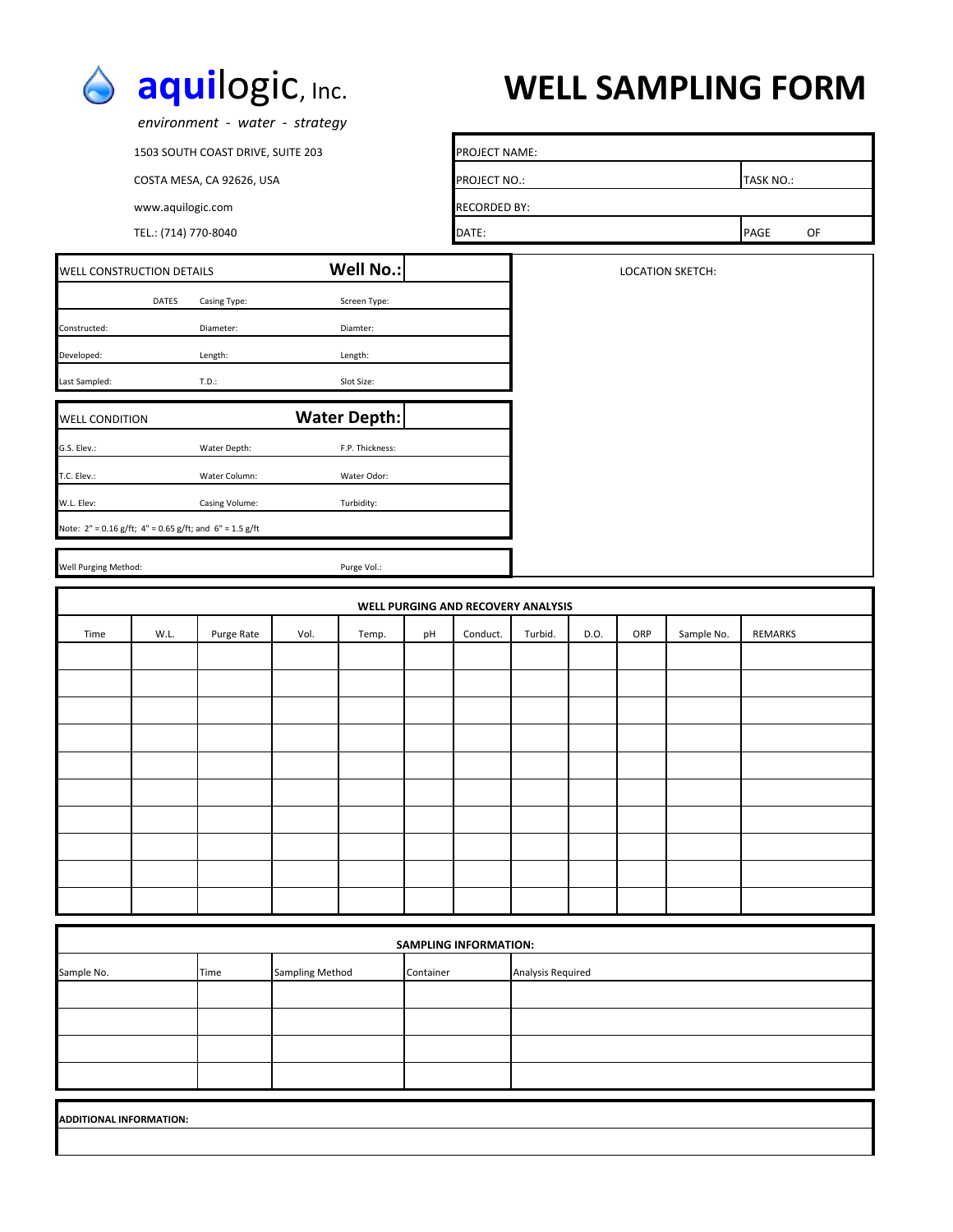# **aqui**logic, Inc. **QA/QC SAMPLE RECORD**

*environment ‐ water ‐ strategy*

| 1503 SOUTH COAST DRIVE, SUITE 203, COSTA MESA, CA 92626, USA |              |                      |              | PROJECT NAME: |                 |                |                       |                 |       |                      | DATE:     |                  |                      |                    |                    | PAGE         |                           | OF                         |  |                          |  |                    |                 |                       |
|--------------------------------------------------------------|--------------|----------------------|--------------|---------------|-----------------|----------------|-----------------------|-----------------|-------|----------------------|-----------|------------------|----------------------|--------------------|--------------------|--------------|---------------------------|----------------------------|--|--------------------------|--|--------------------|-----------------|-----------------------|
| www.aquilogic.com                                            |              | TEL.: (714) 770-8040 |              |               | PROJECT NO.:    |                |                       |                 |       |                      | TASK NO.: |                  |                      |                    | NO. SAMPLES        |              |                           |                            |  |                          |  |                    |                 |                       |
|                                                              |              |                      |              |               |                 |                |                       |                 |       | TYPE OF QA/QC SAMPLE |           |                  |                      |                    |                    |              |                           |                            |  | <b>ANALYSIS REQUIRED</b> |  |                    |                 |                       |
| SAMPLE I.D.                                                  | <b>DEPTH</b> | <b>MATRIX</b>        | DATE SAMPLED | TIME SAMPLED  | CONTAINER (VOL) | NO. CONTAINERS | PRESERVATION (Yes/No) | TEMPERATURE (F) | FIELD | TRIP                 | EQUIPMENT | <b>PUPLICATE</b> | TPH gasoline (8015m) | <b>BTEX (8020)</b> | VOCs (524.2/8260B) | SVOCs (8270) | Title 22 Metals STLC/TTLC | Hexavalent chromium (7199) |  |                          |  | Low-level analysis | Turnaround Time | Hold for Instructions |
|                                                              |              |                      |              |               |                 |                |                       |                 |       |                      |           |                  |                      |                    |                    |              |                           |                            |  |                          |  |                    |                 |                       |
|                                                              |              |                      |              |               |                 |                |                       |                 |       |                      |           |                  |                      |                    |                    |              |                           |                            |  |                          |  |                    |                 |                       |
|                                                              |              |                      |              |               |                 |                |                       |                 |       |                      |           |                  |                      |                    |                    |              |                           |                            |  |                          |  |                    |                 |                       |
|                                                              |              |                      |              |               |                 |                |                       |                 |       |                      |           |                  |                      |                    |                    |              |                           |                            |  |                          |  |                    |                 |                       |
|                                                              |              |                      |              |               |                 |                |                       |                 |       |                      |           |                  |                      |                    |                    |              |                           |                            |  |                          |  |                    |                 |                       |
|                                                              |              |                      |              |               |                 |                |                       |                 |       |                      |           |                  |                      |                    |                    |              |                           |                            |  |                          |  |                    |                 |                       |
|                                                              |              |                      |              |               |                 |                |                       |                 |       |                      |           |                  |                      |                    |                    |              |                           |                            |  |                          |  |                    |                 |                       |
|                                                              |              |                      |              |               |                 |                |                       |                 |       |                      |           |                  |                      |                    |                    |              |                           |                            |  |                          |  |                    |                 |                       |
|                                                              |              |                      |              |               |                 |                |                       |                 |       |                      |           |                  |                      |                    |                    |              |                           |                            |  |                          |  |                    |                 |                       |
|                                                              |              |                      |              |               |                 |                |                       |                 |       |                      |           |                  |                      |                    |                    |              |                           |                            |  |                          |  |                    |                 |                       |
|                                                              |              |                      |              |               |                 |                |                       |                 |       |                      |           |                  |                      |                    |                    |              |                           |                            |  |                          |  |                    |                 |                       |
| <b>REMARKS:</b>                                              |              |                      |              |               |                 |                |                       |                 |       |                      |           |                  |                      |                    |                    |              |                           |                            |  |                          |  |                    |                 |                       |

RECORDED BY: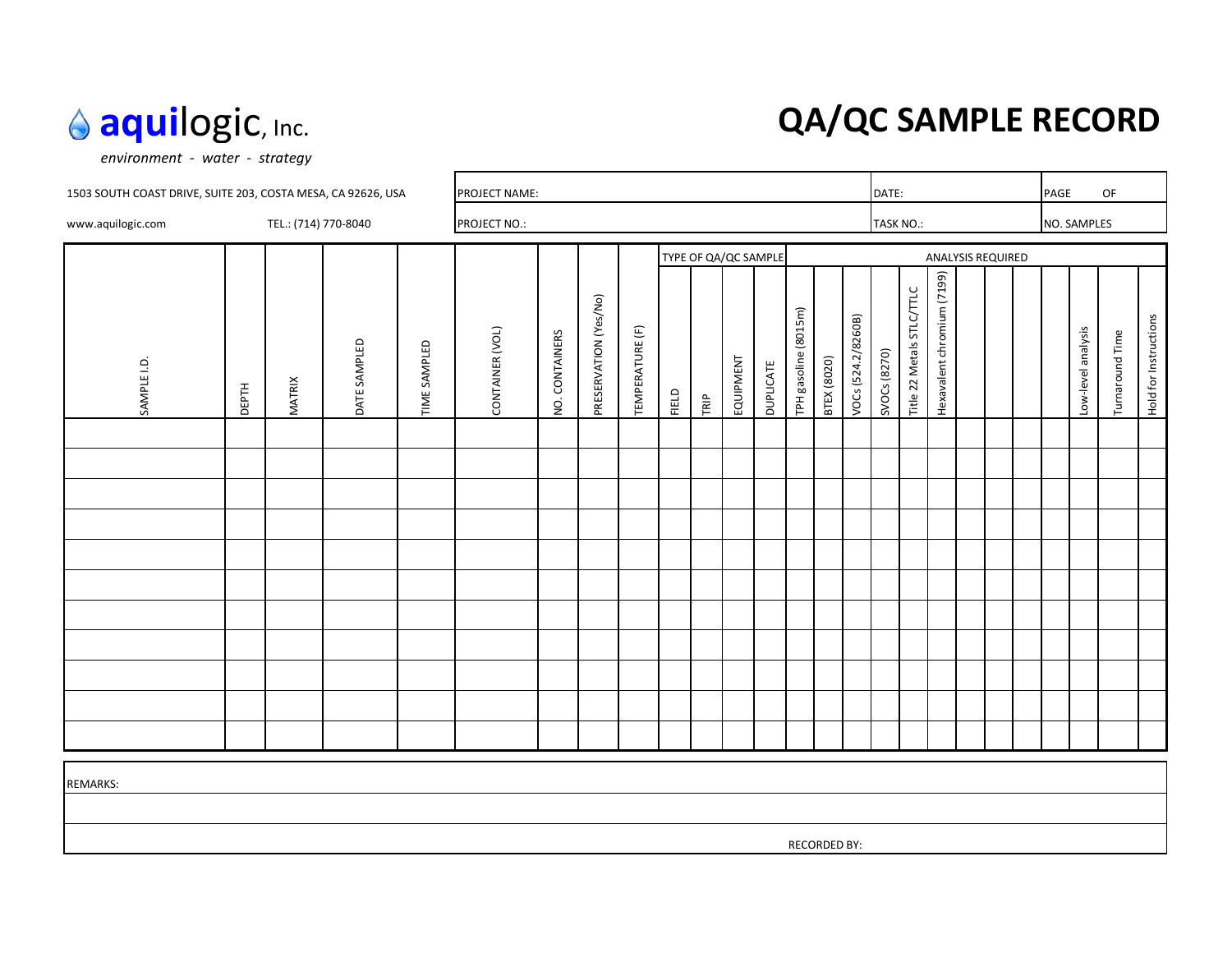

# **aqui**logic, Inc. **CORRECTIVE ACTION REPORT**

 *environment ‐ water ‐ strategy*

1503 SOUTH COAST DRIVE, SUITE 203 PROJECT NAME:

COSTA MESA, CA 92626, USA PROJECT NO.: PROJECT NO.: TASK NO.: TASK NO.: TASK NO.: TASK NO.: TASK NO.: TASK NO.: TASK NO.: TASK NO.: TASK NO.: TASK NO.: TASK NO.: TASK NO.: TASK NO.: TASK NO.: TASK NO.: TASK NO.: TASK NO.:

www.aquilogic.com extensive and a set of the RECORDED BY:

TEL.: (714) 770‐8040 **DATE: DATE:** PAGE OF

#### PROBLEM TO BE RESOLVED:

# RESPONSIBLE PARTY FOR INVESTIGATION:

CAUSE OF PROBLEM:

| CORRECTIVE ACTION TO BE TAKEN: | DEADLINE: |
|--------------------------------|-----------|
|                                |           |
|                                |           |
|                                |           |
|                                |           |

| <b>RESPONSIBLE PARTY FOR IMPLEMENTING ACTION:</b> |       |  |
|---------------------------------------------------|-------|--|
| SIGNED:                                           | DATE: |  |
|                                                   |       |  |

| MEASURES TO ASSESS EFFECTIVENESS OF CORRECTIVE ACTION: | DEADLINE: |
|--------------------------------------------------------|-----------|
|                                                        |           |
|                                                        |           |
|                                                        |           |
|                                                        |           |

| <u>IVERIFICATION OF THE EFFECTIVENESS OF THE IMPLEMENTED CORRECTIVE ACTION:</u> | DISTRIBUTION (upon completion): |       |  |  |  |  |  |  |
|---------------------------------------------------------------------------------|---------------------------------|-------|--|--|--|--|--|--|
|                                                                                 | PM:                             |       |  |  |  |  |  |  |
|                                                                                 | PROJECT QA MANAGER:             |       |  |  |  |  |  |  |
| <b>PROJECT H&amp;S OFFICER:</b>                                                 |                                 |       |  |  |  |  |  |  |
| <b>IRECOMMENDED FOLLOW-UP ACTION:</b>                                           | <b>CORP QA MANAGER:</b>         |       |  |  |  |  |  |  |
|                                                                                 | <b>CORP H&amp;S OFFICER:</b>    |       |  |  |  |  |  |  |
|                                                                                 | <b>CORP EXECUTIVES:</b>         |       |  |  |  |  |  |  |
|                                                                                 | OTHER:                          |       |  |  |  |  |  |  |
| <b>NA</b>                                                                       |                                 | DATE: |  |  |  |  |  |  |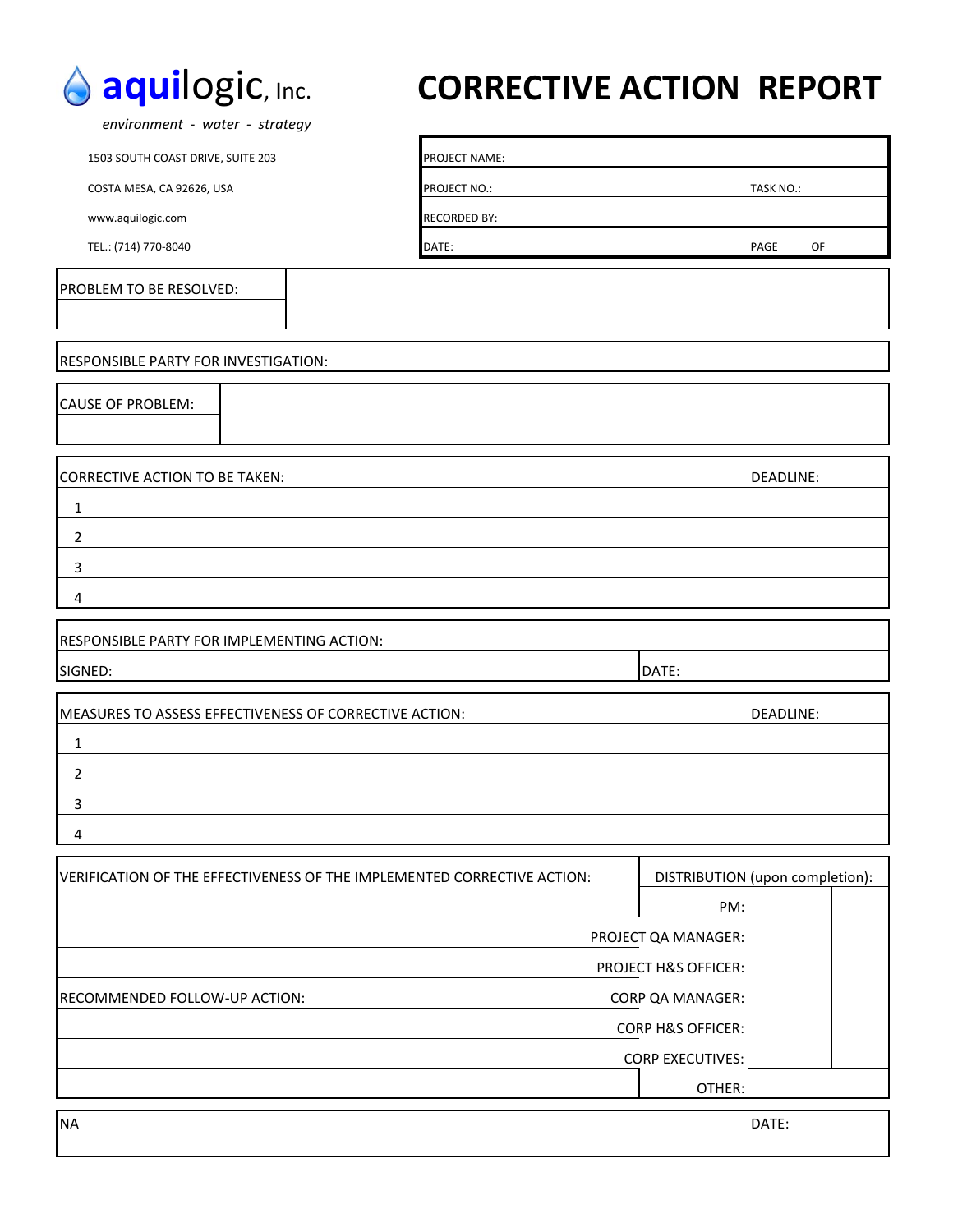*environment ‐ water ‐ strategy*

# **aqui**logic, Inc. **CHAIN OF CUSTODY RECORD**

| <b>DELIVER TO:</b><br>1503 SOUTH COAST DRIVE, SUITE 203 |                                            |       |               |              |              |               |           |                       | PROJECT NAME:   |                           |                     |                   |                    |                      |              |                    |                       |                           |                            |              |  |              |                    |                 |                       |
|---------------------------------------------------------|--------------------------------------------|-------|---------------|--------------|--------------|---------------|-----------|-----------------------|-----------------|---------------------------|---------------------|-------------------|--------------------|----------------------|--------------|--------------------|-----------------------|---------------------------|----------------------------|--------------|--|--------------|--------------------|-----------------|-----------------------|
|                                                         | COSTA MESA, CA 92626, USA                  |       |               |              |              |               |           |                       |                 | TASK NO.:<br>PROJECT NO.: |                     |                   |                    |                      |              |                    |                       |                           |                            |              |  |              |                    |                 |                       |
|                                                         | www.aquilogic.com                          |       |               |              |              |               |           |                       |                 |                           | <b>RECORDED BY:</b> |                   |                    |                      |              |                    |                       |                           |                            |              |  |              |                    |                 |                       |
|                                                         | TEL.: (714) 770-8040                       |       |               |              |              |               |           |                       |                 | DATE:                     |                     |                   |                    |                      |              | PAGE               | OF<br>No. Samples:    |                           |                            |              |  |              |                    |                 |                       |
|                                                         |                                            |       |               |              |              |               |           |                       |                 |                           |                     |                   |                    |                      |              |                    | ANALYSIS REQUIRED     |                           |                            |              |  |              |                    |                 |                       |
| BORING/WELL                                             | SAMPLE I.D.                                | DEPTH | <b>MATRIX</b> | DATE SAMPLED | TIME SAMPLED | SAMPLE METHOD | CONTAINER | PRESERVATION (Yes/No) | TEMPERATURE (F) | TPH gasoline (8015m)      | TPH diesel (8015m)  | TPH crude (8015m) | <b>BTEX (8020)</b> | Oil & Grease (413.2) | TRPH (418.1) | VOCs (524.2/8260B) | SVOCs (8270)          | Title 22 Metals STLC/TTLC | Hexavalent chromium (7199) |              |  |              | Low-level analysis | Turnaround Time | Hold for Instructions |
|                                                         |                                            |       |               |              |              |               |           |                       |                 |                           |                     |                   |                    |                      |              |                    |                       |                           |                            |              |  |              |                    |                 |                       |
|                                                         |                                            |       |               |              |              |               |           |                       |                 |                           |                     |                   |                    |                      |              |                    |                       |                           |                            |              |  |              |                    |                 |                       |
|                                                         |                                            |       |               |              |              |               |           |                       |                 |                           |                     |                   |                    |                      |              |                    |                       |                           |                            |              |  |              |                    |                 |                       |
|                                                         |                                            |       |               |              |              |               |           |                       |                 |                           |                     |                   |                    |                      |              |                    |                       |                           |                            |              |  |              |                    |                 |                       |
|                                                         |                                            |       |               |              |              |               |           |                       |                 |                           |                     |                   |                    |                      |              |                    |                       |                           |                            |              |  |              |                    |                 |                       |
|                                                         |                                            |       |               |              |              |               |           |                       |                 |                           |                     |                   |                    |                      |              |                    |                       |                           |                            |              |  |              |                    |                 |                       |
|                                                         |                                            |       |               |              |              |               |           |                       |                 |                           |                     |                   |                    |                      |              |                    |                       |                           |                            |              |  |              |                    |                 |                       |
|                                                         |                                            |       |               |              |              |               |           |                       |                 |                           |                     |                   |                    |                      |              |                    |                       |                           |                            |              |  |              |                    |                 |                       |
|                                                         | Special Analysis or Handling Requirements: |       |               |              |              |               |           |                       |                 |                           |                     |                   |                    |                      |              |                    |                       |                           |                            |              |  |              |                    |                 |                       |
| Relinquished By:                                        |                                            |       |               |              | Signed:      |               |           |                       |                 |                           | Date:               |                   |                    |                      |              |                    | Time:                 |                           |                            |              |  | No. Samples: |                    |                 |                       |
| Received By:<br>Signed:                                 |                                            |       |               |              |              |               |           |                       | Date:           |                           |                     |                   |                    |                      | Time:        |                    |                       |                           |                            | No. Samples: |  |              |                    |                 |                       |
| Relinquished By:                                        |                                            |       |               |              | Signed:      |               |           |                       |                 |                           | Date:               |                   |                    |                      |              |                    | No. Samples:<br>Time: |                           |                            |              |  |              |                    |                 |                       |
| Received By:                                            |                                            |       |               |              | Signed:      |               |           |                       |                 |                           | Date:               |                   |                    |                      |              |                    | Time:                 |                           |                            |              |  | No. Samples: |                    |                 |                       |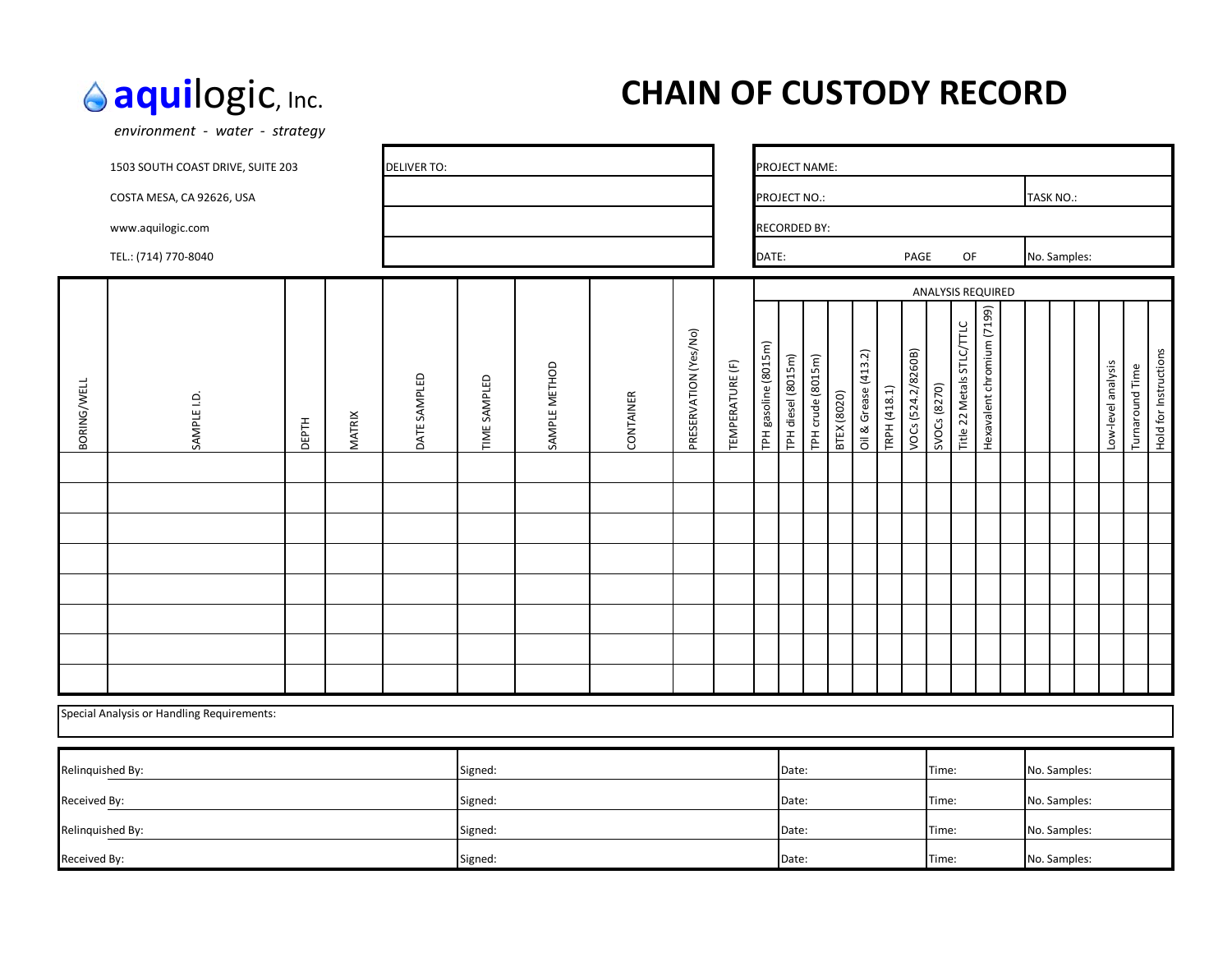

 *environment ‐ water ‐ strategy*

1503 SOUTH COAST DRIVE, SUITE 203

COSTA MESA, CA 92626, USA

www.aquilogic.com

TEL.: (714) 770-8040

# **aquilogic, Inc. DATA QUALITY CHECKLIST**

| PROJECT NAME:       |            |
|---------------------|------------|
| PROJECT NO.:        | TASK NO.:  |
| <b>RECORDED BY:</b> |            |
| DATE:               | PAGE<br>OF |

| Laboratory:           |  |
|-----------------------|--|
| Contact:              |  |
| <b>Report ID:</b>     |  |
| <b>Sampling Date:</b> |  |

| <b>Sample Inventory</b> |        |               |                              |                            |                             |                                          |                                  |  |  |  |  |
|-------------------------|--------|---------------|------------------------------|----------------------------|-----------------------------|------------------------------------------|----------------------------------|--|--|--|--|
| <b>Analysis</b>         | Method | <b>Matrix</b> | Total # of<br><b>Samples</b> | # of Trip<br><b>Blanks</b> | Date(s)<br><b>Collected</b> | Total # of<br><b>Samples</b><br>Analyzed | # Trip<br><b>Blanks Analyzed</b> |  |  |  |  |
|                         |        |               |                              |                            |                             |                                          |                                  |  |  |  |  |
|                         |        |               |                              |                            |                             |                                          |                                  |  |  |  |  |
|                         |        |               |                              |                            |                             |                                          |                                  |  |  |  |  |
|                         |        |               |                              |                            |                             |                                          |                                  |  |  |  |  |
|                         |        |               |                              |                            |                             |                                          |                                  |  |  |  |  |
|                         |        |               |                              |                            |                             |                                          |                                  |  |  |  |  |
|                         |        |               |                              |                            |                             |                                          |                                  |  |  |  |  |
|                         |        |               |                              |                            |                             |                                          |                                  |  |  |  |  |
| Notes:                  |        |               |                              |                            |                             |                                          |                                  |  |  |  |  |

| <b>Report Content</b> |     |    |     |
|-----------------------|-----|----|-----|
|                       | Yes | No | N/A |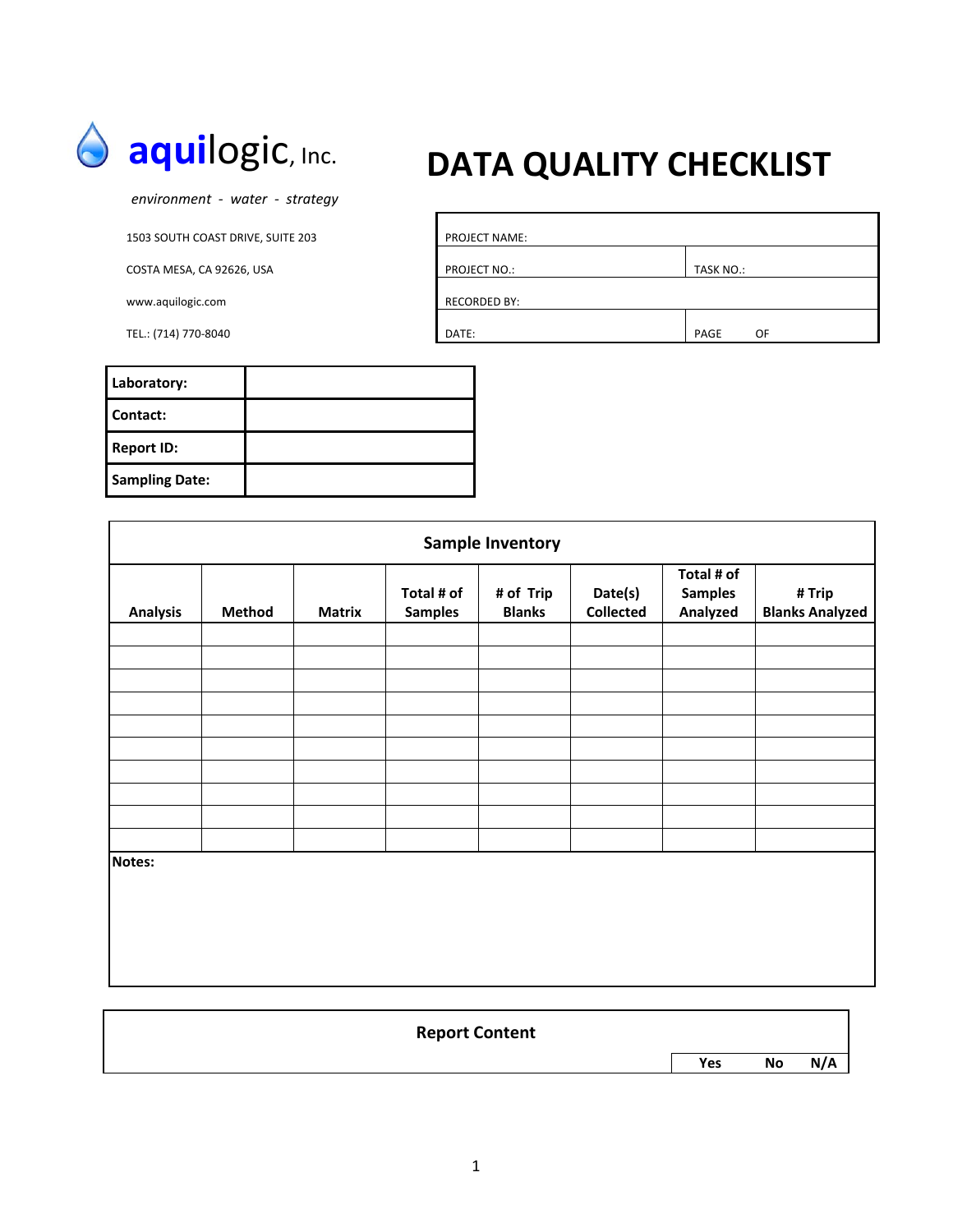|    | <b>Report Content</b>                                                                                                                                                                                                                                       |     |    |     |
|----|-------------------------------------------------------------------------------------------------------------------------------------------------------------------------------------------------------------------------------------------------------------|-----|----|-----|
|    |                                                                                                                                                                                                                                                             | Yes | No | N/A |
| 1. | Is there a signature and title of the person accepting responsibility for the report?                                                                                                                                                                       |     |    |     |
| 2. | Has the laboratory submitted an electronic copy of the data?                                                                                                                                                                                                |     |    |     |
| 3. | Was the entire report received (based on total number of pages or indication of<br>last report page)?                                                                                                                                                       |     |    |     |
| 4. | Is there a legend or list explaining data qualifiers?                                                                                                                                                                                                       |     |    |     |
| 5. | Is the original chain-of-custody form included in the report?                                                                                                                                                                                               |     |    |     |
| 6. | Was a laboratory sample receiving/integrity report included in the report?<br>Any noted problems?                                                                                                                                                           |     |    |     |
|    | Any noted problems?                                                                                                                                                                                                                                         |     |    |     |
| 7. | Do receipt dates match the chain-of-custody form?                                                                                                                                                                                                           |     |    |     |
| 8. | Have all requested analyses on the chain-of-custody form been conducted?                                                                                                                                                                                    |     |    |     |
| 9. | Have all analyses been conducted by this laboratory?<br>If No, which analyses?                                                                                                                                                                              |     |    |     |
|    | If No, which analyses?                                                                                                                                                                                                                                      |     |    |     |
|    | 10. Are all dates (i.e., collection date(s), receipt date(s), extraction date(s) analysis<br>date(s), reporting dates, etc.), listed for all samples and are they consistent<br>throughout the report?<br>Identify omissions and inconsistencies on page(s) |     |    |     |
|    | Identify omissions and inconsistencies on page(s)                                                                                                                                                                                                           |     |    |     |
|    | 11. Were all specified sample holding times met?<br>If no, identify?                                                                                                                                                                                        |     |    |     |
|    | If no, identify?                                                                                                                                                                                                                                            |     |    |     |
|    | 12. Do sample IDs in the report match the chain-of-custody form and are they<br>consistent throughout the report?                                                                                                                                           |     |    |     |
|    | Circle inconsistencies and identify pages                                                                                                                                                                                                                   |     |    |     |
|    | 13. If test methods were specified on the chain-of-custody form, were samples<br>analyzed for the test methods requested?                                                                                                                                   |     |    |     |
|    | 14. If test methods were specified on the chain-of-custody form, are the test methods<br>listed appropriate for the requested analysis?                                                                                                                     |     |    |     |
|    | 15. Is the report complete and all laboratory quality control data included for each<br>analysis?                                                                                                                                                           |     |    |     |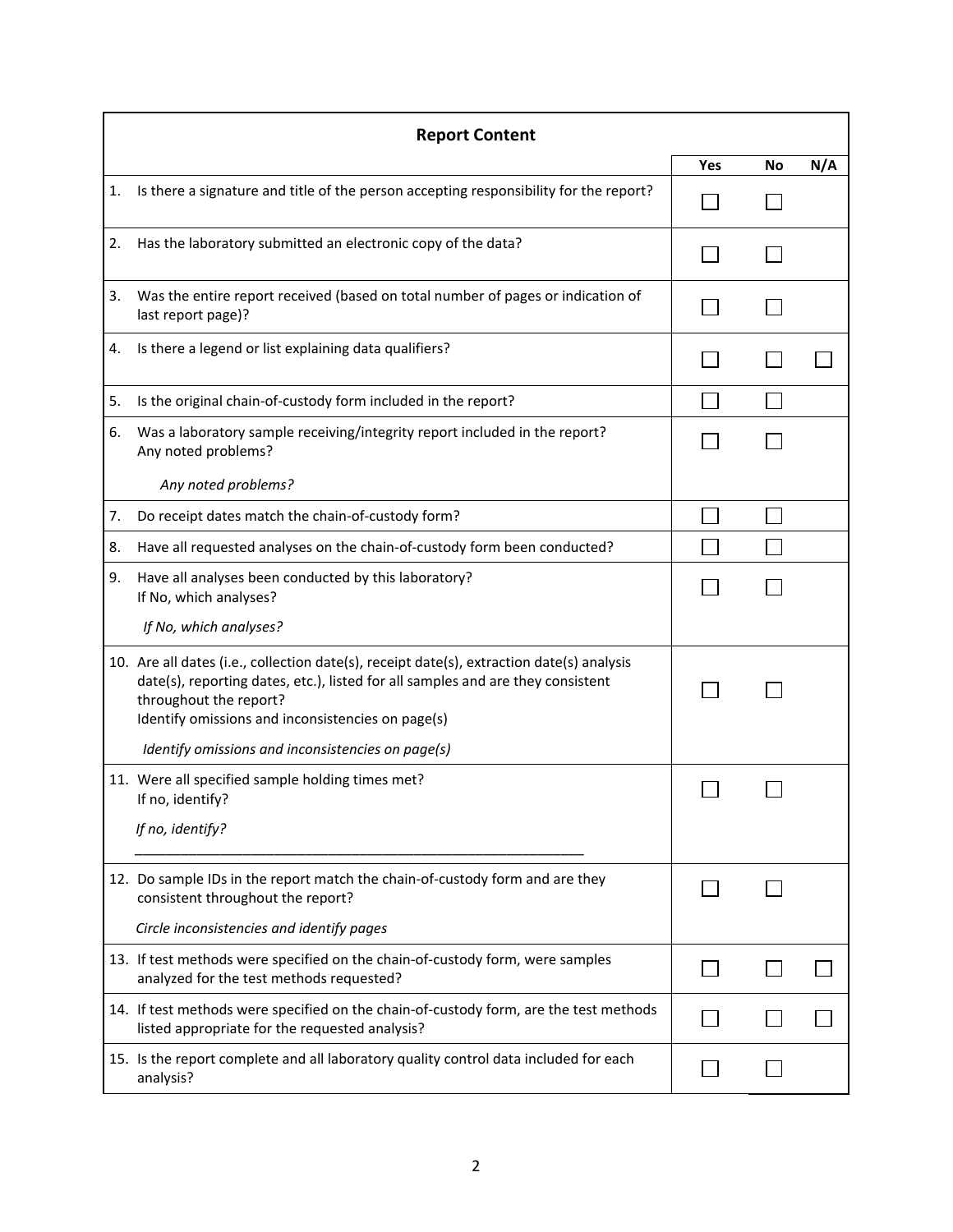| <b>Report Content</b>                                                                                                                                 |                                                                                                                                                     |     |    |     |  |  |
|-------------------------------------------------------------------------------------------------------------------------------------------------------|-----------------------------------------------------------------------------------------------------------------------------------------------------|-----|----|-----|--|--|
|                                                                                                                                                       |                                                                                                                                                     | Yes | No | N/A |  |  |
| 16. Are results reported with a consistent and appropriate number of significant<br>figures?                                                          |                                                                                                                                                     |     |    |     |  |  |
|                                                                                                                                                       | 17. Are results reported using appropriate and consistent concentration units?                                                                      |     |    |     |  |  |
| 18. Have data below the method detection limit (MDL) or practical quanititation limit<br>(PQL) been correctly qualified?                              |                                                                                                                                                     |     |    |     |  |  |
|                                                                                                                                                       | If not, Identify data with a check mark ( $\checkmark$ )                                                                                            |     |    |     |  |  |
|                                                                                                                                                       | 19. Have data above the MDL or PQL been correctly left unqualified?                                                                                 |     |    |     |  |  |
|                                                                                                                                                       | Identify data with asterisks (*)                                                                                                                    |     |    |     |  |  |
| 20. Indicate if the following field QC samples were collected and if so were they<br>collected at the required frequency listed in the sampling plan: |                                                                                                                                                     |     |    |     |  |  |
| a.                                                                                                                                                    | Trip blank sample                                                                                                                                   |     |    |     |  |  |
| b.                                                                                                                                                    | Field blank sample                                                                                                                                  |     |    |     |  |  |
| c.                                                                                                                                                    | Field replicate or duplicate sample                                                                                                                 |     |    |     |  |  |
| d.                                                                                                                                                    | Equipment (rinsate) blank sample                                                                                                                    |     |    |     |  |  |
|                                                                                                                                                       | 21. Did the laboratory perform the following QC analysis, where appropriate:                                                                        |     |    |     |  |  |
| a.                                                                                                                                                    | One laboratory method blank sample per 20 samples or batch, whichever is<br>more frequent?                                                          |     |    |     |  |  |
| b.                                                                                                                                                    | One matrix spike/matrix spike duplicate (MS/MSD) sample per 20 samples or<br>batch, whichever is more frequent?                                     |     |    |     |  |  |
| c.                                                                                                                                                    | One blank spike sample or laboratory control sample (LCS) per 20 samples or<br>batch, whichever is more frequent if MS analyses were not performed? |     |    |     |  |  |
| d.                                                                                                                                                    | One laboratory duplicate per 20 samples or batch, whichever is more<br>frequent?                                                                    |     |    |     |  |  |
| e.                                                                                                                                                    | Other (Define)                                                                                                                                      |     |    |     |  |  |
| 22. Were any analytes detected in the following:                                                                                                      |                                                                                                                                                     |     |    |     |  |  |
| a.                                                                                                                                                    | Method blank samples                                                                                                                                |     |    |     |  |  |
| b.                                                                                                                                                    | Field blank samples                                                                                                                                 |     |    |     |  |  |
| c.                                                                                                                                                    | Trip blank samples                                                                                                                                  |     |    |     |  |  |
| d.                                                                                                                                                    | Equipment (rinsate) blank samples                                                                                                                   |     |    |     |  |  |
| 23. Do surrogate recoveries meet acceptance criteria (accuracy)?                                                                                      |                                                                                                                                                     |     |    |     |  |  |
| If no, note exceptions and qualify appropriately                                                                                                      |                                                                                                                                                     |     |    |     |  |  |
|                                                                                                                                                       | 24. Do percent recoveries for MS/MSD meet control limits (accuracy) for the test<br>method/sample matrix?                                           |     |    |     |  |  |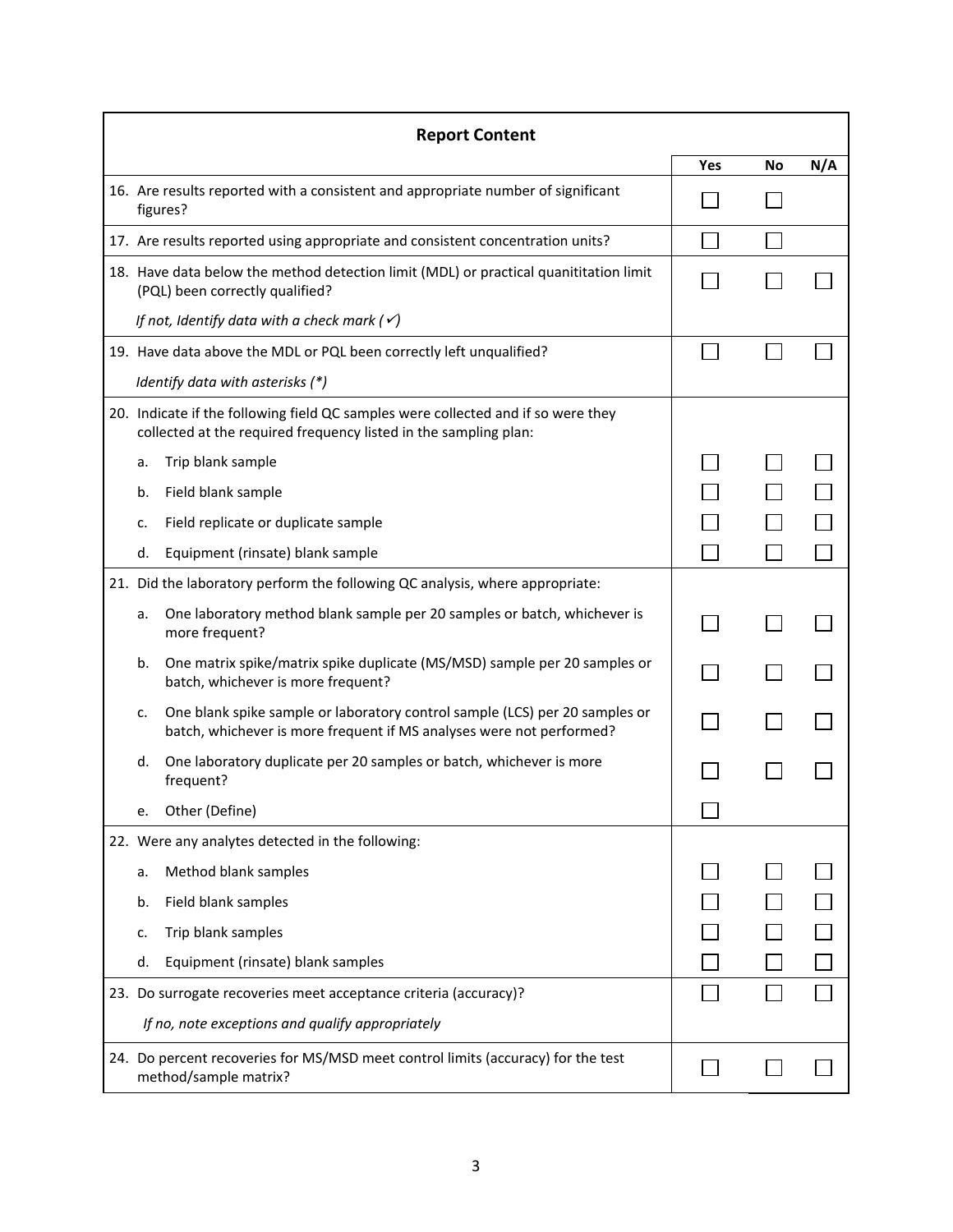| <b>Report Content</b>                                                                                                                                                                                  |            |    |     |  |  |  |
|--------------------------------------------------------------------------------------------------------------------------------------------------------------------------------------------------------|------------|----|-----|--|--|--|
|                                                                                                                                                                                                        | <b>Yes</b> | No | N/A |  |  |  |
| 25. Do the relative percent differences (RPDs) for MS/MSD meet control limits<br>(precision) for the test method/sample matrix?                                                                        |            |    |     |  |  |  |
| 26. Do percent recoveries for LCS meet control limits (accuracy) for the test<br>method/sample matrix?                                                                                                 |            |    |     |  |  |  |
| 27. Do the RPDs for laboratory duplicate analyses meet control limits (precision) for<br>the test method/sample matrix?                                                                                |            |    |     |  |  |  |
| 28. Do the RPDs for field (blind) duplicate pairs meet acceptance criteria (precision) for<br>the test method/sample matrix?                                                                           |            |    |     |  |  |  |
| 29. If sample reference materials or laboratory check standards were included in the<br>data set, were recoveries within the control limits for the test method/sample<br>matrix?<br>Circle exceptions |            |    |     |  |  |  |
| 30. Is the discussion of any report variance consistent with the data reported?                                                                                                                        |            |    |     |  |  |  |
| 31. Have all qualified data been completely/correctly identified?<br>If not, data on which page                                                                                                        |            |    |     |  |  |  |
| 32. Is the quality of the data package acceptable without revisions by the laboratory?<br>If no, attach corrective action summary                                                                      |            |    |     |  |  |  |

#### **Qualifiers Assigned by Data Reviewers**

- **U:** Data qualified with an U indicates that the value reported for the sample is less than 5 times the amount of that analyte detected in the blank. The U qualifier is applied to the data according to U.S. EPA Functional Guidelines for Review of Inorganic and Organic Data as follows:
	- 1. If the level of an analyte reported in the sample is greater than the MDL for that analyte in that sample, a U is placed next to the sample result if it is less than 5 times the level in the blank.
	- 2. If the level reported in the sample is less than the MDL (qualified by the laboratory with a J) and less than 5 times the level in the blank, the sample result and J qualifier are crossed out and replaced with the MDL for that analyte in that sample followed by U.

Sample results that exceed the MDL and are greater than 5 times the level in the blank are not qualified.

- **J:** Data qualified with a J indicates that the analyte was positively identified, but the associated numerical value is an approximate concentration. The J qualifier is applied to results by both the laboratory and data validator.
- **B:** Data qualified with a B indicates that the analyte was detected in the laboratory method blank.
- **R:** Data qualified with a R indicates that the result is rejected. The sample results are rejected due to serious deficiencies in the ability to analyze the sample and meet quality control criteria. The presence or absence of the analyte cannot be verified.